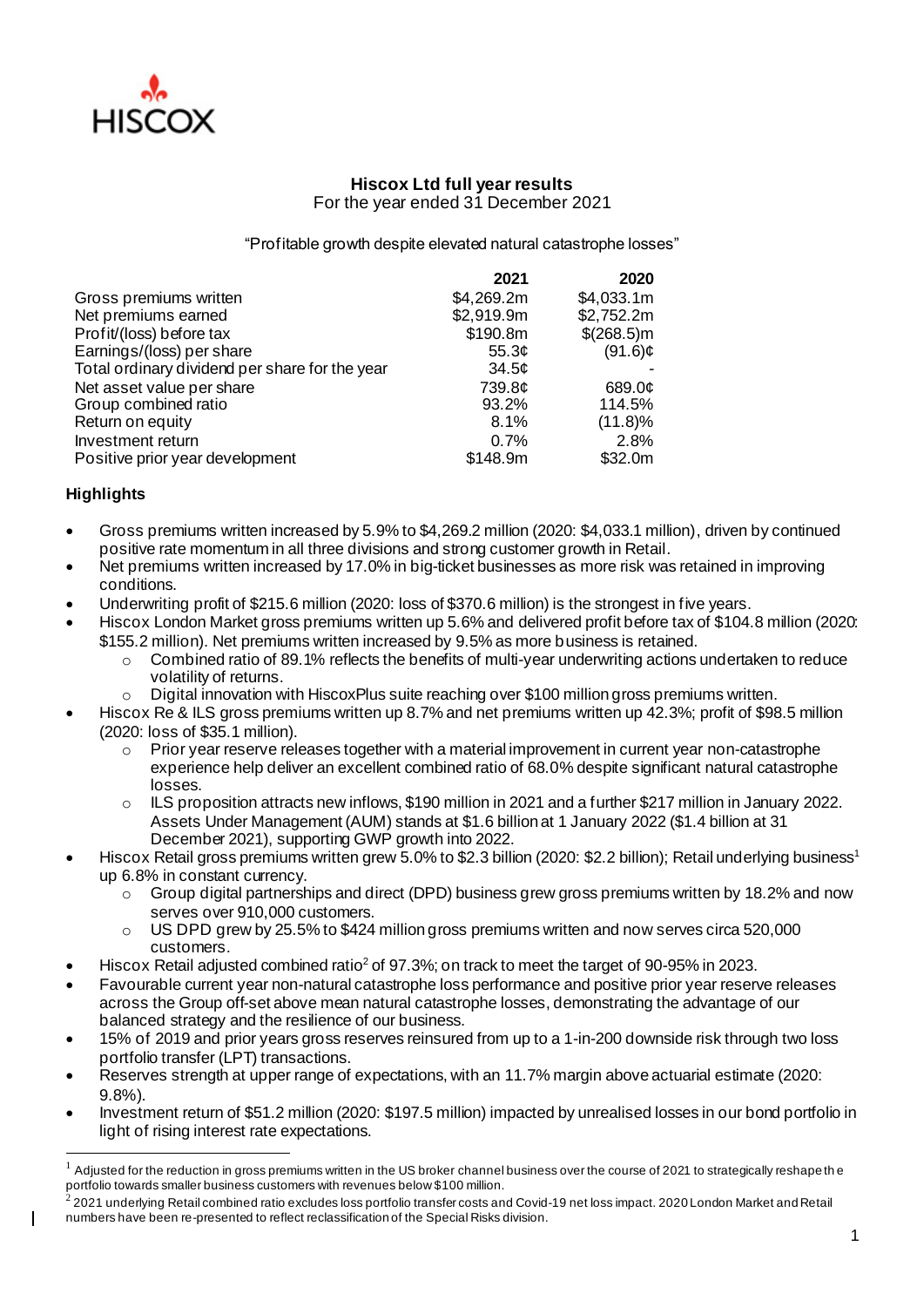

- 200% Bermuda solvency capital ratio (BSCR), as proactive capital management and strong organic capital generation fully off-set the effect of the final stage of BSCR strengthening implemented by the Bermuda Monetary Authority (BMA).
- Final dividend of  $23.0¢$  per share.

Aki Hussain, Chief Executive Officer, Hiscox Ltd, commented:

"I am pleased with the strong results the Group has delivered despite elevated natural catastrophe losses, reflecting successful execution of our strategy, and the management actions we have undertaken to improve the performance and quality of our portfolios. Hiscox has a significant technical underwriting capability, which combined with investment in digital, positions us well to capitalise on the many opportunities ahead as we continue to serve our customers and build a sustainable insurance business."

# **ENDS**

A conference call for investors and analysts will be held at 10:30 GMT on Wednesday, 2 March 2022.

## **Participant dial-in numbers:**

United Kingdom (Local): 020 3936 2999 All other locations: +44 20 3936 2999 Participant Access Code: 080097

## **Inside information**

This announcement contains inside information.

The person responsible for arranging and authorising the release of this announcement on behalf of the Company is Marc Wetherhill, Group Company Secretary and General Counsel.

## **For further information**

## **Investors and analysts**

Yana O'Sullivan, Group Head of Investor Relations, London +44 (0)20 3321 5598 Marc Wetherhill, Group Company Secretary, Bermuda +1 441 278 8300

#### **Media**

Kylie O'Connor, Director of Communications, London +44 (0)20 7448 6656 Tom Burns, Brunswick +44 (0)20 7404 5959 Simone Selzer, Brunswick +44 (0)20 7404 5959

## **Notes to editors**

## **About The Hiscox Group**

Hiscox is a global specialist insurer, headquartered in Bermuda and listed on the London Stock Exchange (LSE:HSX). Our ambition is to be a respected specialist insurer with a diverse portfolio by product and geography. We believe that building balance between catastrophe-exposed business and less volatile local specialty business gives us opportunities for profitable growth throughout the insurance cycle.

The Hiscox Group employs over 3,000 people in 14 countries, and has customers worldwide. Through the retail businesses in the UK, Europe, Asia and the USA, we offer a range of specialist insurance for professionals and business customers as well as homeowners. Internationally traded, bigger ticket business and reinsurance is underwritten through Hiscox London Market and Hiscox Re & ILS.

Our values define our business, with a focus on people, courage, ownership and integrity. We pride ourselves on being true to our word and our award-winning claims service is testament to that. For more information, visit [www.hiscoxgroup.com](http://www.hiscoxgroup.com/).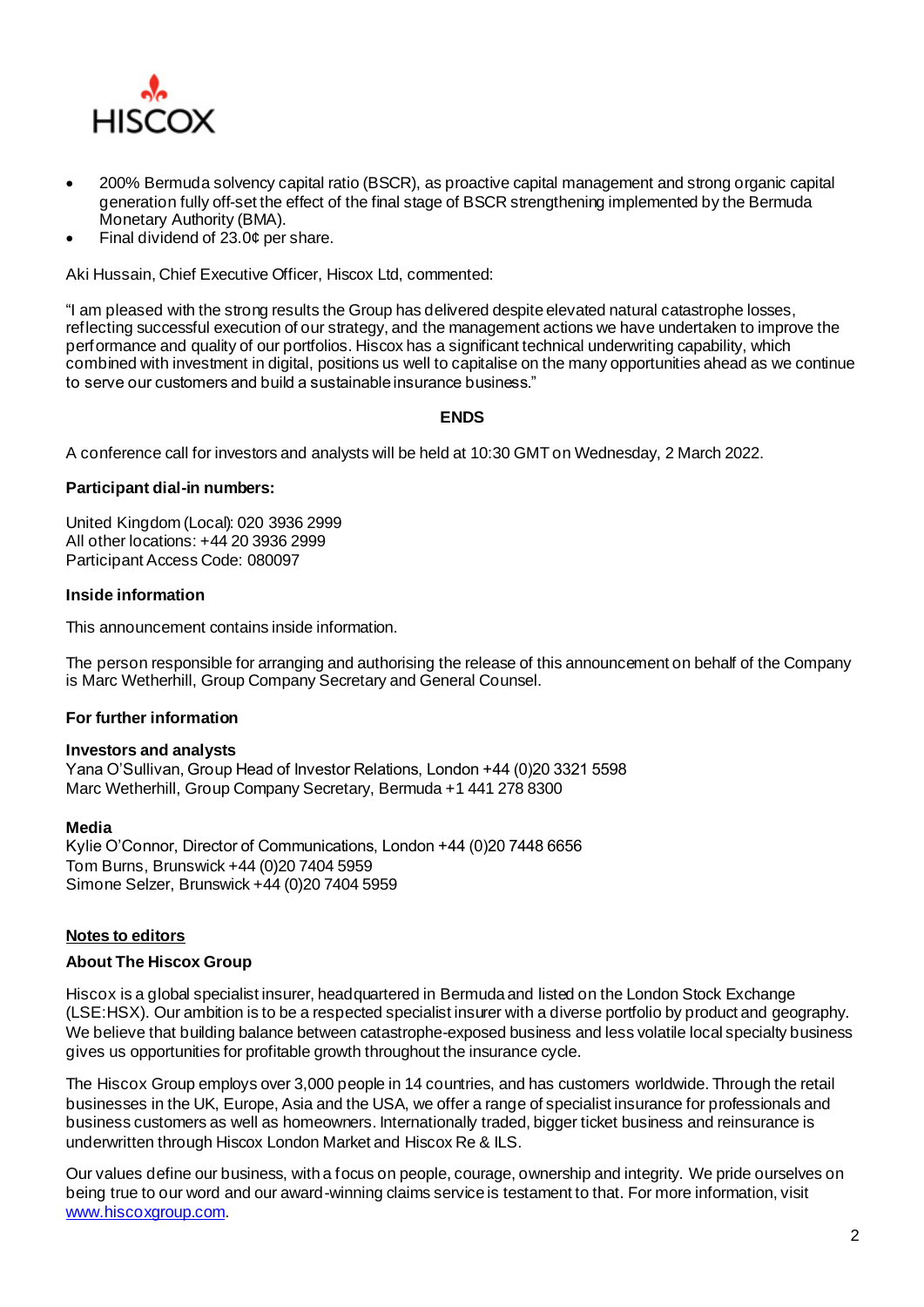

# **Chairman's statement**

I am pleased to report that our skilled underwriters have substantially contributed to a very good result in a period of low investment returns. Joanne Musselle, Group Chief Underwriting Officer, has provided strong leadership and the active portfolio management is producing results. We have strong teams in place to make the most of the opportunities ahead.

The Retail businesses are going well; Hiscox Europe in particular. The UK and USA divisions are making great strides in their direct and partnerships business, where we maintain a strong competitive advantage. Hiscox USA is on track, increasing rates and trimming the portfolio in broker lines. In the UK, the broker business continues to do well particularly in our commercial lines business.

Our big-ticket businesses in London and Bermuda are benefitting from good risk selection and substantial rate rises. Digital initiatives in Hiscox London Market are broadening our appetite and providing new opportunities. In Hiscox Re & ILS, our prudent approach to reserving and discipline in risk selection has delivered an excellent result in another year of higher than average natural catastrophes.

We are in this business for the long term, innovating through deep market expertise, embracing technology, and unafraid to take risks to evolve. In 2021, particularly in the UK, we have had some challenges, but we have learned a lot. Courage is one of our values and we have needed it in 2021, but Hiscox is a stronger business for it in 2022.

We are pleased that our good performance has allowed the Group to resume paying dividends with the 2021 interim results and the Board is pleased to propose a final dividend for 2021 (subject to shareholder approval) of 23 cents per share. The record date for the dividend will be 6 May 2022 and the payment date will be 13 June 2022. The Board proposes to offer a Scrip alternative, subject to the terms and conditions of Hiscox's 2019 Scrip Dividend Scheme. The last date for receipt of Scrip elections will be 20 May 2022 and the reference price will be announced on 30 May 2022.

# **People**

Following Bronek Masojada's decision to retire at the end of 2021, we announced the appointment of Aki Hussain as our new Group Chief Executive Officer back in July. Aki has over 22 years' experience working in financial services and telecoms which we are benefitting from. Having worked with Aki over the last five years I have seen his strong leadership as our Group Chief Financial Officer first-hand, his capable management of the Group's finances in what has been a challenging period for Hiscox and the industry while delivering a highly complex finance transformation programme. Over the years the Board and I have seen the energy, passion and determination with which Aki operates, and this combined with a strategic mindset and clear ambition for building a customer-focussed businesses, means he is well placed to shape our future strategy and capture the vast opportunities ahead.

I would also like to take this opportunity to pay tribute to the outstanding contribution that Bronek has made in leading the strategic development of the Group over the last three decades. I had the pleasure of working with Bronek for over 28 years and throughout that time, his leadership skills, tenacity and desire to build a better business have shone through. With Bronek's energy and commitment, we have overcome some of the biggest challenges the industry has faced, and seized some of the greatest opportunities. His intellect and vision built Hiscox from a small private company to a FTSE 250 with \$4 billion of premium – which is an immense achievement.

Following nine years of service, including six as Chair of the Audit Committee, Caroline Foulger will retire from the Ltd Board at the 2022 AGM. I have valued Caroline's counsel greatly over the years and would like to thank her for the passion and challenge she brought to the role. Ahead of Caroline's retirement, Donna DeMaio joined the Board as an Independent Non Executive Director at the end of 2021 and will replace Caroline as Chair of the Audit Committee. Donna has an impressive financial services background and experience of the US market which we will benefit from.

We also strengthened our subsidiary Boards with the appointment of three new Independent Non Executive Directors. Mark Cliff and Jane Hayes joined Hiscox UK while James Illingworth joined Hiscox London Market;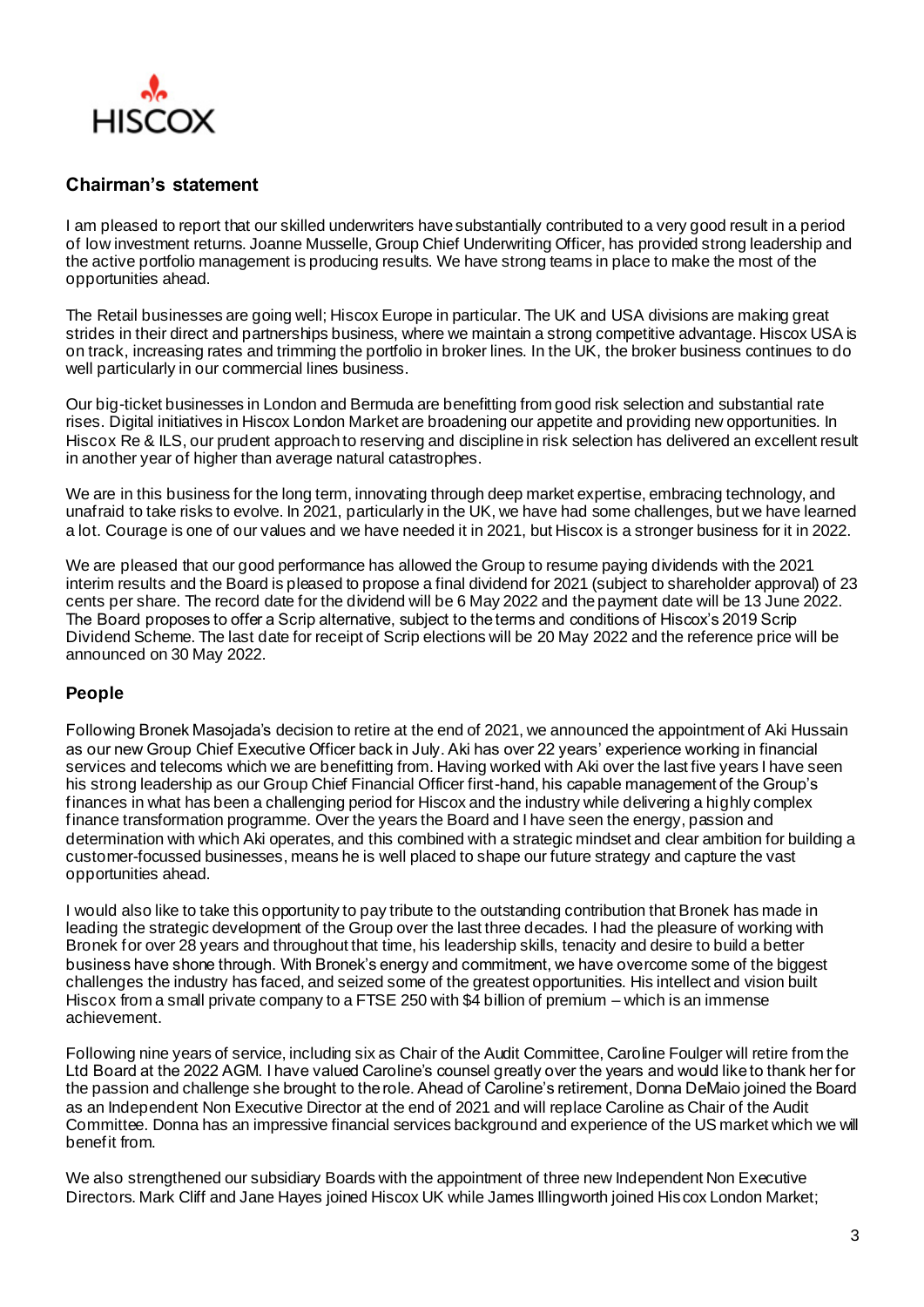

between them they bring a wealth of industry knowledge, underwriting and distribution expertise.

# **Environmental, social and governance**

We take ESG seriously and we have made significant progress this year. The Board has been very supportive and the staff enthusiastic. We started 2021 by approving our ESG exclusions policy which sets out our ambition to reduce steadily, and eliminate by 2030, our insurance, reinsurance and investment exposure to some of the most carbon-intensive industries. We are now embedding the required supporting processes and a dashboard to measure our progress.

We continue to attract and develop top talent: last year we welcomed 644 new permanent employees and made 368 internal promotions. It is thanks to the hard work, ingenuity and flexibility of our colleagues across the globe that we have been able to continue to support our customers and brokers during the pandemic. We paid out \$1.25 billion in claims last year across the whole business– from exceptional events like Covid and catastrophes, to the more frequent fires and thefts. We have also contributed very substantially to the restitution of many businesses through indemnifying them following their loss.

We have also served our communities through our charitable work, resulting in \$1.5 million being donated to good causes and over 1,000 volunteering hours - from beach clean-ups in Bermuda to plastic fishing on the River Thames.

We continue to focus on improving diversity at all levels. Our 15 employee network chapters play an important part in this, but so too does our diversity reporting. 2021 marked our fifth year of UK gender pay reporting and although our gender pay gap has been steadily reducing since 2017, it continues to be predominantly driven by more men than women holding more senior roles. In this respect it is important to show leadership: our current Board diversity is 55% men and 45% women, and the newly formed Group Executive Committee comprises 40% men and 60% women. There is more work to do throughout the Company but we are on a positive trajectory.

# **Outlook**

Hiscox is a growing company. We aim to grow our top-line profitably in this underwriting climate and continuously attract first-rate talent. We are embracing, and in many cases leading, the digital revolution in insurance and continue to invest. Aki has clear and exciting plans that are motivating our people and which the Board supports.

In the insurance industry, catastrophes can happen at any time, but there is a fair wind behind us and I am looking forward to a great year – we are disciplined, rates are up, we are attracting exceptional talent, and the opportunity ahead of us is huge.

**Robert Childs 2 March 2022**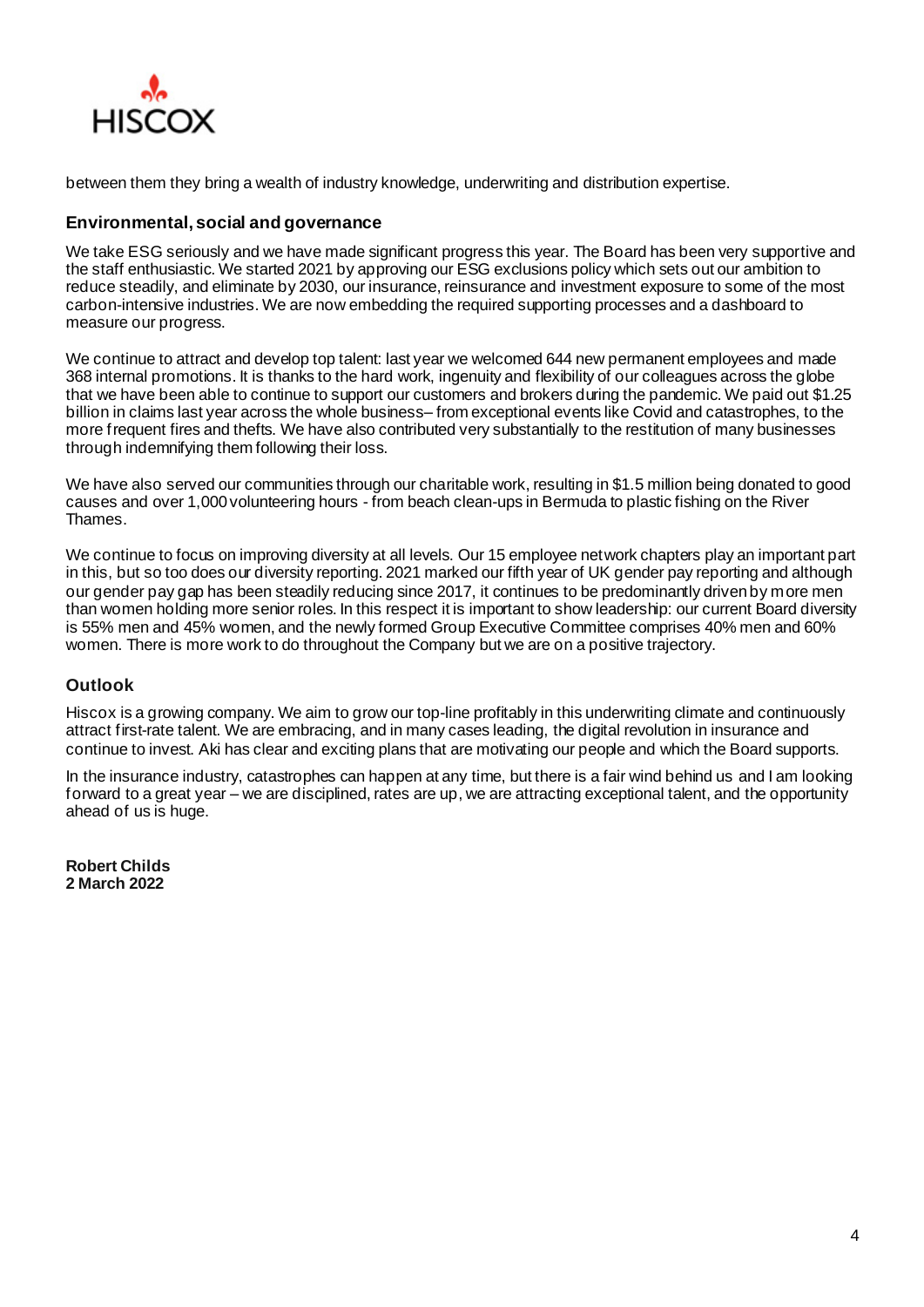

# **Chief Executive's report**

On 1 January 2022, I officially assumed my role as the Group Chief Executive Officer of Hiscox and I am pleased to be able to report a strong 2021 result for the Group. Hiscox delivered a pre-tax profit of \$190.8 million (2020: loss of \$268.5 million) and a combined ratio of 93.2% (2020: 114.5%), despite reserving \$223.8 million net of reinstatement premiums for natural catastrophe losses in an elevated catastrophe loss environment. This strong performance is the outcome of proactive portfolio actions undertaken over the last few years to improve our margins.

Bronek Masojada, who retired as Group Chief Executive Officer at the end of 2021, left the business in good shape and I am delighted to be taking the reins at this exciting juncture with plentiful opportunities ahead. In my first CEO statement I would like to share my views on the ambition we have as a business and how we are going to achieve it. I will also provide the usual commentary on business performance in 2021.

# **Strategy**

Our long-standing strategy of balance has served us well through the years, allowing us to generate \$4.3 billion of profits over the last two decades, while also seeding and organically growing Retail to the \$2.3 billion gross premiums written business it is today. The greater volatility in the big-ticket businesses has been balanced, or offset, by more stable returns in Retail (2020 being the exception when the result was affected by the global pandemic). Excess profits in our big-ticket businesses have been used to fund our Retail expansion. This strategy has allowed the Group to build a solid platform to expand its footprint and product offering through multiple distribution channels, develop a recognised global brand and nurture a reputation as a leading specialist insurer with deep technical expertise.

We remain committed to the concept of balance, however, as our markets are evolving, so too is the way we think about balance. We are in the business of taking calculated risks, so whilst volatility is an inherent feature of our business model, we are also focused on building a business that delivers sustainable, attractive returns. As our strategy continues to evolve, our focus is on building more balanced portfolios within each business, with an increased focus on and use of the Hiscox underwriting ecosystem, which includes underwriting, pricing, claims analytics, reserving, research and modelling, in our chosen lines of business.

The fundamentals of our strategy remain unchanged: we continue to have strong competitive positions in all our business segments, but managing volatility across the Group will pave the way to maximising the long-term structural growth opportunity we have in our Retail businesses. Our purpose is 'to give people and businesses the confidence to realise their ambitions' and this remains core to our strategy.

In summary, this is strategic evolution as we evolve our business model to make the most out of the opportunity in each of our businesses, with each playing a critical role in what it brings to the Group and our strategic ambitions. I think about our business in four component parts – Retail digital, Retail traditional, London Market and Re & ILS<sup>[1]</sup>. Each component faces unique opportunities and challenges, which informs the role that each will play in our future growth and success, underpinned by our long-term investment in both underwriting and digital expertise.

# *Retail digital – significant structural growth opportunity*

Retail digital presents the Group's most significant long-term structural growth opportunity. This business has benefitted from the secular trends in society where our customers and partners increasingly want to deal with us digitally. Across our geographies, there are approximately 50 million SMEs, so the market is huge and we are barely scraping the surface of the opportunity ahead, I expect our digital platforms to grow strongly for many years to come.

In this new and emerging landscape, Hiscox has developed market-leading capabilities including products designed to meet customer needs, strong brand awareness, an underwriting ecosystem and investment in technology; this has enabled a significant part of the value-chain to be automated while delivering superb customer service. Capturing this opportunity is not simply about deploying cool technology, we are underwriters first and foremost, technical rigor and disciplined risk management are a prerequisite. We see technology as being an

<sup>[1]</sup> These are Group strategy business components. Accounting segmentation, which reflects how the businesses are managed, remains unchanged, as represented in 2021 financial performance sections.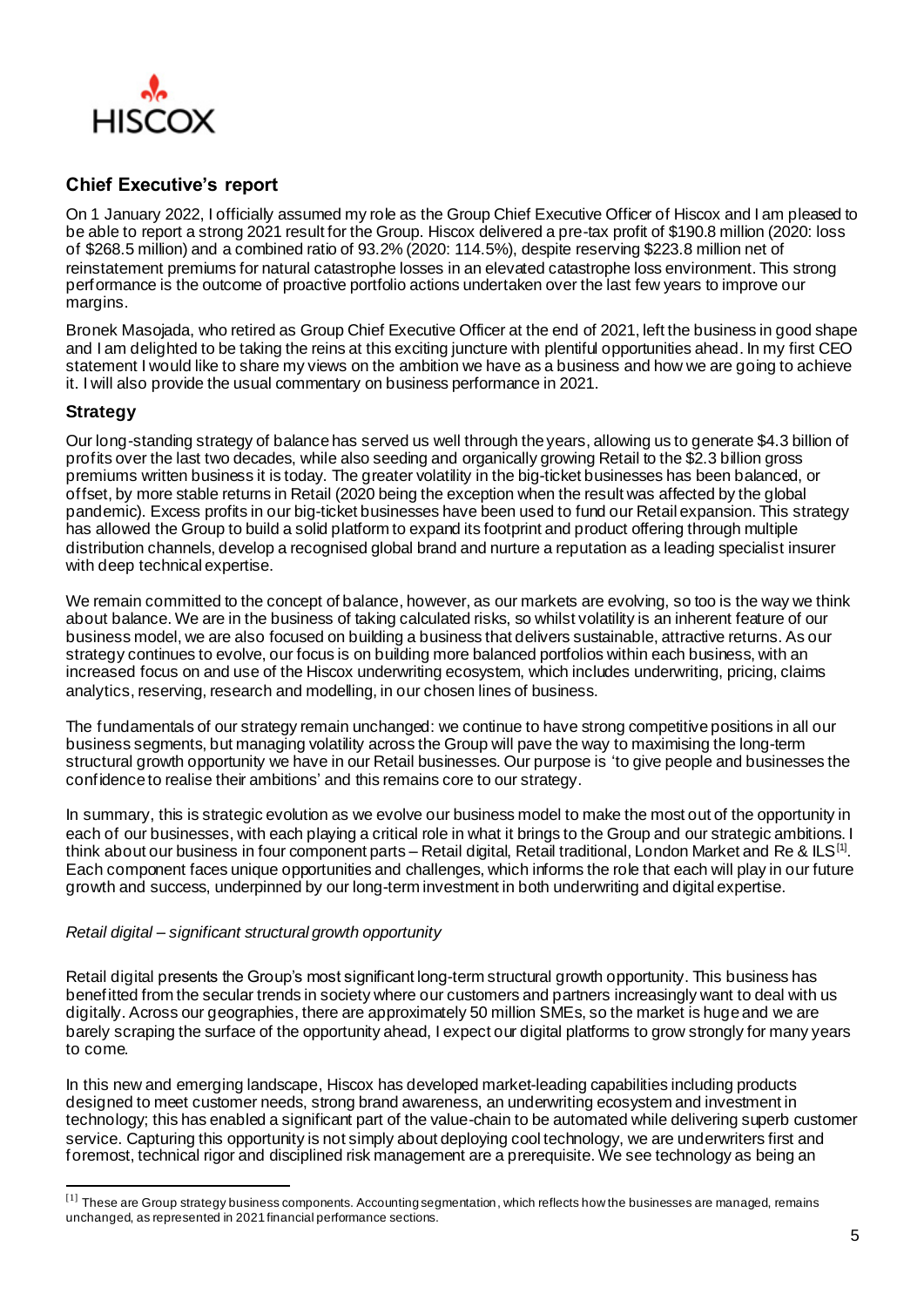

enabler, allowing Hiscox to access new markets in new ways. Through long-term investment Hiscox now has market-leading platforms in the USA and UK and an emerging digital business in Europe. The opportunity is particularly significant in the USA where we believe we will continue to win in the long run, becoming one of the dominant players, so it makes clear strategic sense to continue investing in this business.

Building scale is important, not just for operating leverage and cost efficiency, but to drive further growth. Expanding our customer base will make us into an increasingly attractive distribution partner. Over time our objective is to build a marketplace for our customers, offering a broad range of insurance products catering for all their key needs. Some of these products Hiscox will underwrite on our own balance sheet, while others we will offer through our expanding range of reputable partners. The aim is to create a small business commercial insurance marketplace in which Hiscox is a central and meaningful player.

Our confidence in being able to succeed comes from the strength of our core Group capabilities – our powerful brand, the cross-divisional fertilisation of data and analytics to improve underwriting decisions and our ability to selectively invest from the Group's capital pool to keep our client service and scalability of platform market-leading.

## *Retail traditional - source of continued growth and profitability for the Group*

Our Retail traditional business, which is distributed and serviced through the traditional non-digital channels, has been the backbone of growth and profitability for the Retail division and in recent years for the Group (with the exception of 2020 that was affected by the pandemic) as we have traded through challenging market conditions in our big-ticket businesses.

Over the years we have built this business carefully by being specialists in attractive and large niches, getting to know our customers' needs intimately, building strong distribution partnerships, maintaining robust risk selection and delivering excellent customer service. We operate in meaningful niches with material further growth potential, whilst we also explore new adjacent niches with specialist distribution partners, into which the business can expand. This business will continue to evolve: for instance, we are in the process of reshaping our US broker channel book to focus on smaller business, and we are making changes to further improve our broker service model in the UK. This is all part and parcel of building a sustainably profitable business. This business will continue to provide growth and most of the Retail profits over the next five years.

# *Hiscox London Market – underwriting pedigree meets trading innovation*

Hiscox's roots lie in the London Market. This is our heritage and where we have built a tremendous track record of delivery. Our business continues to evolve as we develop deeper underwriting expertise and data analytics in our specialist areas. We now lead over two-thirds of the business we write in premium terms, compared to just over a half four years ago. This ensures we have much more control of the business and the terms on which it is being written, in short, the Hiscox underwriting ecosystem is driving decisions. I am also excited about Hiscox London Market pioneering digital underwriting and distribution in the Lloyd's market with its HiscoxPlus suite of products reaching a critical mass of over \$100 million of gross premium written. While this is still a small proportion of Hiscox London Market's top line, digital distribution and auto-underwriting will continue to grow in both importance and quantum in the years to come, and in 2022 we expect this business to double to over \$200 million.

Hiscox London Market provides cyclical growth opportunities, expanding and shrinking as market conditions change. Since 2017 conditions have been improving and we now enjoy rate adequacy in all of our lines. We have used these improving market conditions to create a better-balanced portfolio of business, improve terms and conditions, expand margins and grow net revenues in business lines with better risk-adjusted returns. As I look forward, the improved balance and control, combined with stronger margins and therefore resilience in the portfolio position us well for generating attractive risk-adjusted returns through the cycle.

## *Hiscox Re & ILS - specialist capabilities complemented by third-party capital model*

Hiscox Re & ILS is also part of our heritage and once again a business that has had an excellent long-term track record. This business operates in a market where conditions are cyclical, although the shape of the cycle has changed over the last decade. The development of insurance-linked securities (ILS) platforms has resulted in new and efficient capital coming into the market. We have capitalised on this opportunity and Hiscox Re & ILS has built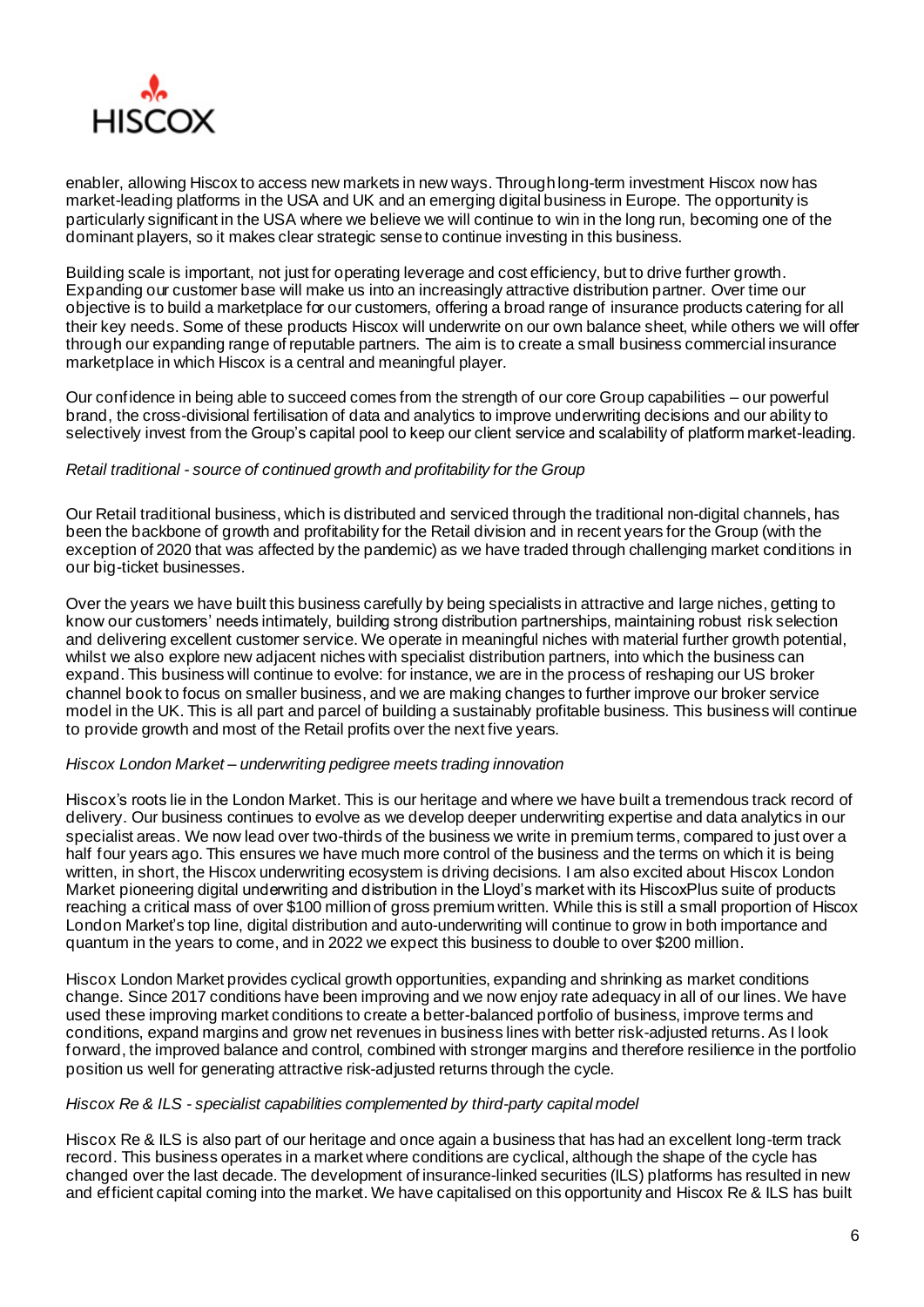

a successful ILS proposition, providing a mechanism for lowering the cost of capital for the business and providing a means of scale in specialist areas in which the business participates.

Market conditions have significantly improved, although further rate increases are necessary in some areas to genuinely achieve satisfactory returns through the cycle. We have used the last few years to refocus on business lines in which we have deep expertise, thereby creating a balance which is consistent with our underwriting expertise. This combined with improving market conditions is increasing the resilience of the portfolio and creates the capacity to grow in lines where the returns are stronger. Looking forward, the improved resilience in the portfolio, together with the growth of ILS AUM, is expected to drive much-improved generation of capital and profits through the cycle.

These component parts of our business enjoy a symbiotic relationship. The development of market-leading underwriting capabilities, deep relationships, innovation and entrepreneurial drive have traditionally come from the big-ticket businesses. In recent years, operational know-how, new-generation digital technology, data analytics and the auto-underwriting expertise of the Retail digital business have been supporting growth in the rest of the Group. It is this ecosystem wrapped in the unique culture of Hiscox that is a source of strength and has helped the business to withstand the external challenges of recent years in order to continue to deliver a resilient performance.

Turning to the 2021 financial result.

# **Rates**

Rate momentum continues to be favourable across all business divisions. However, as the rating cycle unfolds at a different pace, the dynamic is slightly different by business segment.

Hiscox London Market began benefitting from rate increases as early as 2017 and has seen a cumulative rates increase of 60%. In 2021, we saw a 13% average rate improvement. While rate growth is continuing, the speed of increase is now slowing in all lines except cyber. This is particularly pronounced in US public company D&O and US general liability, although the overall rate adequacy remains significantly above the loss experience and expectation. We expect this trend to continue in 2022 with momentum slowing further; however, rate adequacy remains solid and rates are likely to remain in positive territory growing by mid-single digits.

For Hiscox Re & ILS the market started to turn slightly later but the business has achieved a cumulative rate increase of 35% since 2017. In 2021, Re & ILS saw an average rate increase of 8%. European floods in July, Hurricane Ida's landfall in August and US tornadoes in December were once again a useful reminder of the risks borne by property catastrophe reinsurers. As a result, we have seen better underwriting discipline and further rate strengthening in North American property lines, risk, retro, marine and specialty as well as loss-impacted European business. At the January 2022 renewals we saw 10% reinsurance rate growth, however, it is our view that further increases are necessary to achieve satisfactory returns through the cycle in all property lines. In light of this, Hiscox Re & ILS will continue to be disciplined to ensure the business we write is sufficiently rated to make a sustainable profit.

Hiscox Retail is generally less cyclical business with rates less prone to extreme fluctuations, yet in 2021 Retail rates increased by 5% on average. This was led by Hiscox UK with rates up 7% and Hiscox USA, where rates in the broker business grew 10%. Even in Hiscox Europe, where rate increases are typically dampened by tacit renewals, we saw increases of 4% on average. Across all regions Retail rate increases are at least adequate or in excess of loss experience and expectation, resulting in sustained or expanding margins.

Across all our business segments, through a combination of an indexed increase to exposure data and increasing rates, we believe we are achieving premium growth in excess of inflation expectations.

# **Claims**

2021 was another year with above-mean natural catastrophe losses. The Group has reserved \$223.8 million net of reinstatement premiums, with Hiscox Re & ILS most impacted. In Hiscox London Market we reduced the property catastrophe exposure in 2021 as we made a conscious choice not to write business where pricing is not deemed adequate. In Hiscox Re & ILS, we continued the re-underwriting action commenced in 2020 as we further reduced our exposure to aggregate covers and increased attachment levels.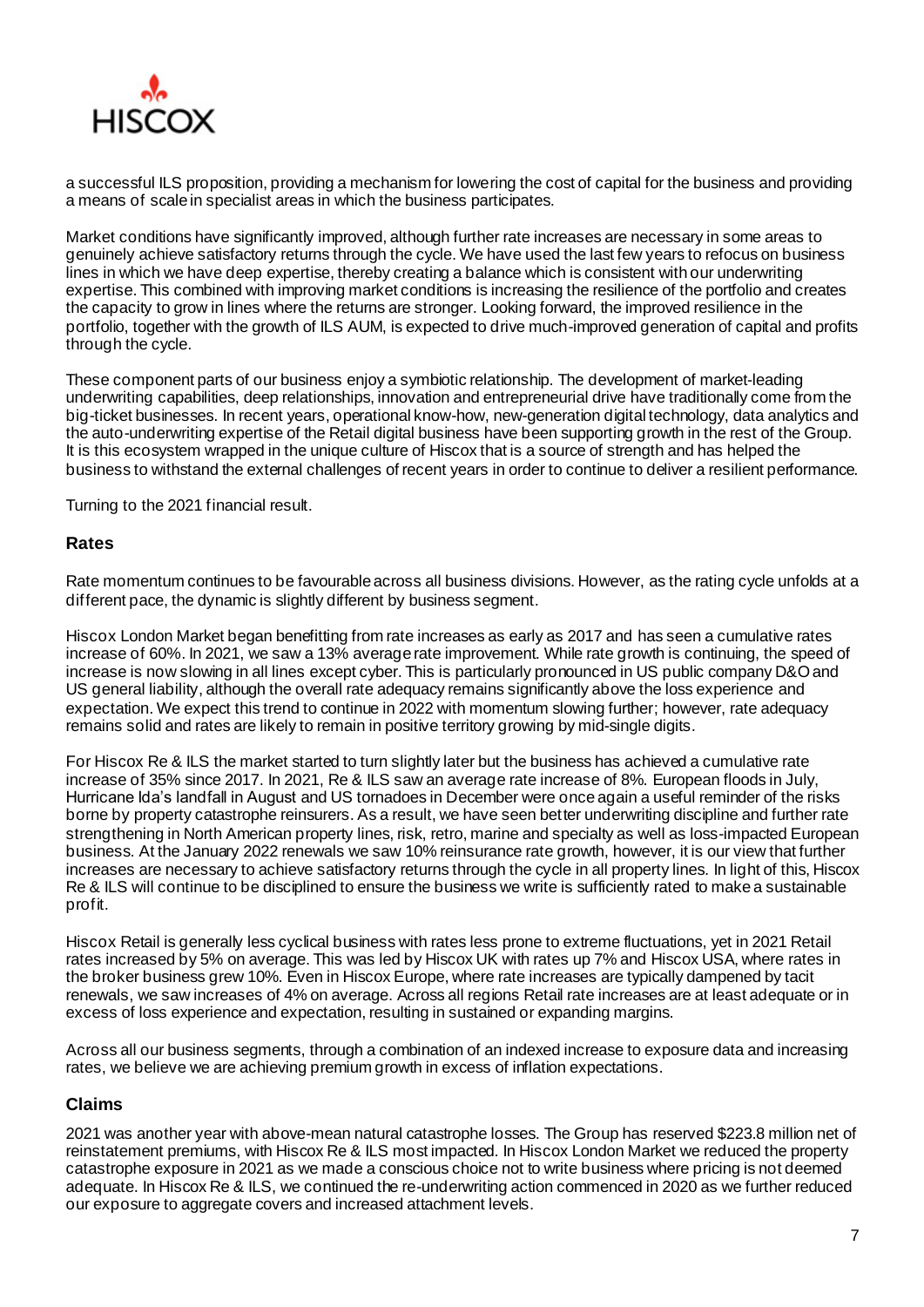

In 2021, we saw a continuation of heightened threats in cyber and fine-tuned our cyber appetite, focusing our SME business within Retail, reducing our exposure to ransomware events in Hiscox London Market and reducing cyber aggregate exposure. The Hiscox CyberClear Academy, our free online training program for our smaller customers, goes from strength to strength: we have now enrolled over 30,000 customers across the geographies in which we operate. Our dedicated central cyber team continues to support our cyber underwriters across the Group, delivering training to our underwriting and claims teams. We now have nearly 20 employees who have gained external cyber security certifications. We have also added significant new features to our Hiscox Cyber Insight tool to support underwriting decisions, including integration with Microsoft Secure Score, which allows us to streamline questions for customers, and gain far greater insight into our customers' security position.

Throughout 2021, we worked closely with customers and brokers in the UK to pay business interruption claims as quickly as possible. As of 31 January 2022, 84% of the claims notified had received an outcome and we expect to maintain the current claim settlement momentum to resolve the outstanding claims. The business interruption claims in aggregate continue to settle within the actuarial best estimate and in addition we continue to hold conservative margin above the best estimate.

The UK business interruption book has now been fully renewed with the appropriate pandemic exclusion terms. We have maintained continuous and transparent dialogue with our reinsurance panel throughout this period and the reinsurance recoveries are now being collected.

# **Hiscox Retail**

Hiscox Retail comprises our retail businesses around the world: Hiscox UK, Hiscox Europe, Hiscox USA and Direct Asia. In this segment, our specialist knowledge and retail products differentiate us and our ongoing investment in the brand, distribution and technology reinforces our strong market position in an increasingly digital world.

Hiscox Retail grew gross premiums written by 5.0%, or 1.5% in constant currency. Our commercial businesses, which constitute over three quarters of the Retail portfolio in gross premiums written terms, grew strongly across all geographies. This was partially offset by slower momentum in personal lines and the impact of deliberate portfolio actions in the US broker channel to reposition the business towards smaller customers. We have now exited over \$100 million of the non-core US business and, adjusting for this, the Group Retail underlying portfolio grew by 6.8% on a constant currency basis.

Hiscox DPD business grew gross premiums written by 18.2% in constant currency to \$694 million and now serves over 910,000 customers. In the USA our DPD business grew 25.5% and it now represents almost two-thirds of our global DPD business.

With the more significant portfolio action largely executed in the broker channel, the headline growth rate is expected to trend back towards the middle of the 5% to 15% range for the Retail division in 2022.

Together with delivering robust growth, the Retail business has achieved an underlying combined ratio of 97.3%, a 2.6 points improvement on prior year, despite sustaining a net natural catastrophe loss of \$34 million net of reinstatement premiums. This underpins our confidence that we are on track to return to the 90%-95% combined ratio range in 2023.

| Gross premiums written                                                                  | \$2,290.0 million (2020: \$2,180.0 million)    |
|-----------------------------------------------------------------------------------------|------------------------------------------------|
| Profit before tax                                                                       | \$54.9 million (2020: loss of \$295.6 million) |
| Combined ratio<br>Combined ratio excluding Covid-19 and loss<br>portfolio transfer cost | 98.9% (2020: 123.4%)                           |
|                                                                                         | 97.3% (2020: 99.9%)                            |

*Note: Numbers have been re-presented to reflect reclassification of the Special Risks division.*

# *Hiscox UK*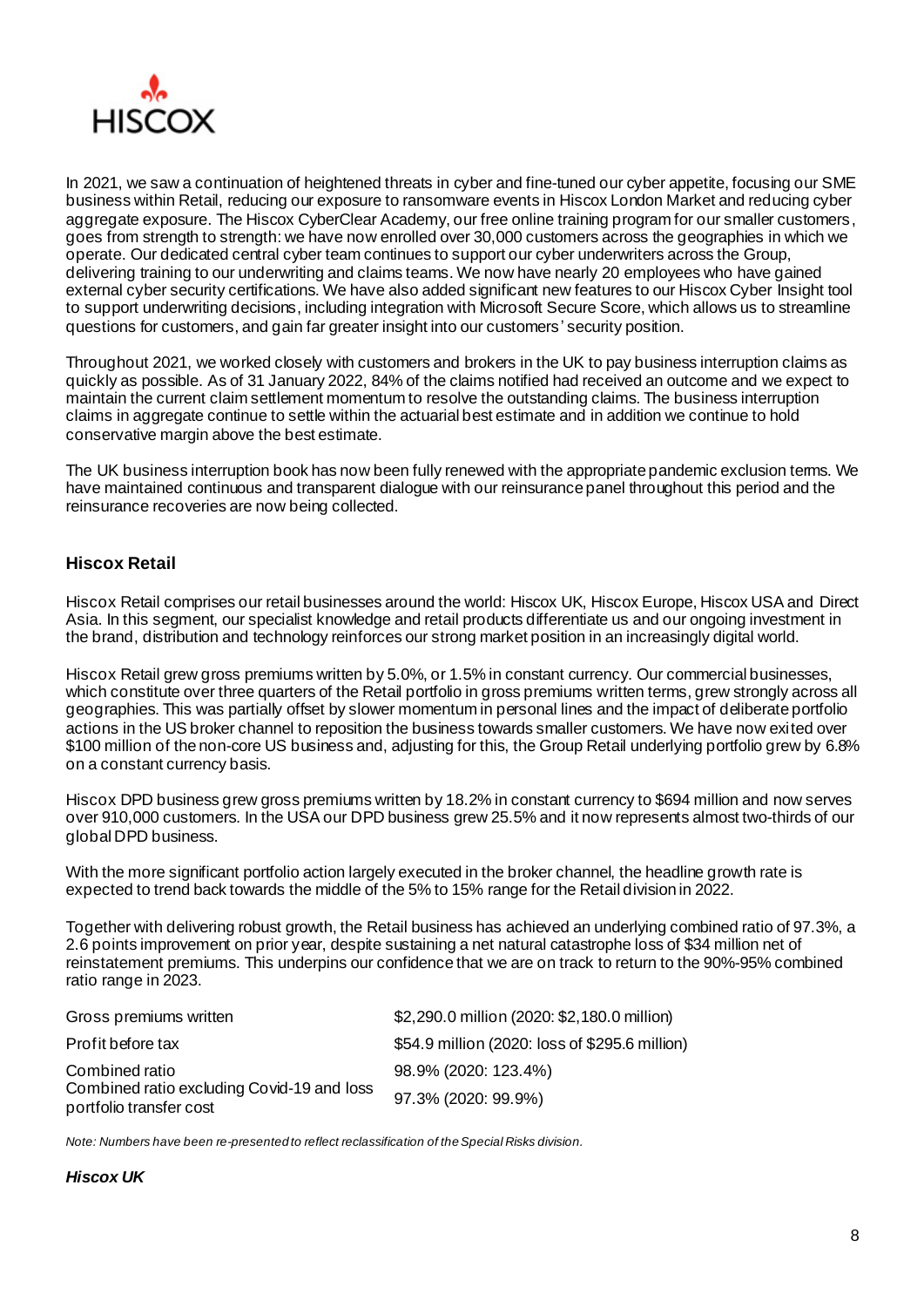

Hiscox UK provides commercial insurance for small- and medium-sized businesses as well as personal lines cover, including high-value household, fine art and luxury motor.

Hiscox UK gross premiums written of \$831.1 million (2020: \$756.1 million) are up 9.9% or 2.9% on a constant currency basis. The business has delivered a resilient performance, despite the ongoing impact of Covid-19 on events and art exhibitions. The commercial lines business is showing strong growth of 9.9% in constant currency, boosted by rate improvements, maintaining good retention rates and adding a net 45,000 customers. Rate increases were achieved across the portfolio of commercial business led by cyber and professional indemnity lines. In our personal lines business, which includes art and private client and direct home, we have taken deliberate action to rebalance the portfolio and non-renew some of the higher commission business. As a result, we have seen premiums reduce by 4.9% in constant currency, however, this action will improve our business returns. The personal lines business is expected to return to growth in 2022.

The non-natural catastrophe loss performance has been better than the prior year, with a particularly benign first half and return to a more normal claims frequency in the second half.

The outlook for Hiscox UK is positive, with opportunities to continue growing in our established niches such as technology, consultants and other emerging professions, where Hiscox's competitive advantage is strong and the opportunity is the most attractive. In 2022, we expect to increase our investment in marketing to build affinity with new audiences and accelerate the ongoing positive growth of the digital acquisition channel.

# *Hiscox Europe*

Hiscox Europe provides personal lines cover, including high-value household, fine art and classic car; as well as commercial insurance for small- and medium-sized businesses.

Hiscox Europe delivered another strong top-line performance, growing gross premiums written by 9.8% in constant currency to \$532.0 million (2020: \$461.1 million). Rates are up 4% on average, with double-digit rate increases in cyber, commercial property and traditional professional indemnity. A large share of the European book renews in January and our underwriters have been focusing on improving rate adequacy in cyber.

Hiscox Germany, Benelux and Iberia, which together constitute around 60% of Hiscox Europe's gross premiums written, all grew top line at double-digit rate in constant currency, underpinned by healthy growth in commercial lines. Hiscox France, our second largest European business, grew gross premiums written by 5.9% in constant currency despite the impact of continuing course correction actions and delivered strong new business growth. Ireland's performance is up 4.4%, as the business continues to undertake re-underwriting actions.

Europe's DPD business is relatively nascent with gross premiums written of just over \$50 million and is growing well. The digital opportunity in Europe is attractive with around 11 million SMEs in the markets where we operate and about a half of these being our target customers. Hiscox Europe started its direct digital business first in France, almost a decade ago, followed by Germany. In June 2021, the Netherlands became the latest market to launch a digital proposition. Europe DPD is an excellent example of leveraging cross-market expertise and infrastructure with the businesses using common technology and sharing product expertise and marketing collateral.

Similar to the UK, the non-natural catastrophe loss performance has been in line with expectations. The roll-out of the new core technology is progressing well in Germany and France and we continue to enhance our data infrastructure to drive more sophisticated underwriting and pricing.

# *Hiscox USA*

Hiscox USA focuses on underwriting small commercial risks with distribution through brokers, partners and directto-consumer using both traditional and digital trading models. Our aspiration remains to build America's leading small business insurer.

Hiscox USA saw gross premiums written decline 3.9% to \$879.2 million (2020: \$914.6 million). This is in line with our expectations and previous guidance, as a result of planned reductions in our US broker channel. We have now exited over \$100 million of large cyber, stand-alone general liability and other broker channel business which is no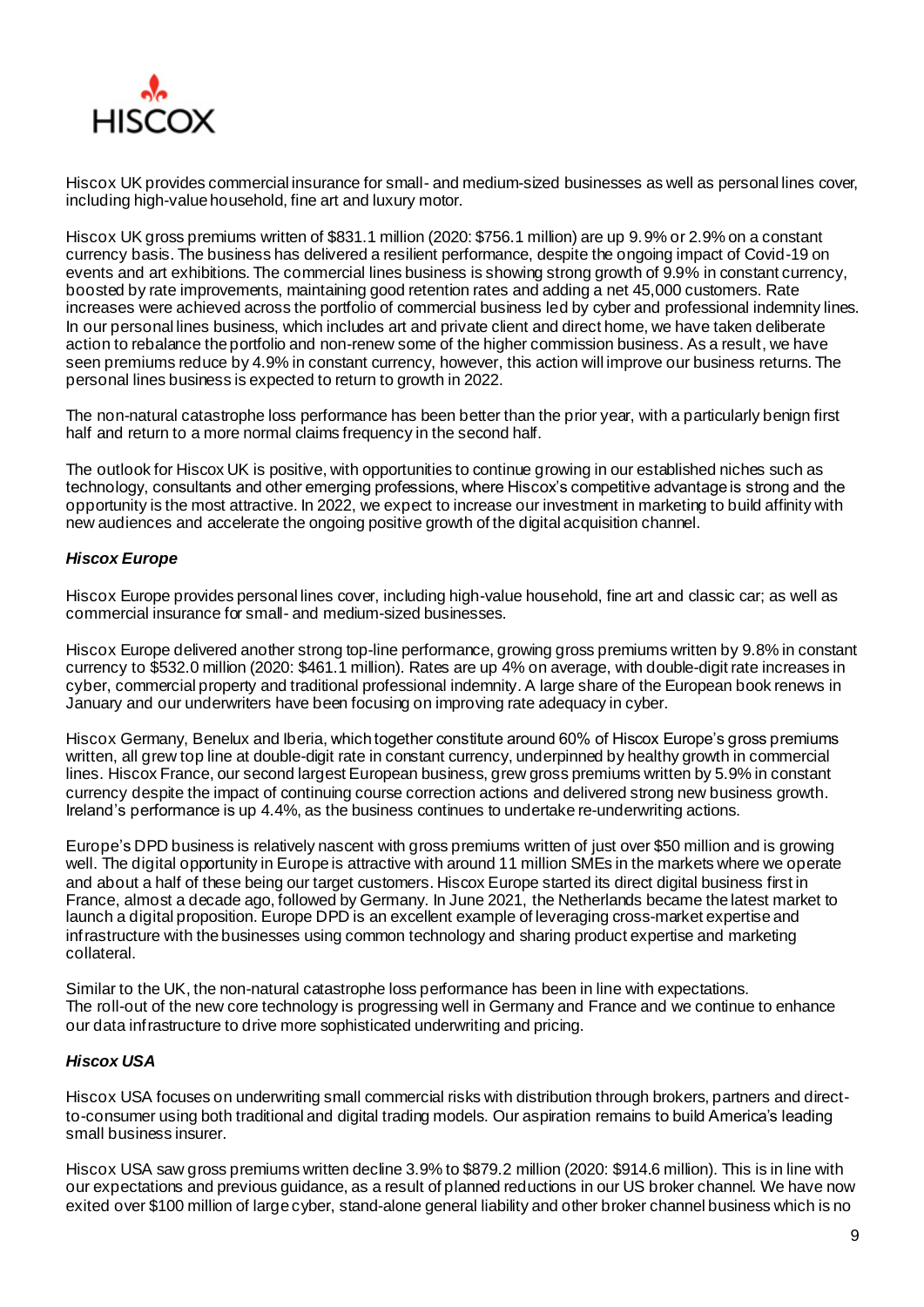

longer within our appetite. This number is slightly higher than originally indicated, as we successfully accelerated our exit plans in certain portfolios. Excluding the effect of the course correction actions in 2021, Hiscox USA underlying portfolio grew by 9.2%.

Our US digital partnerships and direct business continues to deliver excellent performance, with the top line growing 25.5% to \$424 million, continuing the excellent growth rate achieved the year before. In the first half of the year US DPD grew at 30%, above our expectations, as the business benefitted from the pent-up demand, with the second half more in line with the sustainable growth rate. We have added around 90,000 customers in 2021 with approximately 520,000 now insured. Over 80% of our new customers accessed us digitally and over 90% of new policies were auto-underwritten.

The US digital partnerships business is growing particularly well, as we are benefitting from distribution relationships with over 140 partners. As our business matures and our brand strengthens, more and more of our premium is coming from larger producing partners, which contribute over a million of revenue per annum to Hiscox. Over the last three years the number of these large partners almost doubled to 41 today. One example of such partnership is with Amazon. In August, Hiscox joined a small network of insurance providers to offer general liability insurance to businesses selling in Amazon's marketplace through our existing platform integrations with Bold Penguin and Simply Business.

The US DPD business started 2022 with continued strong growth, however this is expected to moderate through the third quarter as we take deliberate action to limit new business to facilitate the migration of our partners and existing policy holders from our legacy policy administration system to our modernised next-generation platform. The new technology will offer a wider product portfolio, improved data collection, better underwriting analytics, upgraded pricing capability and enhanced digital experience for agents and customers. An expanded business owners' policy (BOP) and new cyber product are being launched as part of the new technology roll-out. The migration requires the deliberate slowdown of growth, as we bed in new systems, appetite, products and rating, we expect to complete the process by the end of the year and begin to realise the full benefits of this multi-year technology investment as we head into 2023. In 2022 we expect full year US DPD growth of between 15% to 20%.

# *Hiscox Asia*

Despite the challenges of Covid-19 lockdowns in its two Asian markets alongside lower customer demand and aggressive discounting by competitors, DirectAsia delivered gross premiums written of \$47.7 million (2020: \$48.2 million), broadly in line with 2020, as the fourth quarter saw a recovery in revenues. DirectAsia launched brand enhancements campaigns in Singapore and Thailand in November which will continue to run throughout 2022. A reduced claims frequency during the lockdowns together with the continued focus on profitability has resulted in an improved underwriting result.

# **Hiscox London Market**

Hiscox London Market uses the global licences, distribution network and credit rating of Lloyd's to insure clients throughout the world.

| Gross premiums written | \$1,171.4 million (2020: \$1,109.7 million) |
|------------------------|---------------------------------------------|
| Profit before tax      | \$104.8 million (2020: \$155.2 million)     |
| Combined ratio         | 89.1% (2020: 89.2%)                         |

*Note: Numbers have been re-presented to reflect reclassification of the Special Risks division.*

Hiscox London Market delivered a strong performance in 2021, despite the above-mean natural catastrophe losses. Our underwriters have been working tirelessly to deliver 13% average portfolio rate growth in 2021, with 16 of our 17 lines enjoying price rises and 11 lines benefitting from double-digit rate increases. Gross premiums written grew 5.6% to \$1,171.4 million (2020: \$1,109.7 million), as we continued to execute course correction actions in the property binder portfolios, and build a more balanced and resilient portfolio.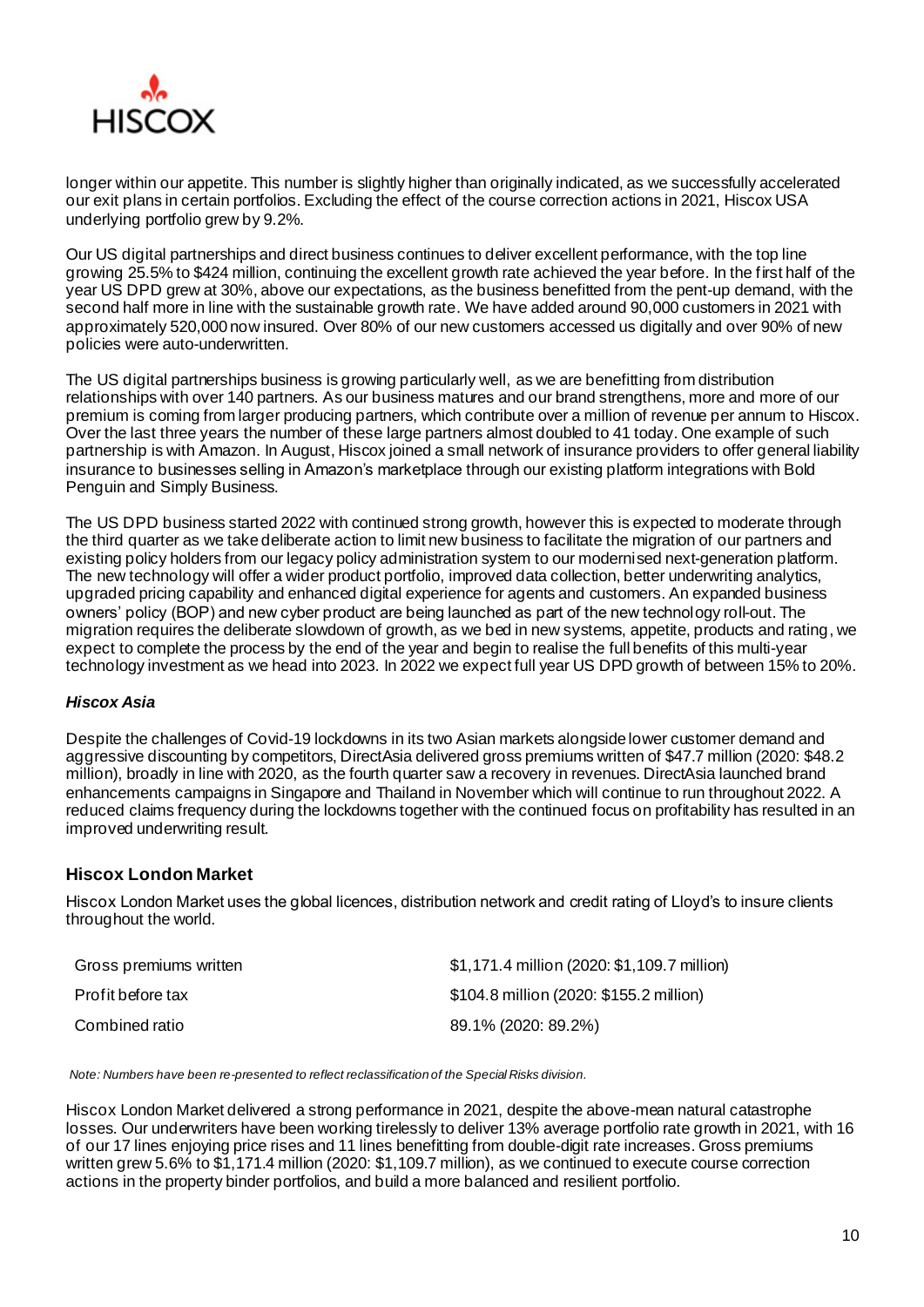

Importantly, net premiums written grew by 9.5%, almost two times faster than top line, as the strong rate momentum made retaining more premium attractive.

Hiscox London Market incurred \$68.1 million of natural catastrophe losses in 2021 net of reinstatement premiums, mainly from Hurricane Ida, US tornadoes and Storm Uri. In contrast, non-catastrophe experience in London Market was favourable in the first three quarters of the year, albeit several large cyber and casualty losses occurred in the last two months of 2021.

It is particularly pleasing that Syndicate 33 our flagship Lloyd's syndicate achieved a 82.5% combined ratio in 2021 calendar year, the best result since 2016.

We are making good progress on digital distribution and underwriting. Hiscox London Market's digital strategy started in 2016 with the launch of FloodPlus which offers flood cover to commercial and residential properties in the USA across 49 states as an alternative to the National Flood Insurance Program (NFIP) product. In 2020, we further expanded our product range by launching FloodPlus Excess, offering additional cover in excess of the NFIP. In the five years since inception, FloodPlus has grown to form the majority of our \$100 million flood book with 70,000 customers. Twenty-eight of our coverholder partners are seamlessly connected to our FloodPlus API service that uses advanced algorithms to deliver bindable quotes in less than ten seconds and it is currently averaging 17,000 quotes per week. FloodPlus has advanced risk management capability, allowing the control of aggregate exposure to an extremely granular level. This approach combined with the ability to adjust prices in real time allows the generation of optimal spread of risk through the portfolio.

In 2020, we launched BindPlus Residential which offers private property insurance with coverage for wind, earthquakes, wildfires and any other perils. In March 2021 we extended our BindPlus API offering by launching BindPlus Commercial, supplementing the flood and the household products already on the platform. Our plan for 2022 is to streamline the platform technology and scale it to meet the growth ambition we have for this business.

In February 2022, Helen Rose assumed her role as Chief Financial Officer of Hiscox London Market and Hiscox Syndicates Limited. With more than a decade in the insurance industry, Helen held a number of roles with Aspen Group, including Insurance CFO, UK CFO and most recently Chief Accounting Officer.

# **Hiscox Re & ILS**

The Hiscox Re & ILS segment comprises the Group's reinsurance businesses in London and Bermuda and insurance-linked security (ILS) activity written through Hiscox ILS.

| Gross premiums written | \$807.8 million (2020: \$743.4 million) |
|------------------------|-----------------------------------------|
| Net premiums written   | \$274.2 million (2020: \$192.7 million) |
| Profit before tax      | \$98.5 million (2020: \$(35.1) million) |
| Combined ratio         | 68.0% (2020: 131.8%)                    |

Gross premiums written increased by 8.7% to \$807.8 million (2020: \$743.4 million), however, excluding reinstatement premiums, premiums are down 0.4% year on year, as an improved rating environment has been offset by re-underwriting actions in risk and pro-rata and aggregate books. Importantly, net premiums written grew by 42.3% as we deployed more capital into an improving rating environment, which will build earnings power into 2022. Hiscox Re & ILS made a profit of \$98.5 million and achieved combined ratio of 68.0%; this is an excellent result.

Hiscox Re & ILS business delivered \$91.1 million of underwriting result, as a strong non-catastrophe loss experience and favourable prior-year movements in our Japan and risk books more than offset the elevated net natural catastrophe losses of \$122.0 million net of reinstatement premiums in the period.

Since 2016, Hiscox Re & ILS has non-renewed \$378 million of non-profitable business, having fully exited casualty and healthcare and significantly reduced risk exposure. In property, we have reduced the aggregate and b ottom layer exposures on North American catastrophe business, most notably in Florida, and our Japanese typhoon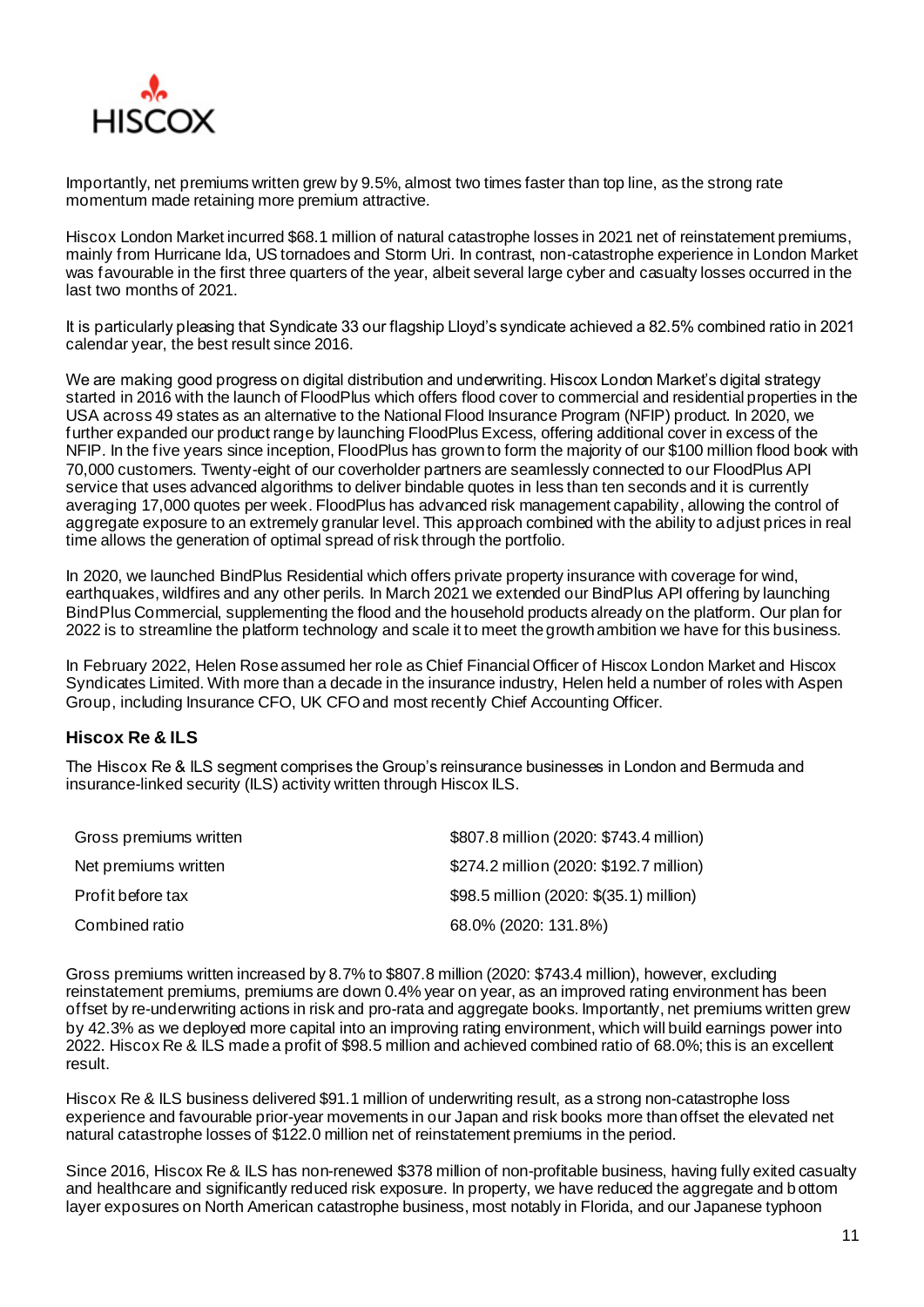

exposure is 23% less than it was three years ago. In cyber, ahead of the market, we exited some low attaching risks to reduce exposures to increasing ransomware attacks while our core stop loss product continued to benefit directly from the significant improvements in the underlying rate adequacy. In short, we have rebalanced the book to align to our expertise and create more resilience whilst also driving rate improvement and margin expansion.

Our ILS proposition has attracted new inflows, \$190 million in 2021 and a further \$217 million in January 2022. AUM stands at \$1.6 billion at 1 January 2022 (\$1.4 billion at 31 December 2021), supporting gross premiums written growth into 2022.

Matthew Wilken joined the business as our new Chief Underwriting Officer in January 2022. He joins from MS Amlin Underwriting Ltd, where he held the Head of Reinsurance role. Matthew spent his early career at Kiln Syndicate, Argo Re and Ariel Re. With his underwriting acumen and a strong market reputation, we are delighted to be further strengthening our underwriting and executive teams.

# **Dividend, capital and liquidity management**

The Group remains strongly capitalised against both regulatory and rating agency requirements. The Hiscox Group Bermuda solvency capital requirement (BSCR) ratio is estimated at 31 December 2021 at 200%, a 13 percentage point improvement on the prior year. The 11 percentage point impact of the final stage of strengthening of the formula (an industry-wide basis strengthening implemented by our Group regulator, the Bermuda Monetary Authority) was more than offset by a combination of strong organic capital generation and 13 percentage points of benefit from proactive capital management through LPT transactions executed in the period. On an S&P basis we remain well capitalised to maintain an A rating. S&P are in the process of updating their capital model, as a result of this Hiscox is expected to benefit from recognition of risk diversification benefit in our business model and conservative reserve margin.

During 2021 and into 2022, we have continued to proactively take action to limit profit volatility from the back -book, in particular where we have decided to exit the business. In the first half of 2021, the Group undertook two LPT transactions, covering legacy healthcare claims in Bermuda and the selected lines of Hiscox Syndicate 3624, including the majority of Hiscox USA's surplus lines broker business. The two transactions cover 15% of 2019 and prior years' gross reserves, and will remove potential reserve volatility from longer tail lines which we have mostly exited in the coming years, thus allowing management to focus on the opportunities presented by the good trading conditions we have ahead of us. This together with the substantial reserve margin above the actuarial best estimate demonstrates our resilient foundations.

The Board believes that paying a dividend is one important indicator of the financial health of the Group. Having carefully considered the capital requirements of the business, the Board has recommended to shareholders for approval the payment of the final dividend at 23.0 cents per share. This brings our total dividend for the year to 34.5 cents per share. The record date for the dividend will be 6 May 2022 and the payment date will be 13 June 2022. The Board proposes to offer a Scrip alternative, subject to the terms and conditions of Hiscox's 2019 Scrip Dividend Scheme. The last date for receipt of Scrip elections will be 20 May 2022 and the reference price will be announced on 30 May 2022. Further details on the dividend election process and Scrip alternative can be found on the investor relations section of our corporate website, www.hiscoxgroup.com.

# **Investments**

We manage our investment portfolio with two main objectives in mind: providing sufficient liquidity to pay claims and providing capital to support the underwriting business, while generating strong risk-adjusted returns. Given the depressed yield on our short-dated bond portfolio at the start of the year, and the rising rate environment during 2021 driving mark to market losses, investment returns were subdued at \$51.2 million (2020: \$197.5 million) after investment expenses, a return of 0.7% (2020: 2.8%). Assets under management at 31 December 2021 were \$7.3 billion (December 2020: \$7.6 billion).

Despite global supply chain pressures and intermittent pandemic-driven lockdowns, the strong global economic recovery saw equity markets deliver strong returns over the year. While bond markets were initially calmed by reassurance from central banks that inflationary pressures were temporary, the latter part of 2021 saw sharper increases in bond yields as central banks started to scale back asset purchases and indicate that they would implement tighter interest rate policy going forwards.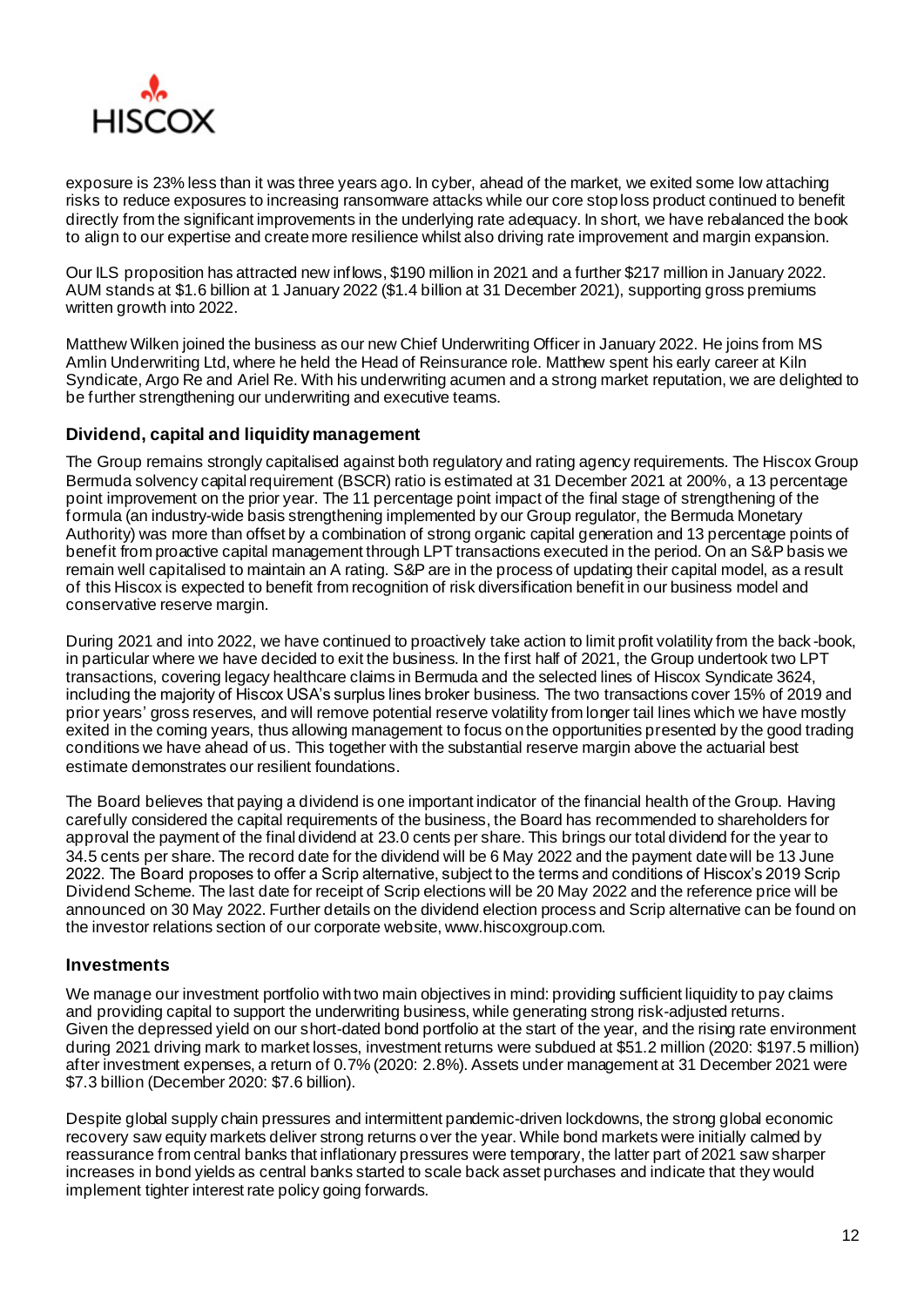

Government bond yields increased over the period, however, they remain depressed relative to historical levels and credit spreads for high-quality bonds remain near their historical lows. The yield to maturity on the bond portfolio improved in 2021, but remained modest at 1.0% at end December 2021 (December 2020: 0.4%).

Central banks have started to tighten monetary policy since the year end, and markets are pricing in several rate rises through 2022 and government bond yields have shifted sharply higher at shorter maturities. The resulting temporary mark to market losses on our short-dated bond portfolios will make a considerable dent in 2022 investment returns, but we are pleased that the interest rate environment has started to normalise, markedly improving reinvestment opportunities in the longer term.

Year to date, our bond portfolio yield has risen to 1.7%, up from 1.0% at end December 2021. The short-dated nature of our investment portfolio means we will be able to reinvest maturities at higher rates to capitalise on the higher yield environment during 2022, however, this will be partly offset by mark to market losses in the short term. The outlook for 2023 is now looking brighter with respect to investment income and we continue to look through ongoing volatility to steadily invest into diversifying positions where valuations present attractive long-term risk and capital-adjusted outcomes.

# **People**

Hiscox could not have become the business it is today without the contribution of its dedicated, resourceful and talented people; our future success fully rests on our people. It is a key competitive advantage that we have and I am fully committed to nurturing and investing in our people. I am also pleased to welcome new world-class talent to the Group. In December, we announced Paul Cooper was appointed as Group Chief Financial Officer, subject to regulatory approval. Paul has over 25 years of financial services experience across both the retail and Lloyd's insurance markets and his broad commercial acumen as well as his audit, regulatory and capital markets experience will help us capture the many opportunities ahead.

In February 2022, Jon Dye was appointed to become the new UK Chief Executive Officer, effective September 2022, subject to regulatory approval. Jon has held a number of senior roles within the industry, most recently as CEO of Allianz UK for eight years. He also served as Chair of the ABI between 2019 and 2021, and as such has driven industry collaboration on issues including the industry's response to the pandemic, FCA fair pricing review and climate change. Jon is a recognised industry leader with solid CEO experience and I look forward to working with him as part of our Group Executive Team.

Hiscox has always had a differentiated culture and we are keen to preserve its unique nature, such as a sense of proprietary ownership, entrepreneurial spirit, empathy for each other, customers and partners. At the same time, we are entering a new stage of our journey, so our culture will evolve as we become a larger business. I am keen for our people to be clear about the role they play in the overall Group strategy and how they are contributing to our joint future success.

With this in mind I have created a single Group Executive Committee, with five business unit CEOs complemented by five functional leaders, including the new role of a Group Chief Operating Officer. Our new executive leadership team will ensure increased collaboration between business units and Group functions and will steer coordinated execution of the Group strategy.

# **Environmental, social and governance**

ESG matters at Hiscox; it is why we were a founding member of ClimateWise, a public supporter of the Task Force on Climate-related Financial Disclosures (TCFD) and a signatory to the 2015 Paris Agreement. We made good progress on ESG issues in 2021, but of course there is more still to do.

On the environmental side, we made new greenhouse gas (GHG) emission reduction commitments, using Science Based Targets initiative (SBTi) methodologies, that align with a 1.5°C net-zero world by 2050. These include reducing our Scope 1 and 2 emissions by 50% by 2030; reducing our operational Scope 3 emissions by 25% per FTE by 2030; and transitioning our investment portfolios to net zero by 2050. The aim is that more than 25% of our corporate bond portfolio by invested value will have net-zero/Paris-aligned targets by 2025, and more than 50% by 2030. Our new commitments also include engaging with our suppliers, brokers and reinsurers on our net-zero targets as well as their own, and monitoring emerging standards around underwritten emissions so we can align with best practice as it emerges. We will share periodic updates on our progress towards accomplishing these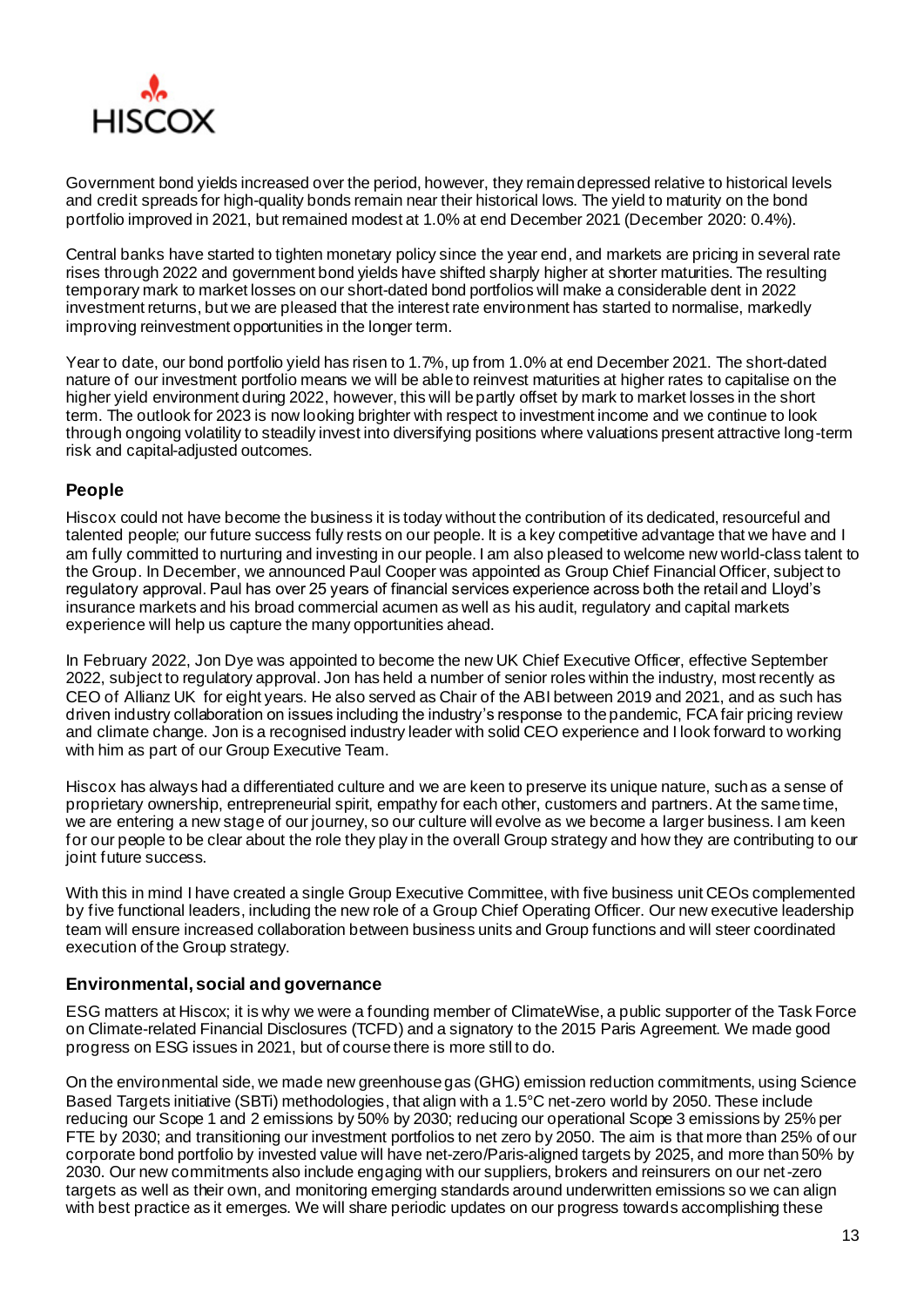

ambitions, and remain operationally carbon neutral through offsetting, as we have been since 2014.

In addition, our ESG exclusions policy – which sets out our ambition to reduce steadily and eliminate by 2030 our insurance, reinsurance and investment exposure to coal-fired power plants and coal mines; Arctic energy exploration, beginning in the Arctic National Wildlife Refuge region; oil sands; and controversial weapons – officially came into force on 1 January 2022. Our big-ticket risks are now categorised by ESG status and we have developed new underwriting dashboards that provide live views of our exposure to excluded sectors; steps that enabled us to start declining out-of-scope risks ahead of time. In investments, we have been embedding a range of ESG requirements in segregated investment manager mandates and have already eliminated all direct exposures outside of appetite. This, alongside the semi-annual ESG reviews we have established with our managers, has enabled our investment in sustainable and impact assets including green bonds to reach over \$250 million.

When it comes to social, I think of this in three parts: customers, colleagues and communities. We paid \$1.25 billion in claims during the year, but we also helped our customers to actively manage risk through tools such as our CyberClear Training Academy. For colleagues, we continue to focus on improving diversity at all levels. Our 15 employee network chapters – encompassing Latino and Pan-African communities, WeMind, Pride, and parents and caregivers – play an important part in this, but so too does our diversity reporting. 2021 marked our fifth year of UK gender pay reporting and although our gender pay gap has been steadily reducing since 2017, it continues to be predominantly driven by more men than women holding more senior roles. I am pleased to see our current Board diversity reach 55% men and 45% women, and my newly formed Group Executive Committee comprises 40% men and 60% women, but equally I recognise we have more to do here. And finally, our communities, where the combination of Hiscox Gives (our fundraising and volunteering arm), the Hiscox Foundation (our charitable foundation) and our employee-led green teams continue to drive a range of socially responsible initiatives – from beach clean-ups in Bermuda to plastic fishing on the River Thames. In 2021 this work resulted in \$1.5 million donated to good causes and over 1,000 volunteering hours.

In governance, we boosted our existing commitments by becoming members of the Principles for Responsible Investment (PRI) – both as an asset owner and asset manager – and the Principles for Sustainable Insurance (PSI). We also strengthened our existing ESG oversight structure with the formation of our Sustainability Steering Committee (SSC), bringing new senior expertise to our activities. The SSC is responsible for executing our ESG strategy across our operations, driving actions and delivery at a Group level, tracking our sustainability performance over time, and identifying relevant risks and opportunities – with an initial focus on climate change. I am pleased to chair the SSC and personally contribute to our sustainability agenda.

# **Outlook**

I am optimistic about the outlook for 2022. Cumulative rate increases over a number of years in our big-ticket businesses have created the opportunity to build balanced portfolios with improved margins and resilience and the profit outlook is positive. Our Retail business is very well placed to drive significant growth into large and underserved markets. With much of the course correction complete, I expect this to lead to strong headline growth, improving profitability and we remain on track to achieve the 90% to 95% combined ratio target in 2023.

While the recent extreme weather events are a stark reminder that we live in an unpredictable world, the reunderwriting actions we have undertaken mean our business portfolio is less volatile and more resilient; and we are strongly capitalised with sufficient financial flexibility to support our growth ambitions.

Finally, I would like to thank our employees, business partners and shareholders for their continued support.

**Aki Hussain 2 March 2022**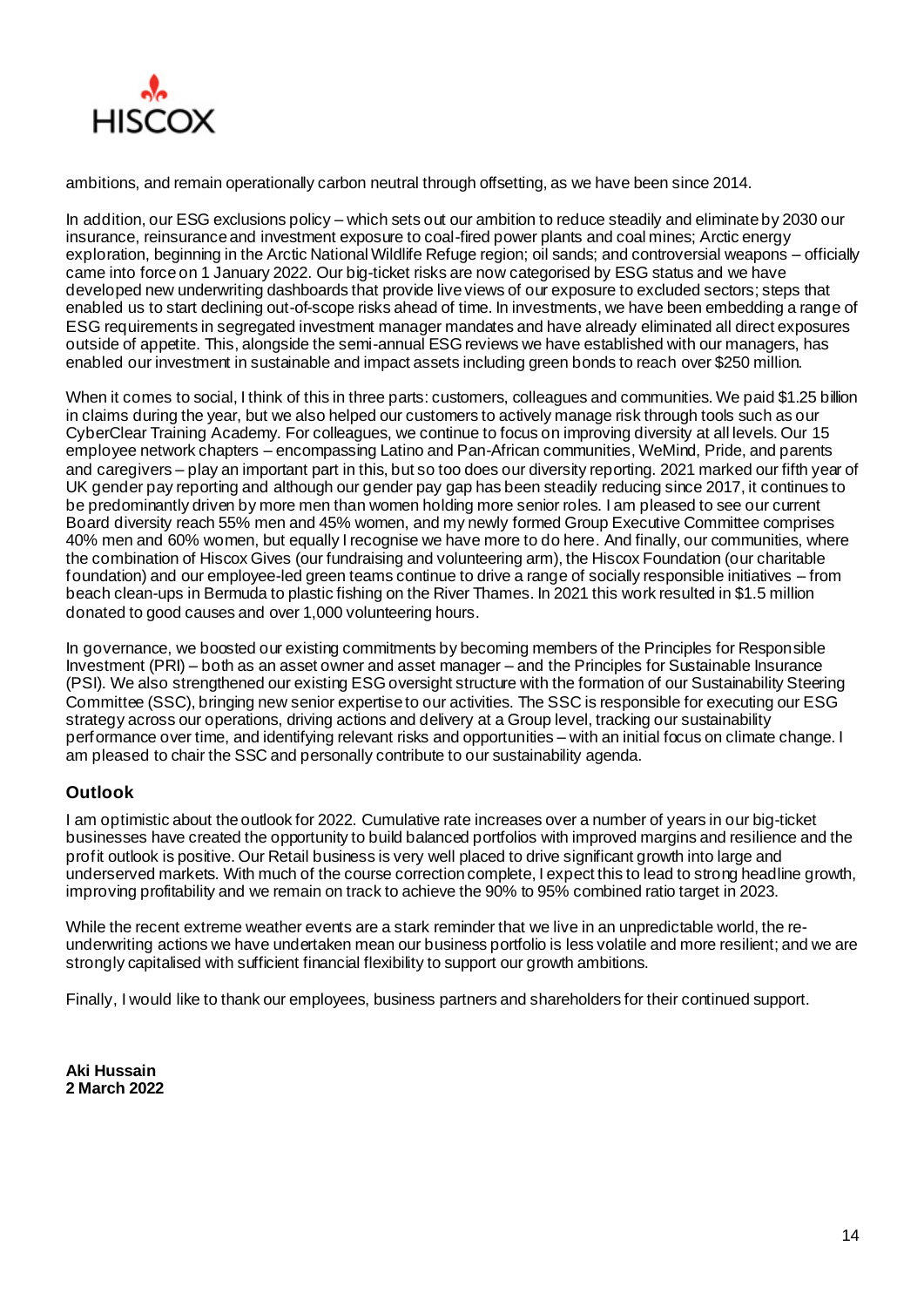

# **Additional performance measures (APMs)**

The Group uses, throughout its financial publications, additional performance measures (APMs) in addition to the figures that are prepared in accordance with UK-adopted International Accounting Standards. The Group believes that these measures provide useful information to enhance the understanding of its financial performance. These APMs are: combined, claims and expense ratios, return on equity, net asset value per share and net tangible asset value per share and prior-year developments. These are common measures used across the industry, and allow the reader of our Annual Report and Accounts to compare across peer companies. The APMs should be viewed as complementary to, rather than a substitute for, the figures prepared in accordance with accounting standards.

#### **Combined, claims and expense ratios**

The combined, claims and expense ratios are common measures enabling comparability across the insurance industry that measure the relevant underwriting profitability of the business by reference to its costs as a proportion of its net earned premium. The Group calculates the combined ratio as if the Group owned all of the business, including the proportion of Syndicate 33 that the Group does not own (Group controlled income). The Group does this to enable comparability from period to period as the business mix may change in a segment between insurance carriers, and this enables the Group to measure all of its underwriting businesses on an equal measure. The calculation is discussed further in note 6, operating segments. The combined ratio is calculated as the sum of the claims ratio and the expense ratio.

#### **Return on equity (ROE)**

Use of return on equity is common within the financial services industry, and the Group uses ROE as one of its key performance metrics. While the measure enables the Company to compare itself against other peer companies in the immediate industry, it is also a key measure internally where it is used to compare the profitability of business segments, and underpins the performance-related pay and pre-2018 shared-based payment structures. The ROE is shown in note 8, along with an explanation of the calculation.

#### **Net asset value (NAV) per share and net tangible asset value per share**

The Group uses NAV per share as one of its key performance metrics, including using the movement of NAV per share in the calculation of the options vesting of awards granted under Performance Share Plans (PSP) from 2018 onwards. This is a widely used key measure for management and also for users of the financial statements to provide comparability across peers in the market. Net tangible asset value comprises total equity excluding intangible assets. NAV per share and net tangible asset value per share are shown in note 7, along with an explanation of the calculation.

#### **Prior-year developments**

Prior-year developments are a measure of favourable or adverse development on claims reserves that existed at the prior balance sheet date. It enables the users of the financial statements to compare and contrast the Group's performance relative to peer companies. The Group maintains a prudent approach to reserving, to help mitigate the uncertainty within the reserve estimates. The prior-year development is calculated as the positive or negative movement in ultimate losses on prior accident years between the current and prior-year balance sheet date, as shown in note 13.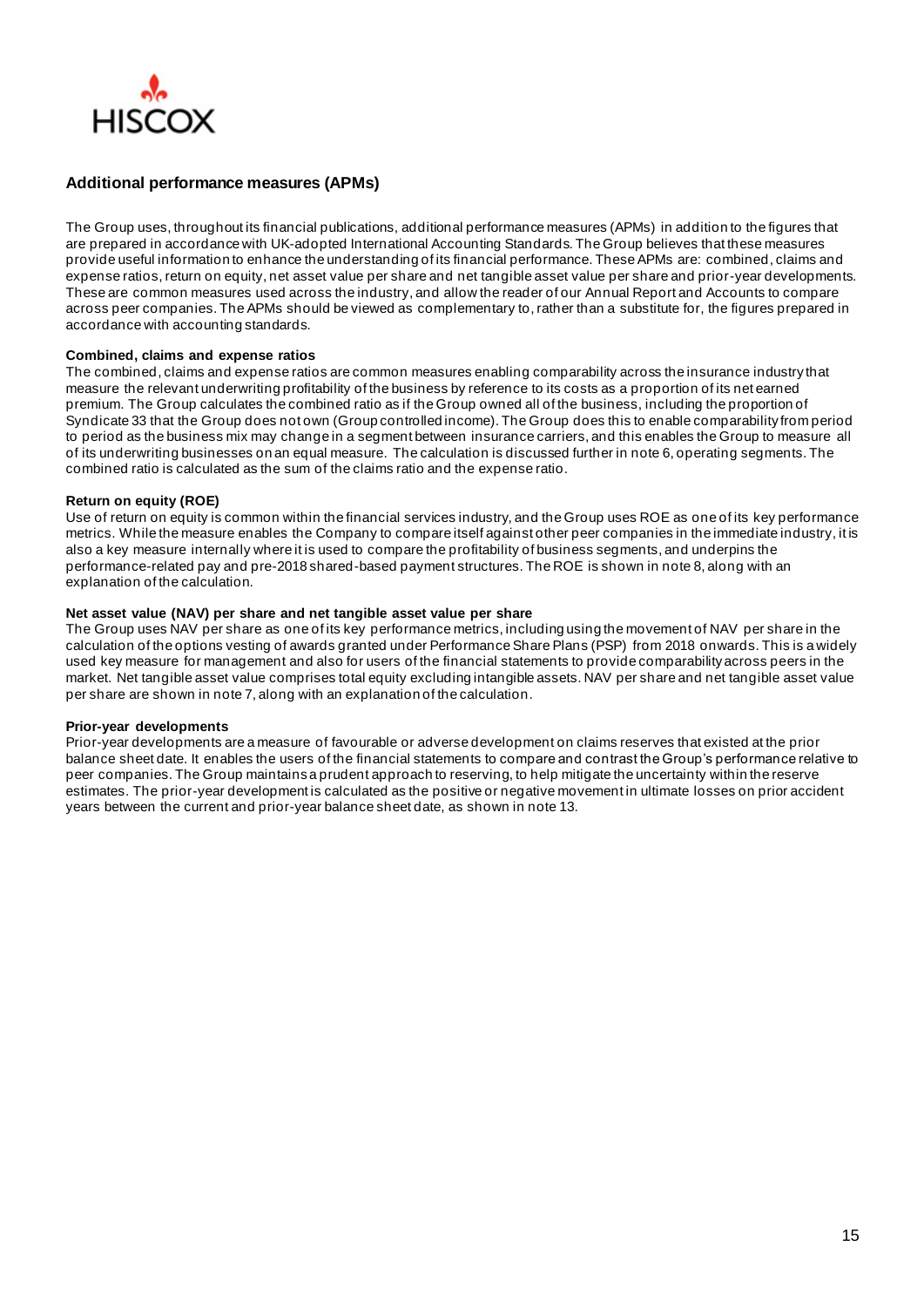

# **Condensed consolidated income statement**

For the year ended 31 December 2021

|                                                                              | <b>Note</b> | 2021<br>Total | 2020<br>Total |
|------------------------------------------------------------------------------|-------------|---------------|---------------|
|                                                                              |             | \$m           | \$m           |
| <b>Income</b>                                                                |             |               |               |
| Gross premiums written                                                       | 6           | 4,269.2       | 4,033.1       |
| Outward reinsurance premiums                                                 |             | (1, 314.2)    | (1,282.7)     |
| Net premiums written                                                         |             | 2,955.0       | 2.750.4       |
| Gross premiums earned                                                        |             | 4,246.9       | 4,071.2       |
| Premiums ceded to reinsurers                                                 |             | (1,327.0)     | (1,319.0)     |
| Net premiums earned                                                          |             | 2,919.9       | 2,752.2       |
| Investment result                                                            | 9           | 51.2          | 197.5         |
| Other income                                                                 | 10          | 56.8          | 50.2          |
| Total income                                                                 |             | 3,027.9       | 2.999.9       |
| <b>Expenses</b>                                                              |             |               |               |
| Claims and claim adjustment expenses                                         |             | (2, 185.5)    | (2,966.5)     |
| Reinsurance recoveries                                                       |             | 755.1         | 1,043.8       |
| Claims and claim adjustment expenses, net of<br>reinsurance                  |             | (1,430.4)     | (1,922.7)     |
| Expenses for the acquisition of insurance contracts                          |             | (1,017.9)     | (1,002.9)     |
| Reinsurance commission income                                                |             | 283.2         | 289.0         |
| Operational expenses                                                         | 10          | (622.7)       | (573.0)       |
| Net foreign exchange gain/(loss)                                             |             | 0.7           | (14.5)        |
| Total expenses                                                               |             | (2,787.1)     | (3,224.1)     |
| Results of operating activities                                              |             | 240.8         | (224.2)       |
| Finance costs                                                                | 11          | (50.8)        | (44.0)        |
| Share of profit/(loss) of associates after tax                               |             | 0.8           | (0.3)         |
| Profit/(loss) before tax                                                     |             | 190.8         | (268.5)       |
| Tax expense                                                                  | 12          | (1.3)         | (25.2)        |
| Profit/(loss) for the year (all attributable to owners of<br>the Company)    |             | 189.5         | (293.7)       |
| Earnings per share on profit/(loss) attributable to owners<br>of the Company |             |               |               |
| Basic                                                                        | 14          | 55.3c         | $(91.6)$ ¢    |
| <b>Diluted</b>                                                               | 14          | 54.7¢         | $(90.6)$ ¢    |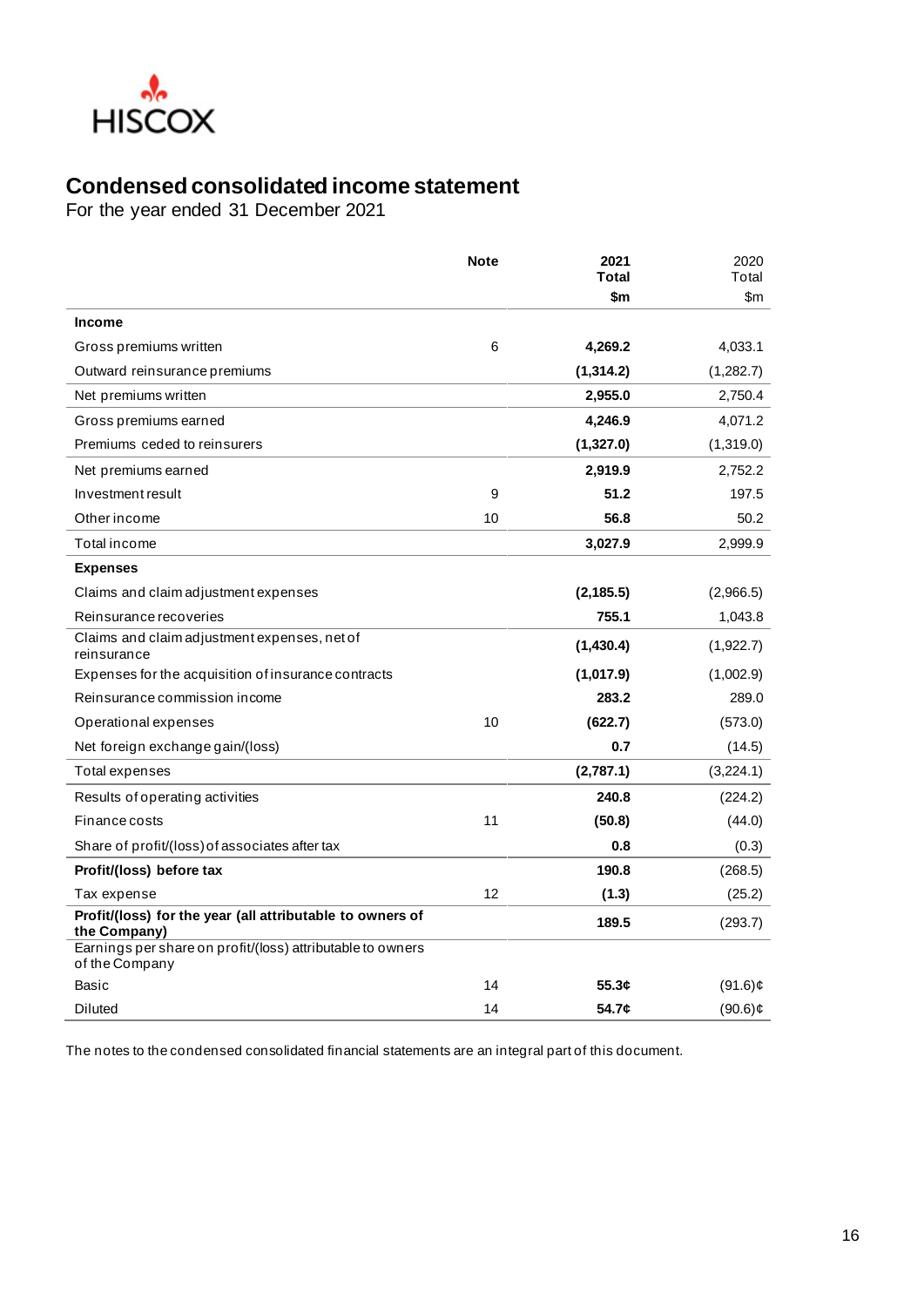

# **Condensed consolidated statement of comprehensive income**

For the year ended 31 December 2021

|                                                                                        | 2021<br><b>Total</b><br>\$m | 2020<br>Total<br>$\mathsf{Sm}$ |
|----------------------------------------------------------------------------------------|-----------------------------|--------------------------------|
| Profit/(loss) for the year                                                             | 189.5                       | (293.7)                        |
| Other comprehensive income                                                             |                             |                                |
| thems that will not be reclassified to the income statement:                           |                             |                                |
| Remeasurements of the net defined benefit obligation                                   | 31.6                        | (38.0)                         |
| Income tax effect                                                                      | (3.4)                       | 8.8                            |
|                                                                                        | 28.2                        | (29.2)                         |
| Items that may be reclassified subsequently to the income<br>statement:                |                             |                                |
| Exchange (losses)/gains on translating foreign operations                              | (18.5)                      | 55.5                           |
|                                                                                        | (18.5)                      | 55.5                           |
| Other comprehensive income net of tax                                                  | 9.7                         | 26.3                           |
| Total comprehensive income for the year (all attributable to owners<br>of the Company) | 199.2                       | (267.4)                        |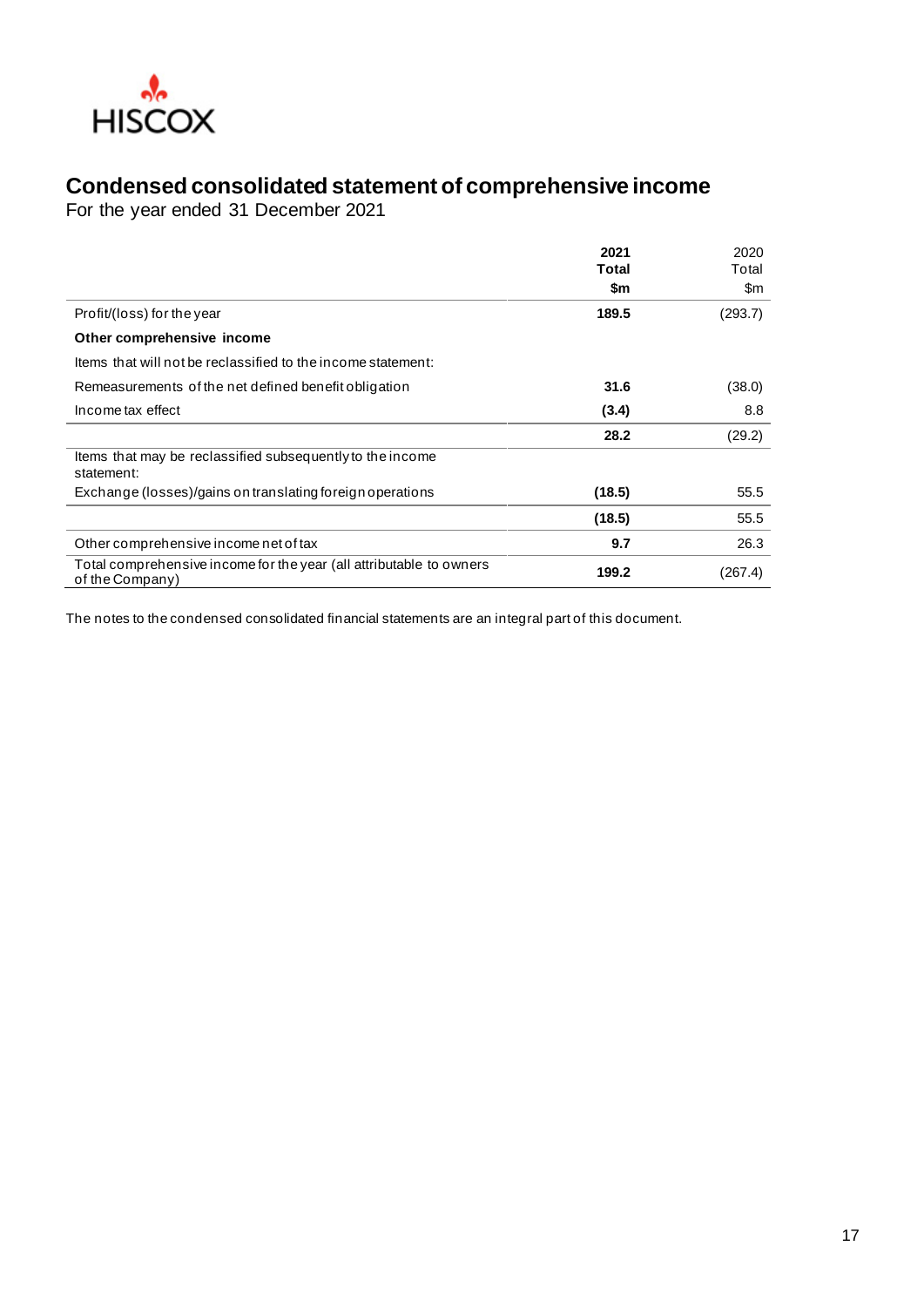

# **Condensed consolidated balance sheet**

At 31 December 2021

|                                                       | <b>Note</b> | 2021<br>\$m | 2020<br>\$m |
|-------------------------------------------------------|-------------|-------------|-------------|
| <b>Assets</b>                                         |             |             |             |
| Goodwill and intangible assets                        |             | 313.1       | 298.9       |
| Property, plant and equipment                         |             | 90.4        | 109.4       |
| Investments in associates                             |             | 5.7         | 4.9         |
| Deferred tax assets                                   |             | 67.3        | 70.7        |
| Deferred acquisition costs                            |             | 436.9       | 439.2       |
| Financial assets carried at fair value                | 16          | 6,041.3     | 6,116.8     |
| Reinsurance assets                                    | 13          | 3,908.0     | 3,644.6     |
| Loans and receivables including insurance receivables |             | 1,678.2     | 1,591.2     |
| Current tax assets                                    |             | 4.9         | 3.3         |
| Cash and cash equivalents                             |             | 1,300.7     | 1,577.2     |
| <b>Total assets</b>                                   |             | 13,846.5    | 13,856.2    |
| <b>Equity and liabilities</b><br>Shareholders' equity |             |             |             |
| Share capital                                         |             | 38.7        | 38.7        |
| Share premium                                         |             | 516.8       | 516.5       |
| Contributed surplus                                   |             | 184.0       | 184.0       |
| Currency translation reserve                          |             | (289.3)     | (270.8)     |
| Retained earnings                                     |             | 2,088.0     | 1,884.4     |
| Equity attributable to owners of the Company          |             | 2,538.2     | 2,352.8     |
| Non-controlling interest                              |             | 1.1         | 1.1         |
| <b>Total equity</b>                                   |             | 2,539.3     | 2,353.9     |
| Employee retirement benefit obligations               |             | 35.1        | 73.5        |
| Deferred tax liabilities                              |             | 0.1         | 2.7         |
| Insurance liabilities                                 | 13          | 8,868.4     | 9,113.4     |
| <b>Financial liabilities</b>                          | 16          | 746.7       | 946.7       |
| <b>Current tax liabilities</b>                        |             | 21.3        | 30.4        |
| Trade and other payables                              |             | 1,635.6     | 1,335.6     |
| <b>Total liabilities</b>                              |             | 11,307.2    | 11,502.3    |
| <b>Total equity and liabilities</b>                   |             | 13,846.5    | 13,856.2    |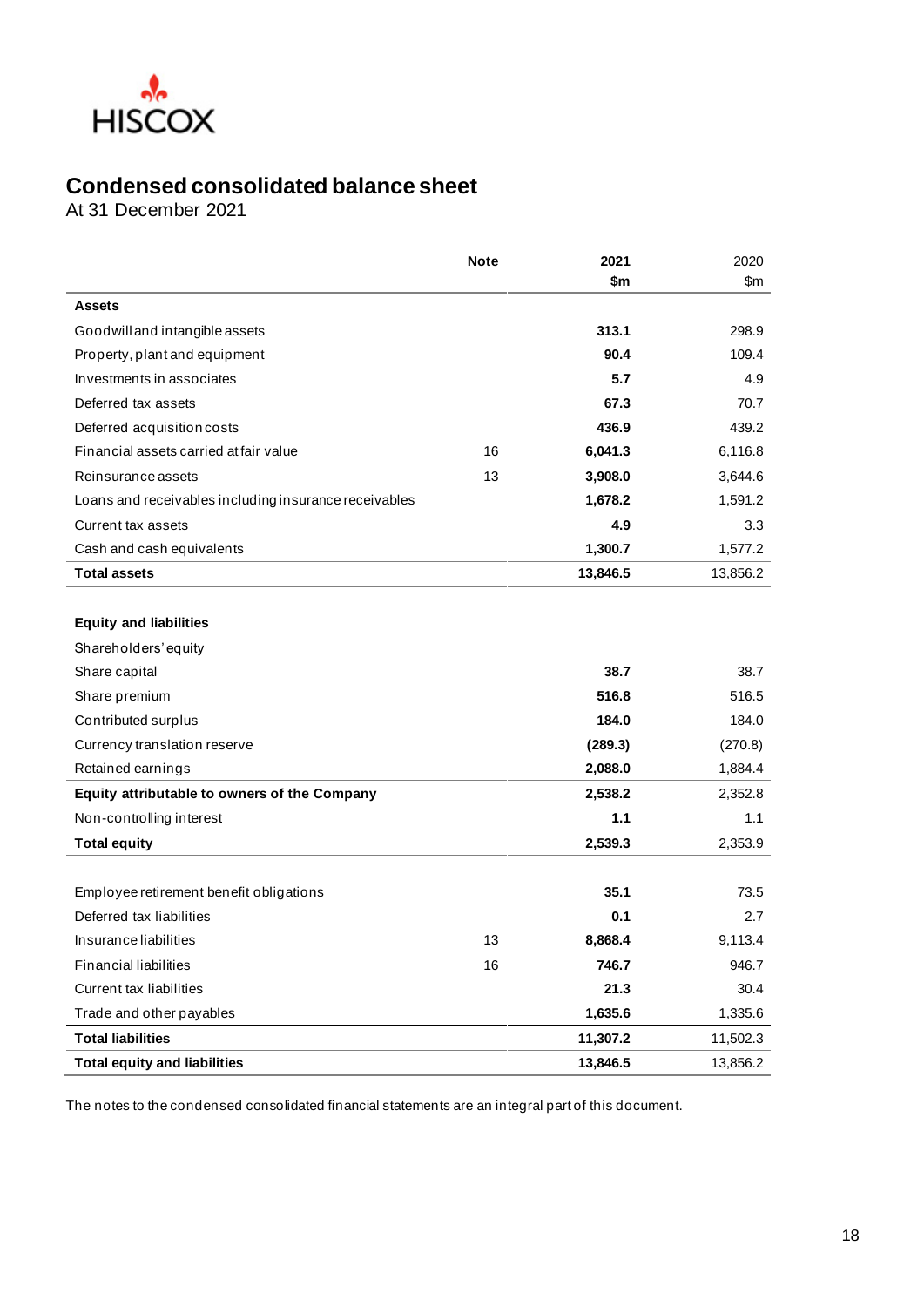

# **Condensed consolidated statement of changes in equity**

For the year ended 31 December 2021

|                                                                                            |         |         |             |                          |          | Equity<br>attributable |                          |         |
|--------------------------------------------------------------------------------------------|---------|---------|-------------|--------------------------|----------|------------------------|--------------------------|---------|
|                                                                                            | Share   | Share   | Contributed | Currency<br>translation  | Retained | to owners<br>of the    | Non-<br>controlling      | Total   |
|                                                                                            | capital | premium | surplus     | reserve                  | earnings | Company                | interest                 | equity  |
|                                                                                            | \$m     | \$m     | \$m         | \$m                      | \$m      | \$m                    | \$m                      | \$m     |
| Balance at 1 January<br>2020                                                               | 34.1    | 70.5    | 184.0       | (326.3)                  | 2,226.3  | 2,188.6                | 1.1                      | 2,189.7 |
| Loss for the year (all<br>attributable to owners of<br>the Company)                        |         |         |             |                          | (293.7)  | (293.7)                |                          | (293.7) |
| Other comprehensive<br>income net of tax (all<br>attributable to owners of<br>the Company) |         |         |             | 55.5                     | (29.2)   | 26.3                   |                          | 26.3    |
| Employee share options:                                                                    |         |         |             |                          |          |                        |                          |         |
| Equity settled share-<br>based payments                                                    |         |         |             |                          | 10.3     | 10.3                   |                          | 10.3    |
| Deferred and current tax<br>on employee share<br>options                                   |         |         |             |                          | (5.4)    | (5.4)                  |                          | (5.4)   |
| Net movements of<br>treasury shares held by<br>Trust                                       |         |         |             |                          | (23.9)   | (23.9)                 | $\overline{\phantom{a}}$ | (23.9)  |
| Shares issued in the<br>period                                                             | 4.6     | 446.0   |             |                          |          | 450.6                  | Ĭ.                       | 450.6   |
| <b>Balance at 31</b><br>December 2020                                                      | 38.7    | 516.5   | 184.0       | (270.8)                  | 1,884.4  | 2,352.8                | 1.1                      | 2,353.9 |
| Profit for the year (all<br>attributable to owners of<br>the Company)                      |         |         |             |                          | 189.5    | 189.5                  |                          | 189.5   |
| Other comprehensive<br>income net of tax (all<br>attributable to owners of<br>the Company) |         |         |             | (18.5)                   | 28.2     | 9.7                    |                          | 9.7     |
| Employee share options:                                                                    |         |         |             |                          |          |                        |                          |         |
| Equity settled share-<br>based payments                                                    |         |         |             |                          | 24.0     | 24.0                   |                          | 24.0    |
| Proceeds from shares<br>issued                                                             |         | 0.1     |             |                          |          | 0.1                    |                          | 0.1     |
| Deferred and current tax<br>on employee share<br>options                                   |         |         |             |                          | 1.3      | 1.3                    |                          | 1.3     |
| Shares issued in relation<br>to Scrip Dividend                                             |         | 0.2     |             |                          |          | 0.2                    | ä,                       | 0.2     |
| Dividends paid to<br>owners of the Company                                                 |         |         |             | $\overline{\phantom{m}}$ | (39.4)   | (39.4)                 | ÷                        | (39.4)  |
| <b>Balance at 31</b><br>December 2021                                                      | 38.7    | 516.8   | 184.0       | (289.3)                  | 2,088.0  | 2,538.2                | 1.1                      | 2,539.3 |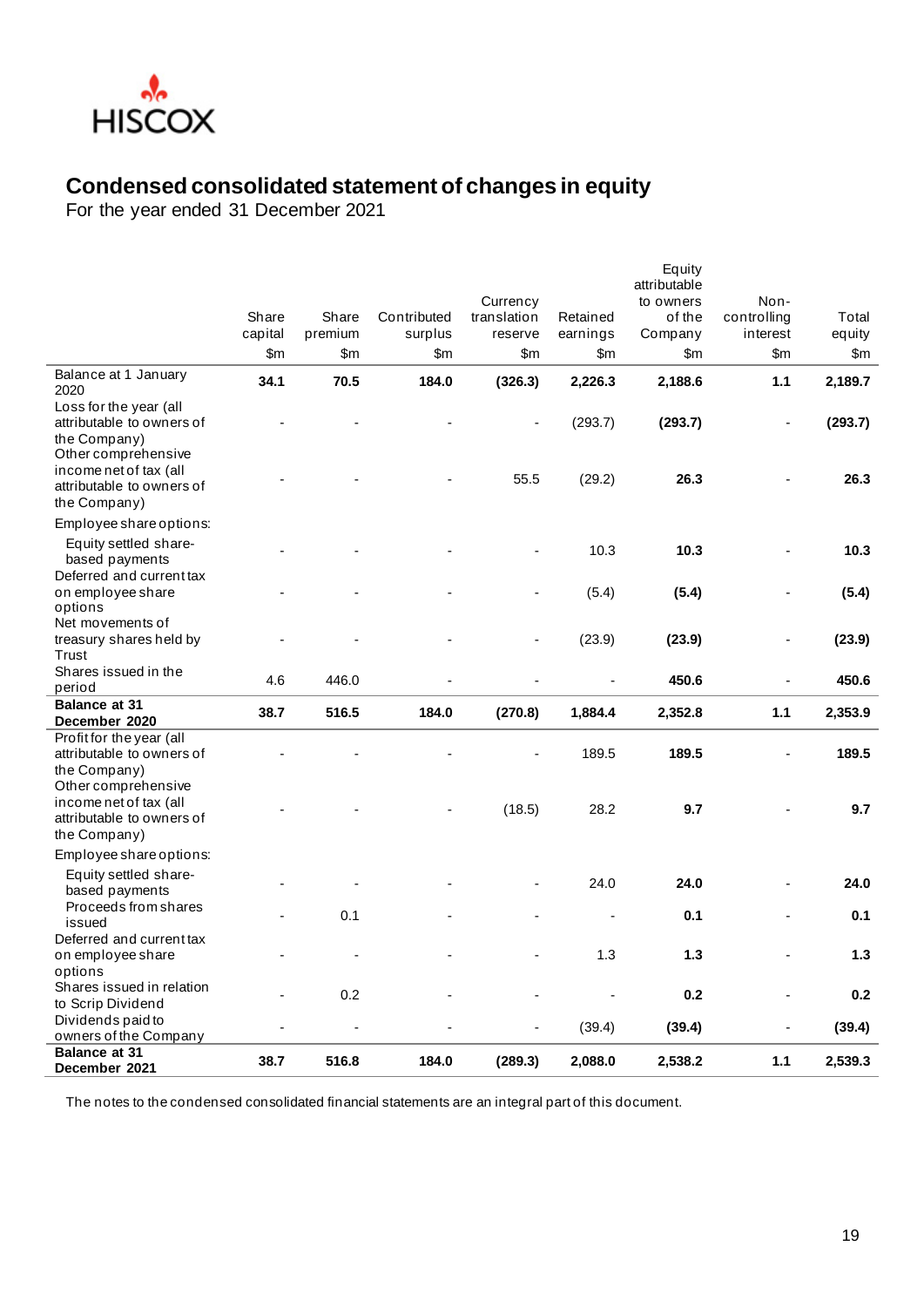

# **Condensed consolidated statement of cash flows**

For the year ended 31 December 2021

|                                                                                                | <b>Note</b> |                    |                   |
|------------------------------------------------------------------------------------------------|-------------|--------------------|-------------------|
|                                                                                                |             | 2021               | 2020              |
|                                                                                                |             | \$m                | \$m               |
| Profit/(loss) before tax                                                                       |             | 190.8              | (268.5)           |
| Adjustments for:                                                                               |             |                    |                   |
| Net foreign exchange (gain)/loss                                                               |             | (0.7)              | 14.5              |
| Interest and equity dividend income                                                            | 9           | (88.1)             | (107.4)           |
| Interest expense                                                                               | 11          | 50.8               | 44.0              |
| Net fair value losses/(gains) on financial assets                                              | 9           | 57.9               | (51.2)            |
| Depreciation, amortisation and impairment                                                      | 10          | 58.3               | 56.8              |
| Charges in respect of share-based payments                                                     | 10          | 24.0               | 10.3              |
| Realised gain on sale of subsidiary undertaking and<br>intangible assets                       |             | (6.5)              |                   |
| Changes in operational assets and liabilities:                                                 |             |                    |                   |
| Insurance and reinsurance contracts                                                            |             | (264.2)            | 633.6             |
| Financial assets carried at fair value                                                         |             | (30.0)             | (475.4)           |
| Financial liabilities carried at fair value                                                    |             | (0.4)              | (0.1)             |
| Financial liabilities carried at amortised cost                                                |             | 0.7                | 0.8               |
| Other assets and liabilities                                                                   |             | (6.7)              | 33.3              |
| Cash paid to the pension fund                                                                  | 19          |                    | (30.4)            |
| Interest received                                                                              |             | 90.5               | 102.5             |
| Equity dividends received                                                                      |             | 1.9                | 1.6               |
| Interest paid                                                                                  |             | (49.6)             | (42.4)            |
| Current tax paid                                                                               |             | (12.1)             | (39.1)            |
| Net cash flows from/(used in) operating activities                                             |             | 16.6               | (117.1)           |
| Cash flows from the sale of subsidiaries                                                       |             | 21.4               |                   |
| Purchase of property, plant and equipment                                                      |             | (5.4)              | (9.0)             |
| Proceeds from the sale of property, plant and equipment                                        |             | 0.2                | 8.6               |
| Purchase of intangible assets                                                                  |             | (53.5)             | (62.5)            |
| Proceeds from the sale of intangible assets                                                    |             | 0.7                | 10.2 <sub>1</sub> |
| Net cash used in investing activities                                                          |             | (36.6)             | (52.7)            |
|                                                                                                |             |                    |                   |
| Proceeds from the issue of ordinary shares                                                     |             | 0.1                | 450.6             |
| Shares repurchased                                                                             |             |                    | (23.9)            |
| Distributions made to owners of the Company                                                    | 15          | (39.2)             |                   |
| Proceeds from drawdown of short-term borrowings                                                |             |                    | 470.0             |
| Repayment of short-term borrowings                                                             | 16          | (195.7)            | (289.4)           |
| Principal elements of lease payments                                                           |             | (11.4)             | (14.5)            |
| Net cash flows (used in)/from financing activities                                             |             | (246.2)            | 592.8             |
| Net (decrease)/increase in cash and cash equivalents                                           |             | (266.2)            | 423.0             |
|                                                                                                |             |                    |                   |
| Cash and cash equivalents at 1 January<br>Net (decrease)/increase in cash and cash equivalents |             | 1,577.2<br>(266.2) | 1,115.9<br>423.0  |
| Effect of exchange rate fluctuations on cash and cash                                          |             |                    |                   |
| equivalents                                                                                    |             | (10.3)             | 38.3              |
| Cash and cash equivalents at 31 December                                                       | 18          | 1,300.7            | 1,577.2           |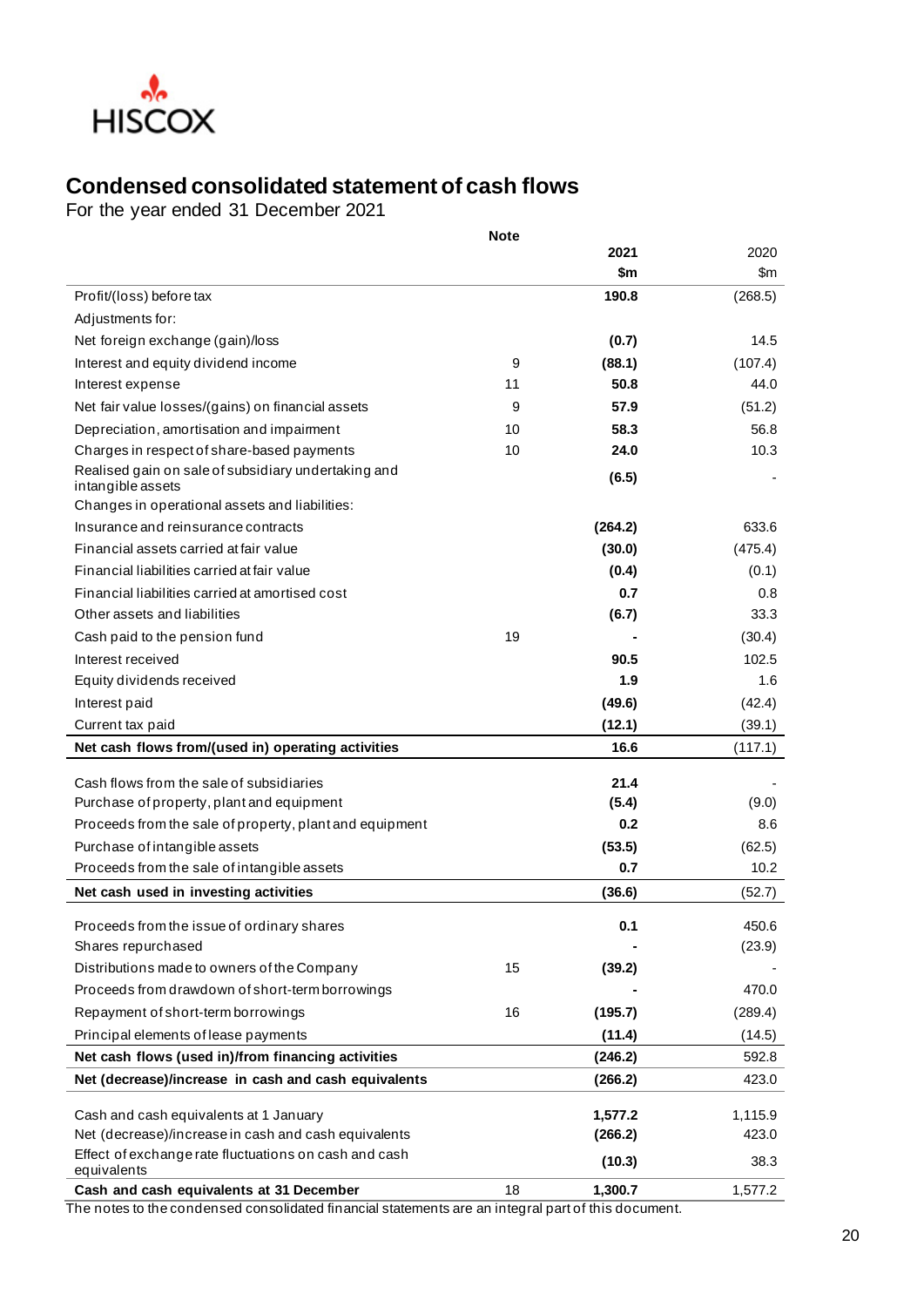

# **Notes to the condensed consolidated financial statements**

#### **1. General information**

The Hiscox Group, which is headquartered in Hamilton, Bermuda, comprises Hiscox Ltd (the parent company, referred to herein as the 'Company') and its subsidiaries (collectively, the 'Hiscox Group' or the 'Group'). For the period under review the Group provided insurance and reinsurance services to its clients worldwide. It has operations in Bermuda, the UK, Europe, Asia and the USA and currently has over 3,000 staff.

The Company is registered and domiciled in Bermuda and its ordinary shares are listed on the London Stock Exchange. The address of its registered office is: Chesney House, 96 Pitts Bay Road, Pembroke HM 08, Bermuda.

#### **2. Basis of preparation**

On 31 December 2020, IFRS as adopted by the European Union at that date was brought into UK law and became UK-adopted International Accounting Standards, with future changes being subject to endorsement by the UK Endorsement Board. The Group transitioned to UK-adopted International Accounting Standards in its consolidated financial statements on 1 January 2021. This change constitutes a change in accounting framework. However, there is no impact on recognition, measurement or disclosure in the period reported as a result of the change in framework. The condensed financial statements of the Group have been prepared in accordance with UK-adopted International Accounting Standards and Section 4.1 of the Disclosure and Transparency Rules and the Listing Rules, both issued by the Fin ancial Conduct Authority (FCA).

The basis of preparation and summary of accounting policies applicable to the Group's condensed consolidated financial statements can be found in Note 2 to the 2021 Annual Report and Accounts. The comparative figures are consistent with those presented in the Group's 2020 Annual Report and Accounts, except where noted. The Group has adopted new and amended accounting standards that are effective for annual periods beginning on or after 1 January 2021 and the adoption of these have no material impact on the Group's condensed consolidated financial statements.

The Group's consolidated financial statements from which the condensed financial statements have been extracted have been audited. The auditor's report on the consolidated financial statements is unqualified and does not contain an emphasis -of-matter paragraph.

The condensed consolidated financial statements have been prepared on a going concern basis. In adopting the going concern basis, the Board has reviewed the Group's current and forecast solvency and liquidity positions for the next 12 months and beyond. As part of the consideration of the appropriateness of adopting the going concern basis, the Directors use scenario analysis and stress testing to assess the robustness of the Group's solvency and liquidity positions.

In undertaking this analysis, no material uncertainty in relation to going concern has been identified, due to the Group's strong capital and liquidity positions providing resilience to shocks, underpinned by the Group's approach to risk management.

After making enquiries, the Directors have a reasonable expectation that the Group has adequate resources to continue in operational existence over a period of at least 12 months from the date of this report. For this reason, the Group continues to adopt the going concern basis in preparing the condensed consolidated financial statements.

Items included in the financial statements of each of the Group's entities are measured in the currency of the primary economic environment in which that entity operates (the functional currency). The condensed consolidated financial statements are presented in US Dollars millions (\$m) and rounded to the nearest hundred thousand Dollars, unless otherwise stated.

These condensed consolidated financial statements were approved on behalf of the Board of Directors by the Chief Executive, Aki Hussain and the Chairman, Robert Childs. Accordingly, the financial statements were approved for issue on 2 March 2022.

## *Use of estimates and judgements*

In preparing these condensed consolidated financial statements, management make judgements, estimates and assumptions that affect the application of accounting policies and the reported amounts of assets and liabilities, income and expense. Ac tual results may differ from these estimates. Estimates and assumptions are continually evaluated and are based on management's knowledge of current facts and circumstances, and their expectations of future events.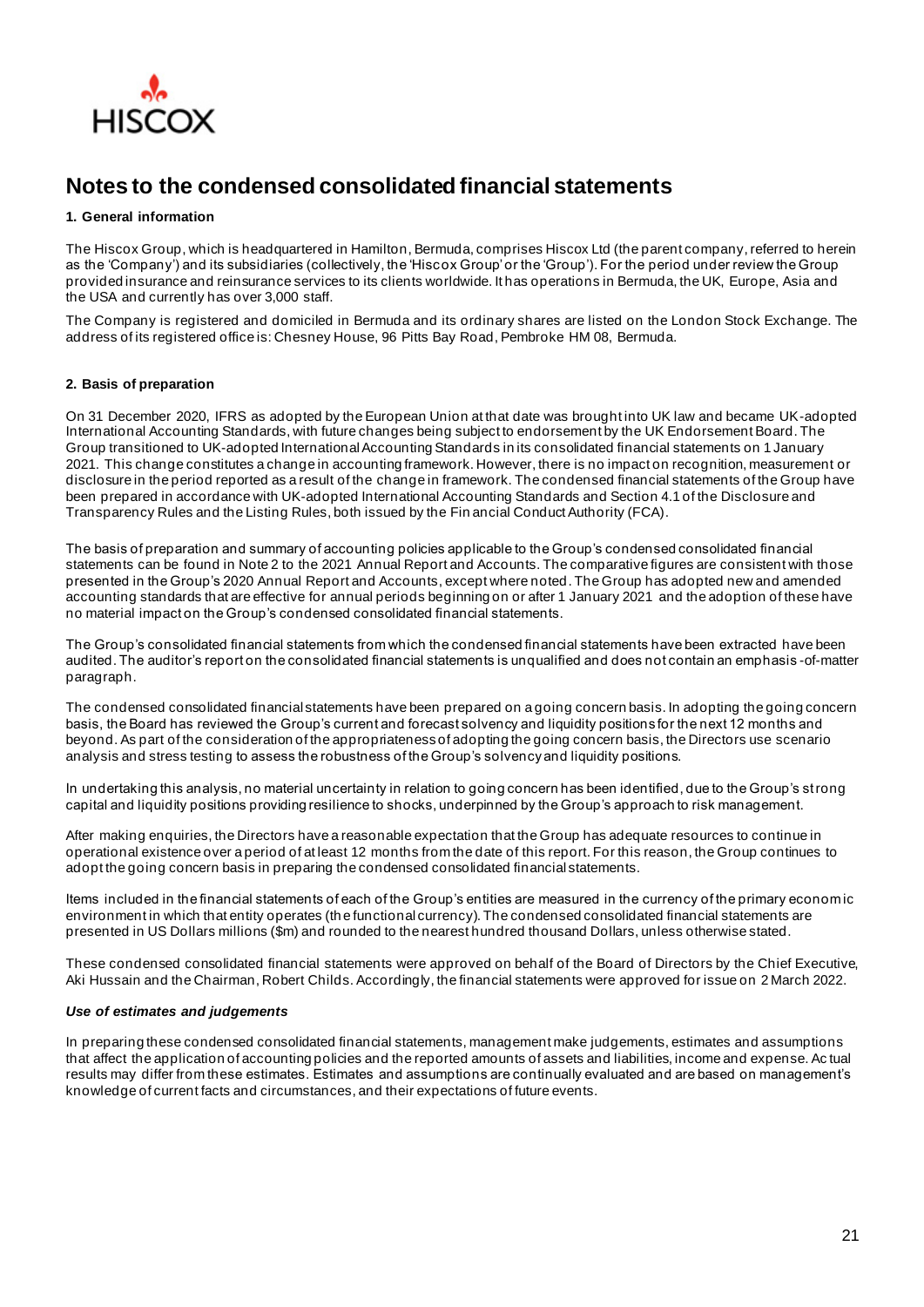

#### **2. Basis of preparation (continued)**

#### *Significant accounting estimates*

The following describes items considered particularly susceptible to changes in estimates and assumptions.

The most critical estimate included within the Group's balance sheet is the measurement of insurance liabilities and reinsurance assets on the balance sheet and in particular the estimate of losses incurred but not reported (IBNR) within these balances . The total gross estimate of IBNR as at 31 December 2021 is \$4,539.8 million (2020: \$4,571.9 million) and is included within total insurance liabilities on the balance sheet. The total estimate for reinsurers' share of IBNR as at 31 December 2021 is \$2,349.5 million (2020: \$2,227.7 million). Estimates of IBNR are continually evaluated, based on entity-specific historical experience and contemporaneous developments observed in the wider industry when relevant, and are also updated for expectations of prospective future developments. Between the reporting and final settlement of a claim circumstances may change, which may result in changes to established liability.

The Group tests the adequacy of its unearned premium liability by comparing current estimates of future claims and claims handling expenses attributable to the unexpired periods of policies at the balance sheet date to the unearned premium liability net of acquisition costs. Any deficiency is recognised in the income statement. The related deferred acquisition costs are first written down and any additional liability required is then recognised as an unexpired risk reserve (URR).

#### Estimated Premium Income

Another key estimate contained within the Group's condensed consolidated financial statements is an estimate of gross premium written during the year.

For certain contracts, premium is initially recognised based on estimates of ultimate premium. This occurs where pricing is based on variables, which are not known with certainty at the point of binding the policy. In determining the estimated premi um, the Group uses information provided by brokers and coverholders, past underwriting experience, the contractual terms of the policy and prevailing market conditions. Subsequently, adjustments to those estimates arise as updated information relating to those pricing variables becomes available, for example due to declarations obtained on binding authority contracts, reinstatement premium on reinsurance contracts or other policy amendments. Such adjustments are recorded in the period in which they are determined and impact gross written premiums in the consolidated income statement and premiums receivable from insureds and cedants recorded on the consolidated balance sheet.

#### Employee Benefits

The employee retirement benefit scheme obligations are calculated and valued with reference to a number of actuarial assumptions including mortality, inflation rates and discount rate, many of which have been subject to specific recent volati lity. This complex set of economic variables can have a significant impact on the fin ancial statements.

#### Deferred Tax Asset

A deferred tax asset can be recognised only to the extent that it is recoverable. The recoverability of deferred tax assets i n respect of carry forward losses requires consideration of the future levels of taxable pro fit in the Group. In preparing the Group's financial statements, management estimates taxation assets and liabilities after taking appropriate professional advice. Significant estimates and assumptions used in the valuation of deferred tax relate to the fo recast taxable profits, taking into account the Group's financial and strategic plans.

#### *Significant judgements*

The following accounting policies are those considered to have a significant impact on the amounts recognised in the condensed consolidated financial statements:

Consolidation: assessment of whether the Group controls an underlying entity, for example, the treatment of insurance-linked securities funds including consideration of its decision-making authority and its rights to the variable returns from the entity;

Insurance contracts: assessment of the significance of insurance risk transferred to/from the Group in determining whether a contract should be accounted for as an insurance contract or as a financial instrument, this includes assessing the risk transferred on loss portfolio transfers and the appropriate presentation of retroactive reinsurance transactions;

Financial investments: classification and measurement of investments including the application of the fair value option .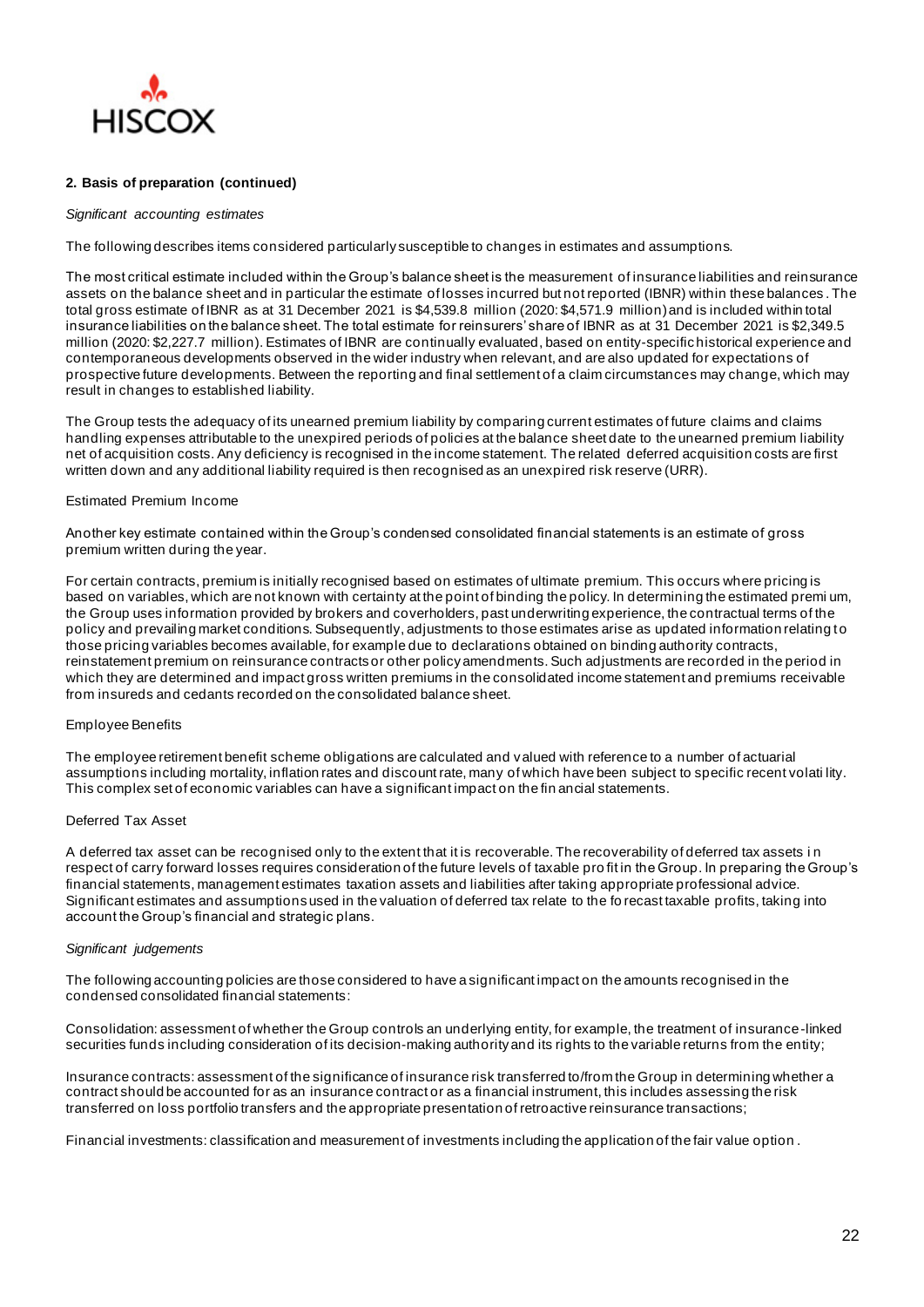

#### **3. Financial, insurance and other risk management**

The Group's overall appetite for accepting and managing varying classes of risk is defined by the Group's Board of Directors. The Board has developed a governance framework and has set Group -wide risk management policies and procedures which include risk identification, risk management and mitigation and risk reporting. The objective of these policies and procedures is to protect the Group's shareholders, policyholders and other stakeholders from negative events that could hinder the Group's delivery of its contractual obligations and its achievement of sustainable profitable economic and social performance.

The Board exercises oversight of the development and operational implementation of its risk management policies an d procedures through the Risk Committee and ongoing compliance therewith, through a dedicated internal audit function, which has operational independence, clear terms of reference influenced by the Board's Non Executive Directors and a clear upwards reporting structure back into the Board. The Group, in line with the non -life insurance industry generally, is fundamentally driven by a desire to originate, retain and service insurance contracts to maturity. The Group's cash flows are funded mainly throug h advance premium collections and the timing of such premium inflows is reasonably predictable. In addition, the majority of material cash outflows are typically triggered by the occurrence of insured events, although the timing, frequency and severi ty of claims can fluctuate.

The Group continues to monitor and respond to Covid-19 as required, in particular any continued developments and the impacts related to our operations, insurance claims, reinsurance assets and investments on the Group's capital and liquid ity positions.

The principal sources of risk relevant to the Group's operations and its financial statements fall into three broad categories: operational risk, insurance risk and financial risk. Please refer to the 2021 consolidated financial statements for more information on risk management.

#### **4. Seasonality and weather**

Historically, the Group's most material exposure to catastrophe losses on certain lines of business such as reinsurance inwar ds and marine and major property risk have been greater during the second half of the calendar year, broadly in line with the most active period of the North Atlantic hurricane season. In contrast, a majority of gross premium income written in these lines of business occurs during the first half of the calendar year. The Group actively participates in many regions and if any catastrophic events do occur, it is likely that the Group will share some of the market's losses. Consequently, the potential for significantly greater volatility in expected returns remains during the second half of the year. Details of the Group's recent exposures to these classes of business are disclosed in the Group's 2021 Report and Accounts.

#### **5. Related-party transactions**

Transactions with related parties during the period are disclosed in note 33 of the Group's 2021 Report and Accounts.

#### **6. Operating segments**

The Group's operating segment reporting follows the organisational structure and management's internal reporting systems, which form the basis for assessing the financial reporting performance of, and allocation of resources to, each business segment.

In January 2021, we restructured our Special Risks division, integrating its locally written European and US kidnap and ransom activities with Hiscox Europe and Hiscox USA, and including its activities in Guernsey, Miami and London in a newly created Crisis Management division in Hiscox London Market. Comparative figures have been re-presented to reflect this change, along with the previously reported figures where the Special Risk was fully allocated to Hiscox Retail. The legal entity structure is not impacted by this re-presentation.

The Group's four primary business segments are identified as follows:

**Hiscox Retail** brings together the results of the Group's retail business divisions in the UK, Europe, USA and Asia. Hiscox UK and Hiscox Europe underwrite personal and commercial lines of business through Hiscox Insurance Company Limited and Hiscox Société Anonyme (Hiscox SA), together with the fine art and non -US household insurance business written through Syndicate 33. Hiscox USA comprises commercial, property and specialty business written by Hiscox Insurance Company Inc. and Syndicate 3624.

**Hiscox London Market** comprises the internationally traded insurance business written by the Group's London-based underwriters via Syndicate 33, including lines in property, marine and energy, casualty and other specialty insurance lines. In addition, the segment includes elements of business written by Syndicate 3624 being auto physical damage and aviation business, however, these are in run-off.

**Hiscox Re & ILS** is the reinsurance division of the Hiscox Group, combining the underwriting platforms in Bermuda and London. The segment comprises the performance of Hiscox Insurance Company (Bermuda) Limited, excluding the internal quota share arrangements, with the reinsurance contracts written by Syndicate 33. In addition, the healthcare and casualty reinsurance contracts written in the Bermuda hub on Syndicate capacity are also included. The segment also includes the performance and fee income from the ILS funds, along with the gains and losses made as a result of the Group's investment in the funds.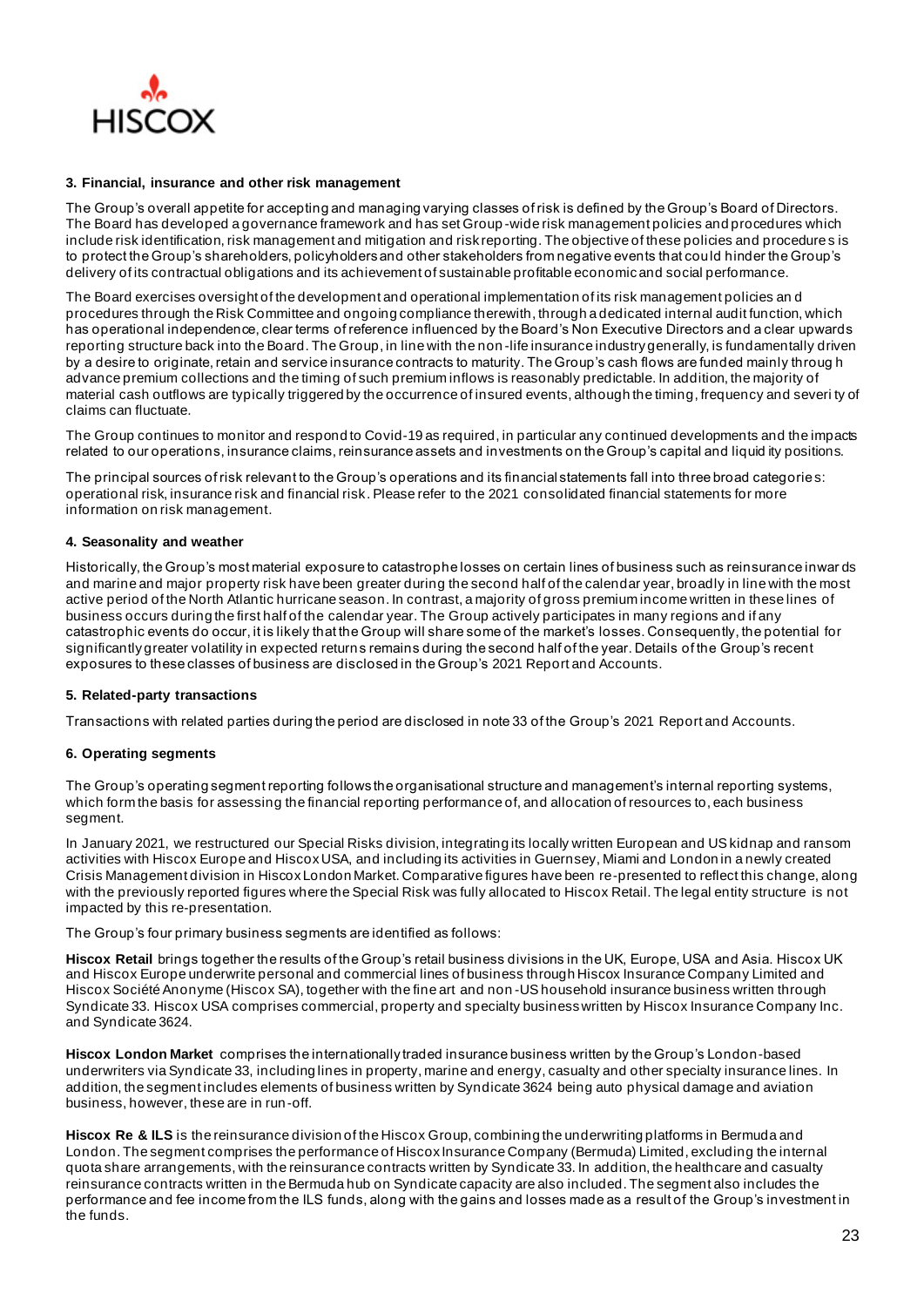

**Corporate Centre** comprises finance costs and administrative costs associated with Group management activities and intragroup borrowings, as well as all foreign exchange gains and losses. The segment includes results from run -off portfolios where the Group has ceded all insurance risks to a third-party reinsurer.

All amounts reported on the following pages represent transactions with external parties only. In the normal course of trade, the Group's entities enter into various reinsurance arrangements with one another. The related results of these transactions are eliminated on consolidation and are not included within the results of the segments. This is consistent with the information used by the chief operating decision-maker when evaluating the results of the Group. Performance is measured based on each reportable segment's profit or loss before tax.

# **Hiscox Retail Hiscox London Market Hiscox Re & ILS Corporate Centre \$m \$m \$m \$m \$m** Gross premiums written **2,290.0** 1,171.4 807.8 **- 4,269.2** Net premiums written 1,969.3 711.5 274.2 - **2,955.0** Net premiums earned 1,958.6 690.3 271.0 - **2,919.9** Investment result 26.9 15.8 8.8 (0.3) **51.2** Other income 22.8 19.1 11.3 3.6 **56.8** Total income 2,008.3 725.2 291.1 3.3 **3,027.9** Claims and claim adjustment expenses, net of reinsurance (985.9) (333.9) (110.6) - **(1,430.4)**

#### **Year ended 31 December 2021**

| Expenses for the acquisition<br>of insurance contracts | (524.9)   | (193.9) | (15.9)  |        | (734.7)   |
|--------------------------------------------------------|-----------|---------|---------|--------|-----------|
| Operational expenses                                   | (435.7)   | (92.0)  | (64.7)  | (30.3) | (622.7)   |
| Net foreign exchange gains                             |           |         |         | 0.7    | 0.7       |
| Total expenses                                         | (1,946.5) | (619.8) | (191.2) | (29.6) | (2,787.1) |
| Results of operating activities                        | 61.8      | 105.4   | 99.9    | (26.3) | 240.8     |
| Finance costs                                          | (6.9)     | (0.6)   | (1.4)   | (41.9) | (50.8)    |
| Share of profit of associates<br>after tax             |           |         |         | 0.8    | 0.8       |
| Profit/(loss) before tax                               | 54.9      | 104.8   | 98.5    | (67.4) | 190.8     |
| 100% ratio analysis <sup>*</sup>                       |           |         |         |        |           |
| Claims ratio (%)                                       | 50.0%     | 49.5%   | 40.0%   |        | 48.9%     |
| Expense ratio (%)                                      | 48.9%     | 39.6%   | 28.0%   |        | 44.3%     |
| Combined ratio (%)**                                   | 98.9%     | 89.1%   | 68.0%   |        | 93.2%     |

**Total**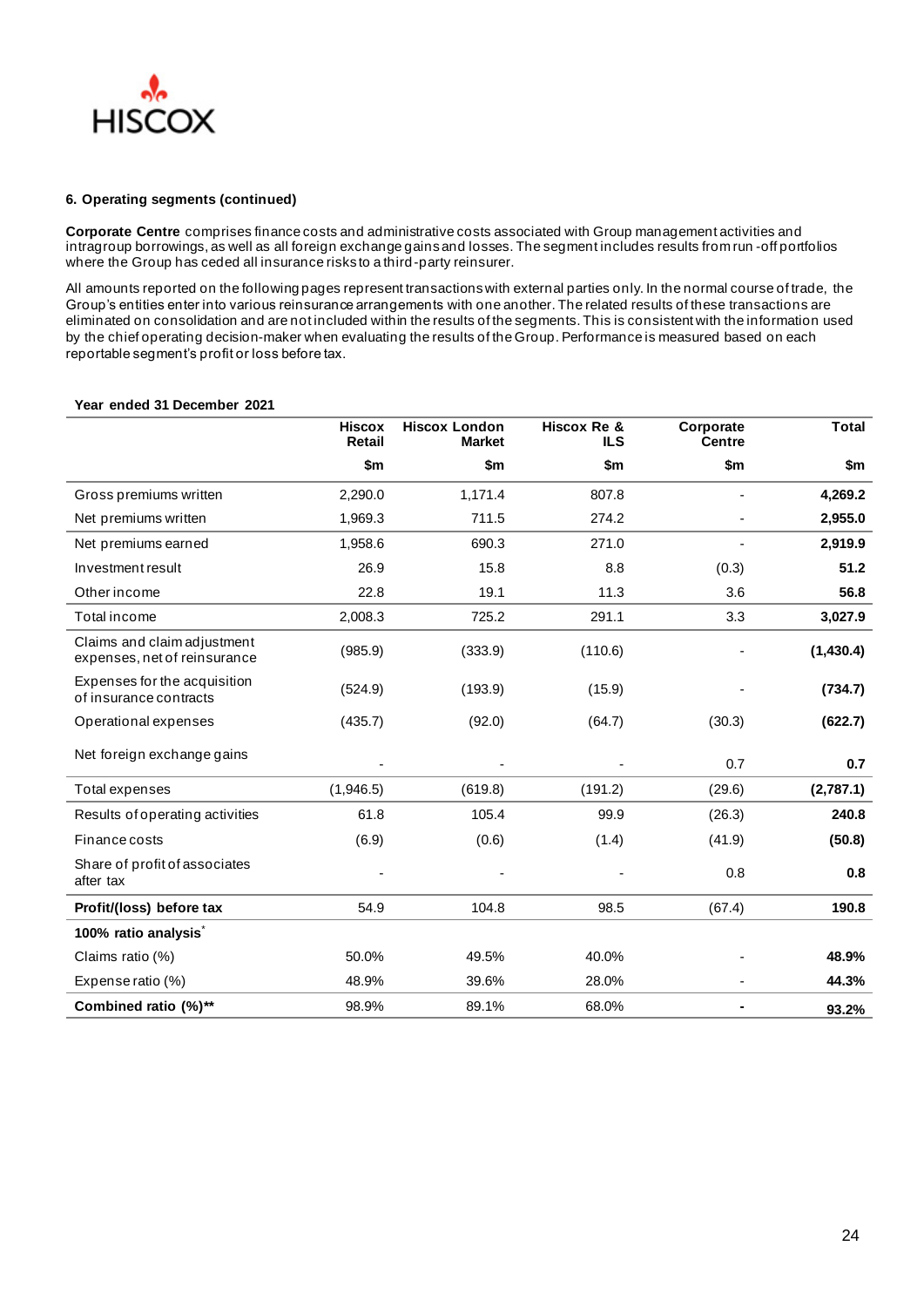

# **Year ended 31 December 2020 (re-presented)**

|                                                             | <b>Hiscox</b> | <b>Hiscox</b><br>London | Hiscox Re & | Corporate     | <b>Total</b> |
|-------------------------------------------------------------|---------------|-------------------------|-------------|---------------|--------------|
|                                                             | <b>Retail</b> | <b>Market</b>           | <b>ILS</b>  | <b>Centre</b> |              |
|                                                             | \$m           | $\mathsf{Sm}$           | \$m         | \$m           | \$m          |
| Gross premiums written                                      | 2,180.0       | 1,109.7                 | 743.4       |               | 4,033.1      |
| Net premiums written                                        | 1,907.8       | 649.9                   | 192.7       |               | 2,750.4      |
| Net premiums earned                                         | 1,886.5       | 637.6                   | 228.1       |               | 2,752.2      |
| Investment result                                           | 103.4         | 60.5                    | 33.6        |               | 197.5        |
| Other income                                                | 20.3          | 14.9                    | 12.5        | 2.5           | 50.2         |
| Total income                                                | 2,010.2       | 713.0                   | 274.2       | 2.5           | 2,999.9      |
| Claims and claim adjustment expenses,<br>net of reinsurance | (1,409.2)     | (280.8)                 | (232.7)     |               | (1,922.7)    |
| Expenses for the acquisition of<br>insurance contracts      | (503.1)       | (184.3)                 | (26.5)      |               | (713.9)      |
| Operational expenses                                        | (392.2)       | (92.6)                  | (49.1)      | (39.1)        | (573.0)      |
| Net foreign exchange losses                                 |               |                         |             | (14.5)        | (14.5)       |
| Total expenses                                              | (2,304.5)     | (557.7)                 | (308.3)     | (53.6)        | (3,224.1)    |
| Results of operating activities                             | (294.3)       | 155.3                   | (34.1)      | (51.1)        | (224.2)      |
| Finance costs                                               | (1.3)         | (0.1)                   | (1.0)       | (41.6)        | (44.0)       |
| Share of loss of associates after tax                       |               |                         |             | (0.3)         | (0.3)        |
| (Loss)/profit before tax                                    | (295.6)       | 155.2                   | (35.1)      | (93.0)        | (268.5)      |
| 100% ratio analysis*                                        |               |                         |             |               |              |
| Claims ratio (%)                                            | 75.9          | 47.8                    | 99.0        |               | 70.0         |
| Expense ratio (%)                                           | 47.5          | 41.4                    | 32.8        |               | 44.5         |
| Combined ratio (%)**                                        | 123.4         | 89.2                    | 131.8       |               | 114.5        |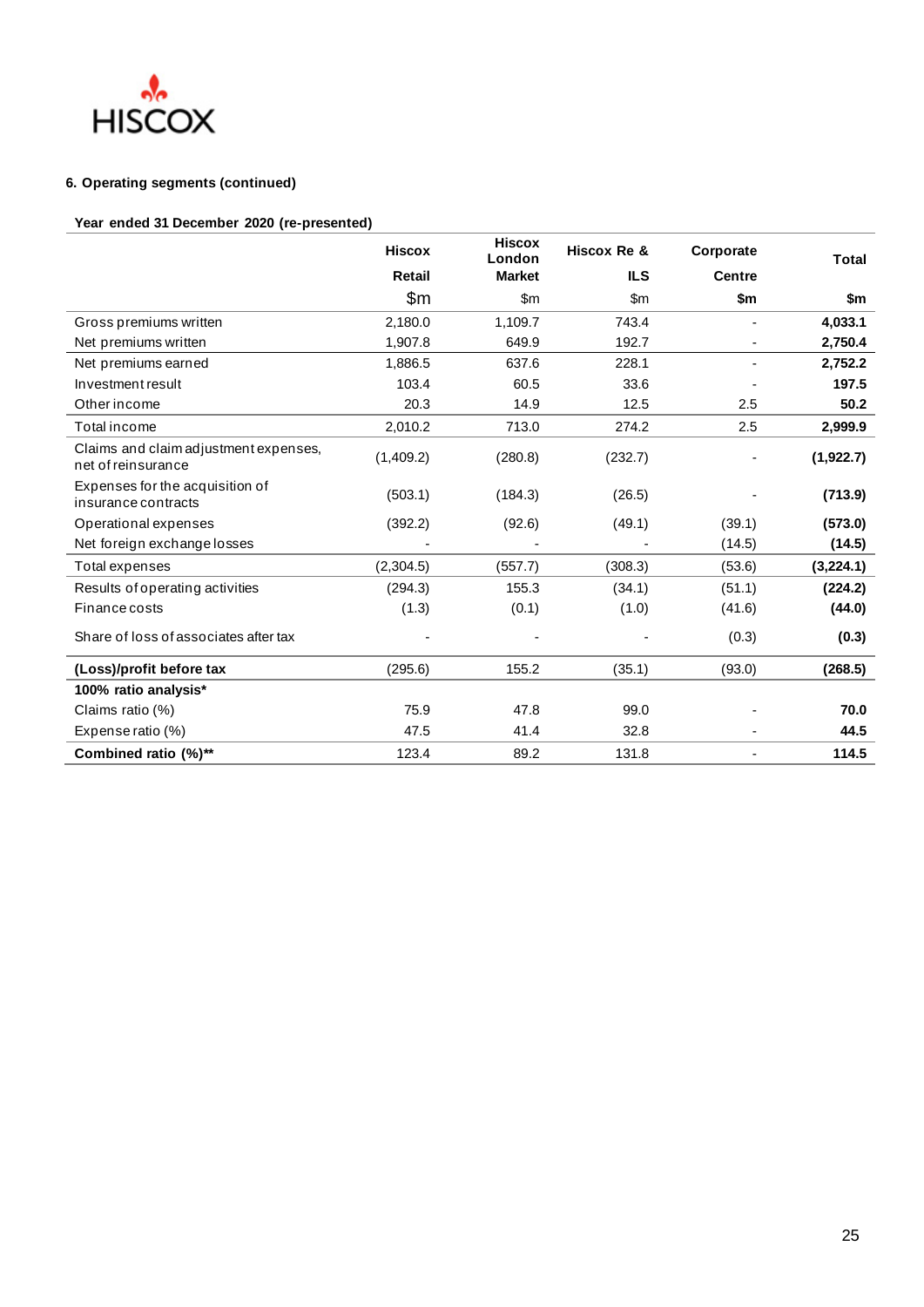

#### **Year ended 31 December 2020 (as previously reported)**

|                                                             | <b>Hiscox</b><br><b>Retail</b> | <b>Hiscox London</b><br><b>Market</b> | Hiscox Re &<br><b>ILS</b> | Corporate<br><b>Centre</b> | <b>Total</b> |
|-------------------------------------------------------------|--------------------------------|---------------------------------------|---------------------------|----------------------------|--------------|
|                                                             | \$m                            | \$m                                   | \$m                       | \$m                        | \$m          |
| Gross premiums written                                      | 2,266.3                        | 1,023.4                               | 743.4                     |                            | 4,033.1      |
| Net premiums written                                        | 1,986.8                        | 570.9                                 | 192.7                     |                            | 2,750.4      |
| Net premiums earned                                         | 1,975.5                        | 548.6                                 | 228.1                     |                            | 2,752.2      |
| Investment result                                           | 107.3                          | 56.6                                  | 33.6                      |                            | 197.5        |
| Other income                                                | 21.4                           | 13.8                                  | 12.5                      | 2.5                        | 50.2         |
| Total income                                                | 2,104.2                        | 619.0                                 | 274.2                     | 2.5                        | 2,999.9      |
| Claims and claim adjustment<br>expenses, net of reinsurance | (1,395.6)                      | (294.4)                               | (232.7)                   |                            | (1,922.7)    |
| Expenses for the acquisition<br>of insurance contracts      | (539.0)                        | (148.4)                               | (26.5)                    |                            | (713.9)      |
| Operational expenses                                        | (405.9)                        | (78.9)                                | (49.1)                    | (39.1)                     | (573.0)      |
| Net foreign exchange losses                                 |                                |                                       |                           | (14.5)                     | (14.5)       |
| Total expenses                                              | (2,340.5)                      | (521.7)                               | (308.3)                   | (53.6)                     | (3,224.1)    |
| Results of operating activities                             | (236.3)                        | 97.3                                  | (34.1)                    | (51.1)                     | (224.2)      |
| Finance costs                                               | (1.3)                          | (0.1)                                 | (1.0)                     | (41.6)                     | (44.0)       |
| Share of loss of associates<br>after tax                    |                                |                                       |                           | (0.3)                      | (0.3)        |
| (Loss)/profit before tax                                    | (237.6)                        | 97.2                                  | (35.1)                    | (93.0)                     | (268.5)      |
| 100% ratio analysis <sup>*</sup>                            |                                |                                       |                           |                            |              |
| Claims ratio (%)                                            | 72.2                           | 54.1                                  | 99.0                      |                            | 70.0         |
| Expense ratio (%)                                           | 47.8                           | 39.6                                  | 32.8                      |                            | 44.5         |
| Combined ratio (%)**                                        | 120.0                          | 93.7                                  | 131.8                     |                            | 114.5        |

\* The Group's percentage participation in Syndicate 33 can fluctuate from year-to-year and consequently, presentation of the results at the 100% level removes any distortions arising therefrom.

\*\* The claims ratio is calculated as claims and claim adjustment expenses, net of reinsurance, as a proportion of net premiums earned. The expense ratio is calculated as the total of expenses for the acquisition of insurance contracts and operational expenses, including profit-related pay, as a proportion of net premiums earned. The combined ratio is the total of the claims and expenses ratios. All ratios are calculated using the 100% results and exclude a run-off portfolio, where the Group has ceded all insurance risks to a third-party reinsurer, included within Corporate Centre. Costs allocated to Corporate Centre are nonunderwriting related costs and are not included within the combined ratio.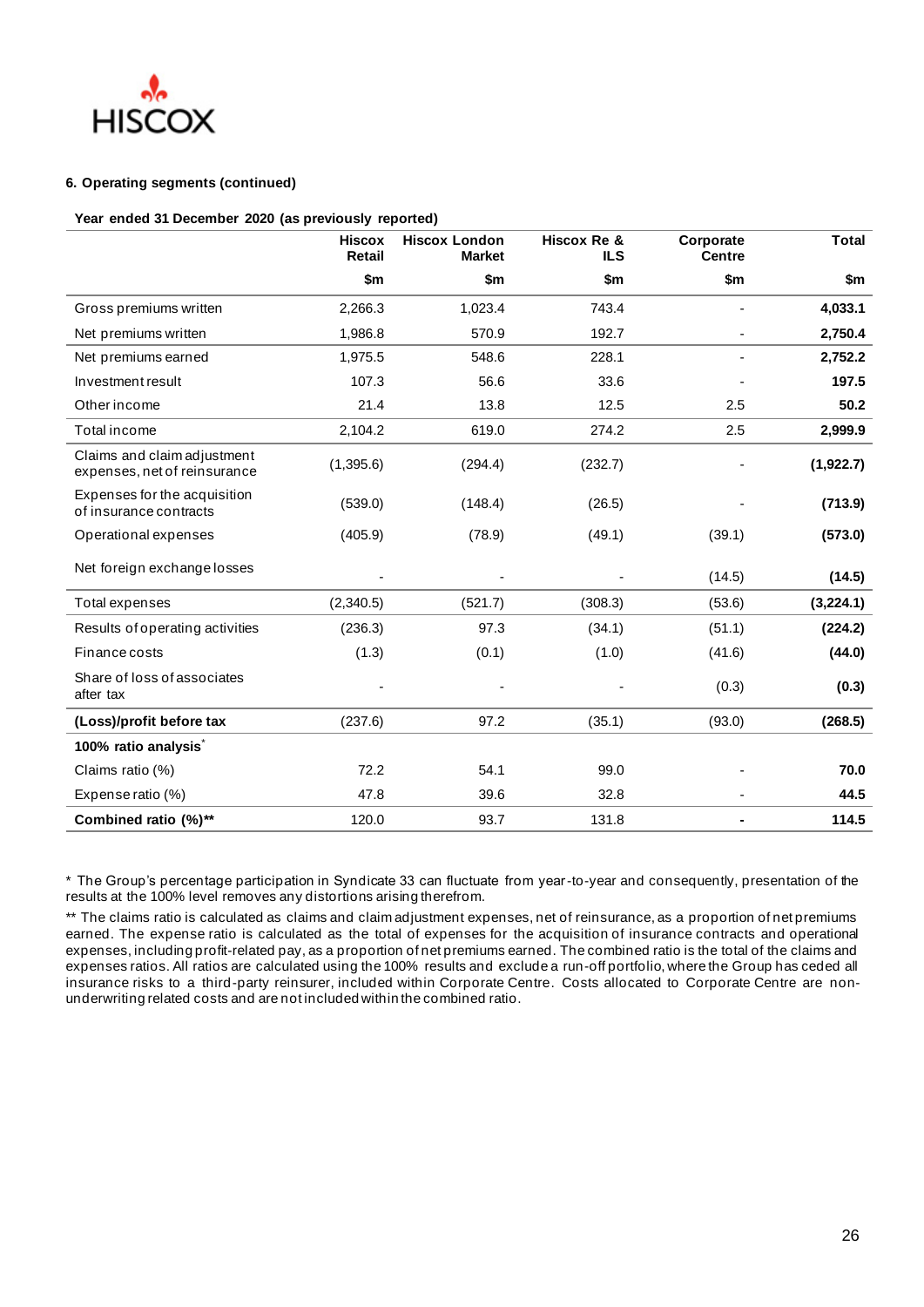

The tables presented below contain the net earned premium, claims, acquisition expenses and operational expenses (excluding corporate centre expenses) at 100% ownership, to enable calculation of the ratios included in the operating segments.

# **Year ended 31 December 2021**

|                                                             | <b>Hiscox</b><br>Retail | <b>Hiscox London</b><br><b>Market</b> | Hiscox Re &<br>ILS | <b>Total</b> |
|-------------------------------------------------------------|-------------------------|---------------------------------------|--------------------|--------------|
|                                                             | \$m                     | \$m                                   | \$m                | \$m          |
| Net premiums earned                                         | 1,985.0                 | 924.1                                 | 313.3              | 3,222.4      |
| Claims and claim adjustment<br>expenses, net of reinsurance | (991.7)                 | (457.8)                               | (125.2)            | (1,574.7)    |
| Expenses for the acquisition of<br>insurance contracts      | (531.8)                 | (252.5)                               | (16.6)             | (800.9)      |
| Operational expenses                                        | (439.1)                 | (114.0)                               | (71.1)             | (624.2)      |

# **Year ended 31 December 2020 (re-presented)**

|                                                             | <b>Hiscox</b><br><b>Retail</b> | <b>Hiscox London</b><br><b>Market</b> | Hiscox Re &<br>ILS | Total      |
|-------------------------------------------------------------|--------------------------------|---------------------------------------|--------------------|------------|
|                                                             | \$m                            | \$m                                   | \$m                | \$m        |
| Net premium earned                                          | 1.910.7                        | 850.0                                 | 269.4              | 3,030.1    |
| Claims and claim adjustment<br>expenses, net of reinsurance | (1,449.8)                      | (406.6)                               | (266.7)            | (2, 123.1) |
| Expenses for the acquisition of<br>insurance contracts      | (511.8)                        | (238.8)                               | (32.9)             | (783.5)    |
| Operational expenses                                        | (395.3)                        | (113.0)                               | (55.6)             | (563.9)    |

## **Year ended 31 December 2020 (as previously reported)**

|                                                        | <b>Hiscox</b><br><b>Retail</b><br>\$m | <b>Hiscox London</b><br><b>Market</b><br>\$m | Hiscox Re &<br>ILS<br>\$m | Total<br>\$m |
|--------------------------------------------------------|---------------------------------------|----------------------------------------------|---------------------------|--------------|
| Net premiums earned                                    | 2.007.6                               | 753.1                                        | 269.4                     | 3,030.1      |
| Claims and claim adjustment                            |                                       |                                              |                           |              |
| expenses, net of reinsurance                           | (1,449.1)                             | (407.3)                                      | (266.7)                   | (2, 123.1)   |
| Expenses for the acquisition of<br>insurance contracts | (550.6)                               | (200.0)                                      | (32.9)                    | (783.5)      |
| Operational expenses                                   | (409.8)                               | (98.5)                                       | (55.6)                    | (563.9)      |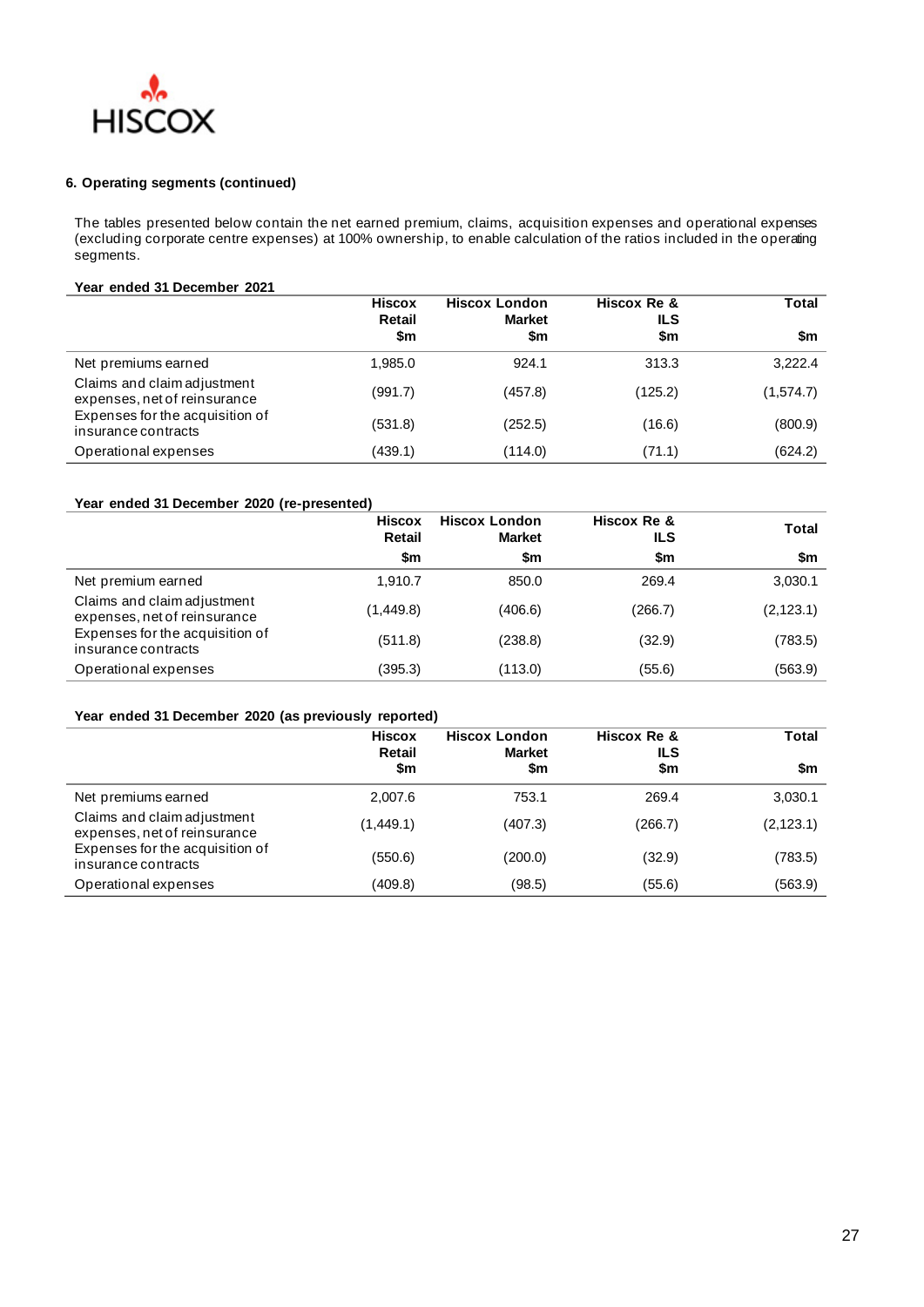

#### **7. Net asset value per share and net tangible asset value per share**

|                          |                                             | 2021                                   |                                      | 2020                            |
|--------------------------|---------------------------------------------|----------------------------------------|--------------------------------------|---------------------------------|
|                          | <b>Net asset</b><br>value<br>(total equity) | <b>Net asset</b><br>value<br>per share | Net asset<br>value<br>(total equity) | Net asset<br>value per<br>share |
|                          | \$m                                         | cents                                  | \$m                                  | cents                           |
| Net asset value          | 2,539.3                                     | 739.8                                  | 2,353.9                              | 689.0                           |
| Net tangible asset value | 2,226.2                                     | 648.6                                  | 2,055.0                              | 601.5                           |

The net asset value per share is based on 343,232,855 shares (2020: 341,647,634 shares), being the shares in issue at 31 December 2021, less those held in treasury and those held by the Group Employee Benefit Trust.

Net tangible assets comprise total equity excluding intangible assets. The net asset value per share expressed in pence is 546.2p (2020: 503.9p).

## **8. Return on equity**

|                                                                                          | 2021<br>\$m | 2020<br>\$m |
|------------------------------------------------------------------------------------------|-------------|-------------|
| Profit/(loss) for the year (all attributable to owners of the Company)                   | 189.5       | (293.7)     |
| Opening total equity                                                                     | 2,353.9     | 2,189.7     |
| Adjusted for the time-weighted impact of capital distributions and<br>issuance of shares | (11.3)      | 307.8       |
| Adjusted opening total equity                                                            | 2.342.6     | 2,497.5     |
| Return on equity (%)                                                                     | 8.1         | (11.8)      |

The return on equity is calculated by using profit for the period divided by the adjusted opening total equity. The adjusted opening total equity represents the equity on 1 January of the relevant year as adjusted for time-weighted aspects of capital distributions and issuing of shares or treasury share purchases during the period. The time weighted positions are calculated on a daily basis with reference to the proportion of time from the transaction to th e end of the period.

#### **9. Investment result**

 $\overline{a}$ l,

#### **i. Analysis of investment result**

The total investment result for the Group before taxation comprises:

|                                                                                                | 2021   | 2020          |
|------------------------------------------------------------------------------------------------|--------|---------------|
|                                                                                                | \$m    | $\mathsf{Sm}$ |
| Investment income including interest receivable                                                | 88.1   | 107.4         |
| Net realised gains on financial investments at fair value through profit<br>orloss             | 25.2   | 45.5          |
| Net fair value (losses)/gains on financial investments at fair value<br>through profit or loss | (57.9) | 51.2          |
| Investment result – financial assets                                                           | 55.4   | 204.1         |
| Net fair value gains/(losses) on derivative financial instruments                              | 1.7    | (2.1)         |
| Investment expenses                                                                            | (5.9)  | (4.5)         |
| <b>Total result</b>                                                                            | 51.2   | 197.5         |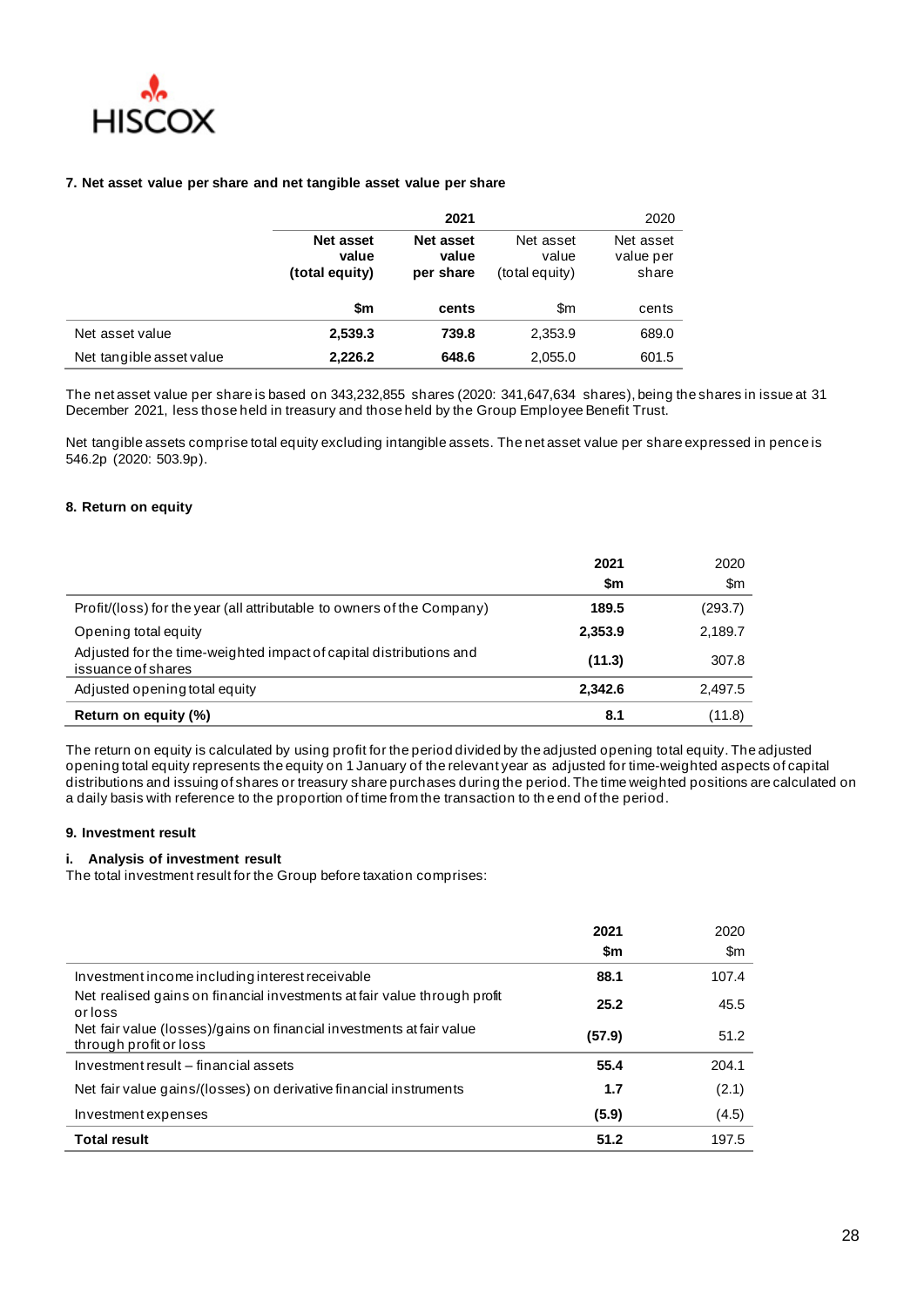

## **9. Investment result (continued)**

## **ii. Investment return**

|                                                             |               | 2021       |               | 2020*      |  |
|-------------------------------------------------------------|---------------|------------|---------------|------------|--|
|                                                             | Return<br>\$m | Yield<br>% | Return<br>\$m | Yield<br>% |  |
| Debt and fixed income holdings                              | (11.4)        | (0.2)      | 154.6         | 3.0        |  |
| Equities and investment funds                               | 66.2          | 11.6       | 45.1          | 10.5       |  |
| Deposits with credit institutions/cash and cash equivalents | 0.6           | 0.0        | 4.4           | 0.3        |  |
| Investment return - financial assets                        | 55.4          | 0.7        | 204.1         | 2.8        |  |

\* Returns from certain debt and bond funds have been reallocated from investment funds to debt and fixed income to better reflect the nature of the investments. There is no impact on the total investment result.

## **10. Other income and operational expenses**

|                                           | 2021  | 2020          |
|-------------------------------------------|-------|---------------|
|                                           | \$m   | $\mathsf{Sm}$ |
| Agency-related income                     | 27.7  | 22.1          |
| Profit commission                         | 4.8   | 1.5           |
| Other underwriting income                 | 0.2   | 2.5           |
| Other income                              | 24.1  | 24.1          |
| Other income                              | 56.8  | 50.2          |
| Wages and salaries                        | 228.9 | 188.7         |
| Social security costs                     | 30.8  | 33.1          |
| Pension cost-defined contribution         | 17.3  | 13.1          |
| Pension cost-defined benefit              | 1.0   | 1.1           |
| Share-based payments                      | 24.0  | 10.3          |
| Temporary staff costs                     | 39.6  | 40.2          |
| Travel and entertainment                  | 5.6   | 6.2           |
| Legal and professional                    | 71.6  | 63.0          |
| Office costs                              | 13.6  | 15.7          |
| Computer costs                            | 53.8  | 58.6          |
| Depreciation, amortisation and impairment | 58.3  | 56.8          |
| Other expenses                            | 78.2  | 86.2          |
| <b>Operational expenses</b>               | 622.7 | 573.0         |

Other expenses include marketing, VAT expense, other staff costs, Lloyd's costs and subscriptions. Total marketing expenditure (included in operational expenses and expenses for the acquisition of insurance contracts) for the year was \$56.6 million (2020: \$59.4 million).

As a result of the disposal of Crystal Ridge subsidiary for \$21.4m on 1 June 2021, the Group has de-recognised the relevant assets and liabilities and made a gain on disposal of \$5.2 million reported in other income.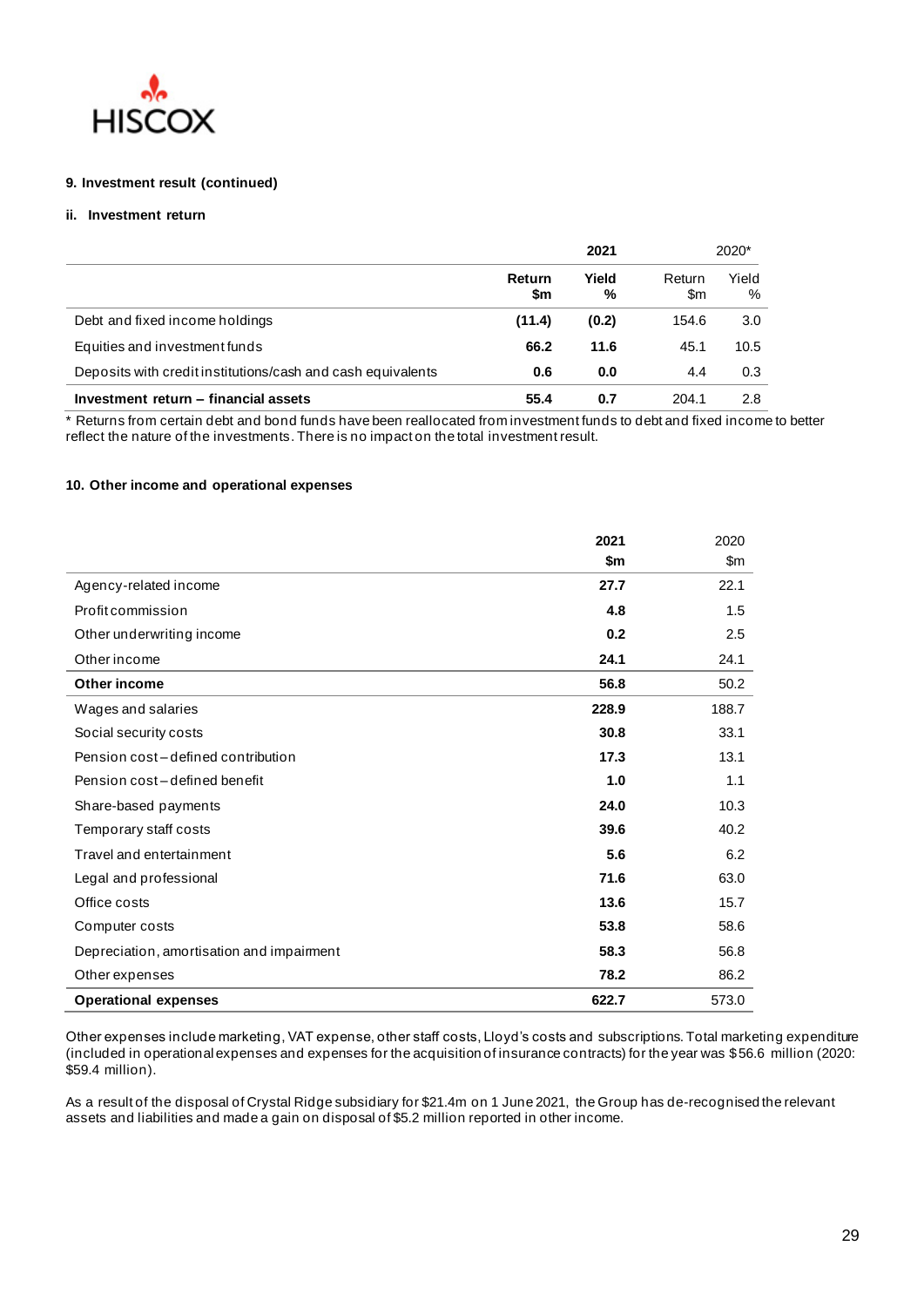

### **11. Finance costs**

|                                                                 | 2021 | 2020          |
|-----------------------------------------------------------------|------|---------------|
|                                                                 | \$m  | $\mathsf{Sm}$ |
| Interest charge associated with borrowings                      | 30.7 | 28.6          |
| Interest and expenses associated with bank borrowing facilities | 7.5  | 10.7          |
| Interest and charges associated with Letters of Credit          | 5.0  | 2.4           |
| Other interest expenses*                                        | 7.6  | 2.3           |
| <b>Finance costs</b>                                            | 50.8 | 44.0          |

\*Including interest expenses on lease liabilities of \$1.2 million (2020: \$1.4 million)and interest and charges associated with funds withheld balances.

As at 31 December 2021, the total amount utilised by way of Letter of Credit to support the Funds at Lloyd's requirement was \$266.0 million (2020: \$266.0 million).

#### **12. Tax expense**

The Company and its subsidiaries are subject to enacted tax laws in the jurisdictions in which they are incorporated and domiciled. The amounts charged in the condensed consolidated income statement comprise the following:

|                                           | 2021      | 2020 |
|-------------------------------------------|-----------|------|
|                                           | <b>Sm</b> | \$m  |
| Current tax expense                       | 4.4       | 13.2 |
| Deferred tax (credit)/expense             | (3.1)     | 12.0 |
| Total tax charged to the income statement | 1.3       | 25.2 |

An increase to the UK corporate tax rate to 25% from 1 April 2023 was substantively enacted on 24 May 2021. This will have a consequential effect on the company's future tax charge and deferred tax assets in relation to the UK have increased by \$8.2 million. The impact of these changes in future periods will be dependent on the level of taxable profits in those periods.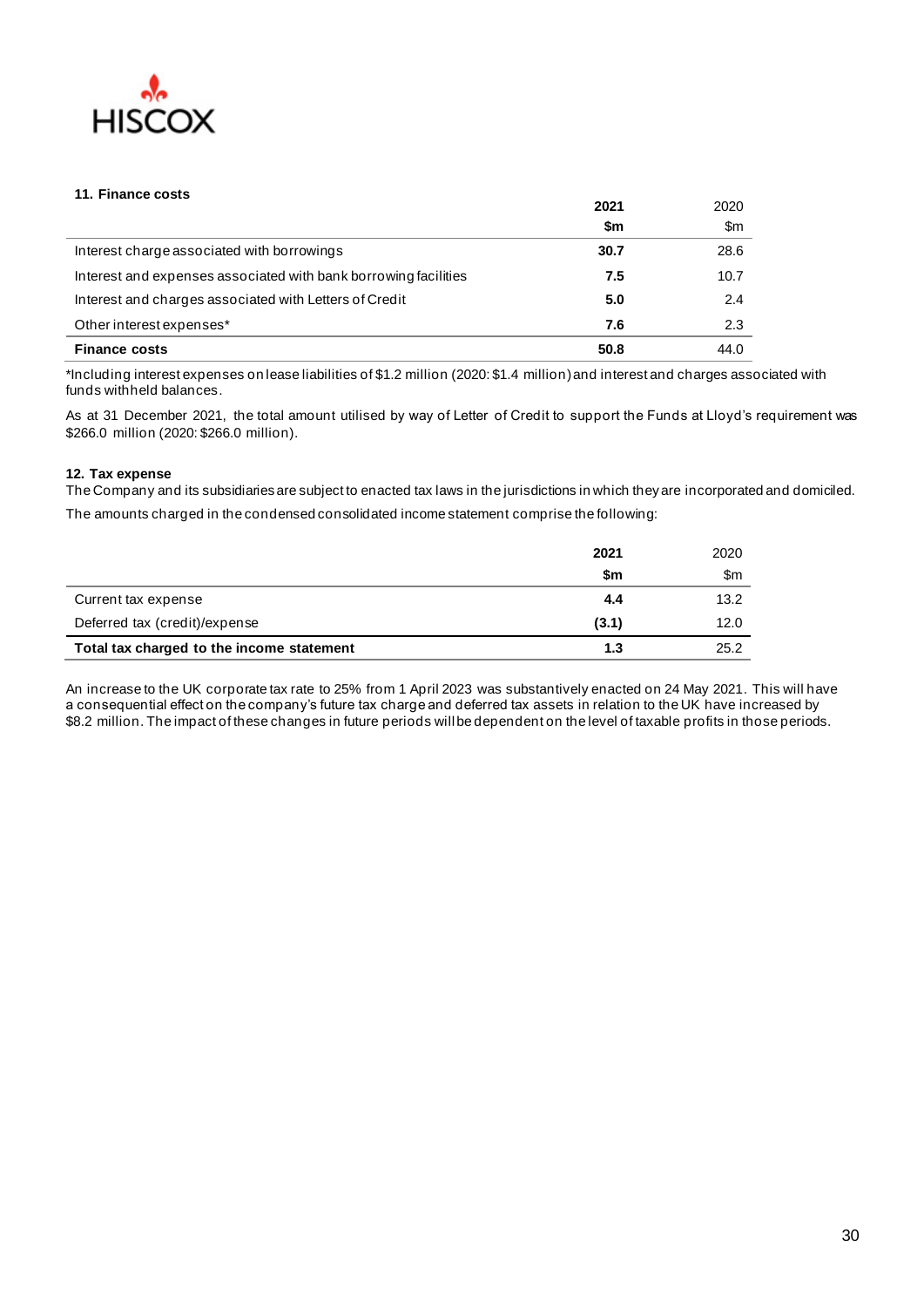

#### **13. Insurance liabilities and reinsurance assets**

|                                                                 | 2021    | 2020    |
|-----------------------------------------------------------------|---------|---------|
|                                                                 | \$m     | \$m     |
| Gross                                                           |         |         |
| Claims and claim adjustment expenses outstanding including IBNR | 7,045.9 | 7,259.9 |
| Unexpired risk reserve                                          |         | 31.5    |
| Unearned premiums                                               | 1,822.5 | 1,822.0 |
| Total insurance liabilities, gross                              | 8,868.4 | 9,113.4 |
| Recoverable from reinsurers                                     |         |         |
| Claims and claim adjustment expenses outstanding including IBNR | 3,492.8 | 3,204.4 |
| Unexpired risk reserve                                          |         | 8.6     |
| Unearned premiums                                               | 415.2   | 431.6   |
| Total reinsurers' share of insurance liabilities                | 3,908.0 | 3,644.6 |
| <b>Net</b>                                                      |         |         |
| Claims and claim adjustment expenses outstanding including IBNR | 3,553.1 | 4,055.5 |
| Unexpired risk reserve                                          |         | 22.9    |
| Unearned premiums                                               | 1,407.3 | 1,390.4 |
| Total insurance liabilities, net                                | 4,960.4 | 5,468.8 |

Net claims and claim adjustment expenses include releases of \$148.9 million (2020: \$32.0 million) related to reserves established in prior reporting periods.

During the year, the Group completed loss portfolio transfers (LPT) securing coverage for potential adverse development on historical liabilities for selected lines of business, including the majority of Hiscox USA's surplus lines broker business. The Group concluded that the LPTs transfer significant risks and accounts for the arrangements by recognising a reinsurance asset, a funds-withheld balance in trade and other payables, and a net loss at inception in reinsurance premium ceded.

#### *Lloyd's Part VII transfer*

On 30 December 2020, the members and former members of the Syndicate, as comprised for each of the relevant years of account between 1993 and April 2019, transferred all relevant policies (and related liabilities) underwritten by them for tho se years of account to Lloyd's Insurance Company S.A. ('Lloyd's Brussels'), in accordance with Part VII of the Financial Services and Markets Act 2000. On the same date, the members of the Syndicate entered into a 100% quota share reinsurance agreement whereby Lloyd's Brussels reinsured all risks on the same policies back to the relevant open years of account of the Syndicate, which wrote the transferring policies and/or inherited liabilities on transferring policies through reinsurance to close of earlier years of account.

Following the sanction of the scheme by the High Court on 25 November 2020, the scheme took effect on 30 December 2020 and the members and former members of the Syndicate transferred the impacted EEA policies and related liabilities to Lloyd's Brussels, together with cash of \$154.8 million. On the same date, under the reinsurance agreement, Lloyd's Brussels reinsured the same risks back, together with an equal amount of cash of \$154.8 million and non-cash assets relating to the transferred liabilities. The combined effect of the two transactions had no economic impact for the Syndicate, and accordingly there is no impact on the Syndicate's income statement and no net impact on the balance sheet.

No adjustment has been made in the segmental note for transactio ns that occurred in respect of the transferred business up to the date of the transfer, which is consistent with the income statement presentation. Outstanding debtor and creditor balances in respect of the transferred business that were previously classified as arising out of direct reinsurance operations have been reclassified as arising out of reinsurance operations.

Current year underwriting results are reported under the inwards reinsurance class of business, reflecting the new contractua l arrangement with Lloyd's Brussels.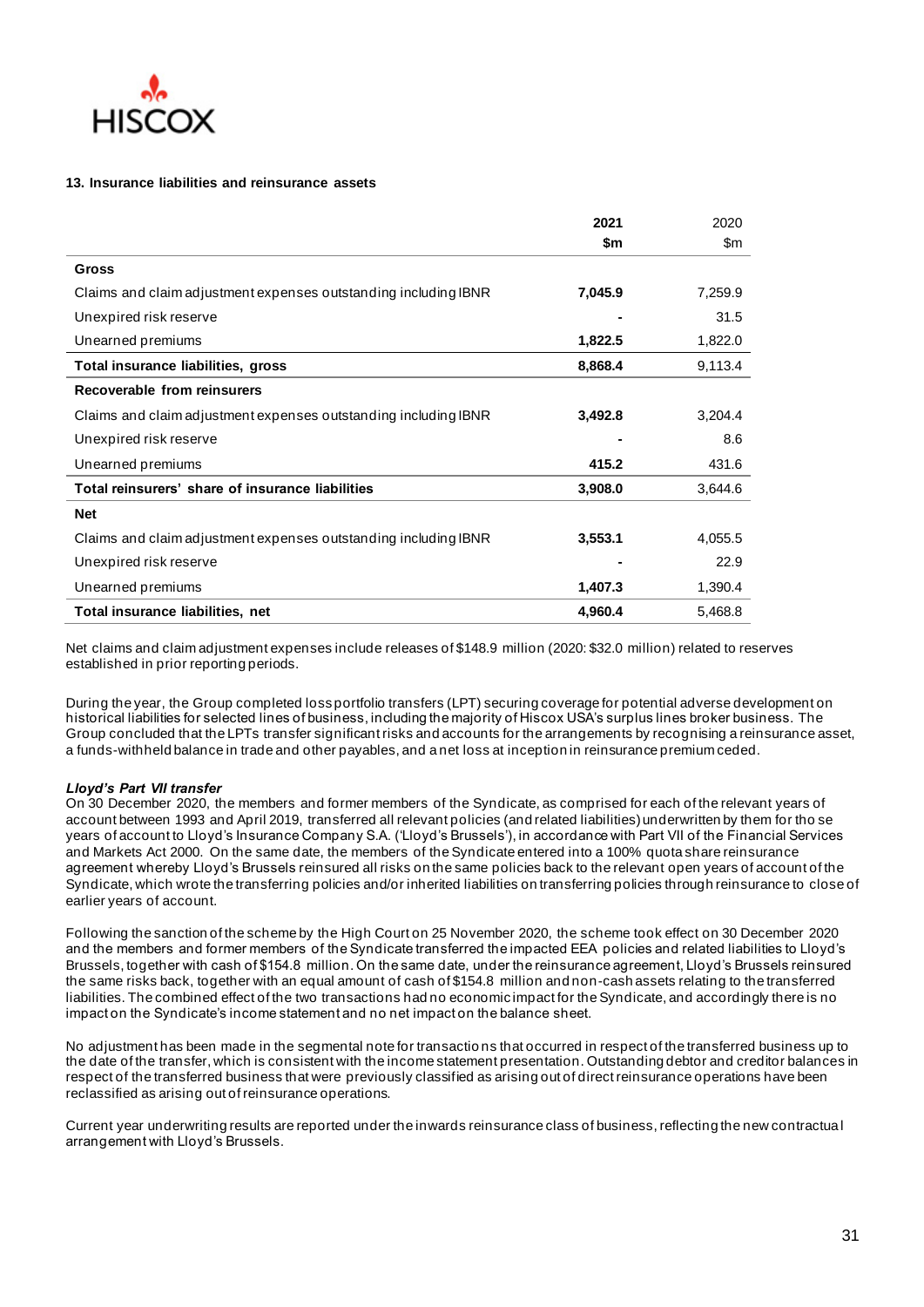

#### **13. Insurance liabilities and reinsurance assets (continued)**

There are many risks associated with insurance contracts, and this means that there is a considerable amount of uncertainty i n estimating the future settlement cost of claims. There is uncertainty in both the amounts and the timing of future claim payment cash flows.

Claims paid are claims transactions settled up to the reporting date including settlement expenses allocated to those transactions.

Unpaid claims reserves are made for known or anticipated liabilities which have not been settled up to the reporting date. Included within the provision is an allowance for the future costs of settling those claims.

The Group relies on actuarial analysis to estimate the settlement cost of future claims. Via a formal governed process, there is close communication between the actuaries and other key stakeholders, such as the underwriters, claims and finance teams when setting and validating the assumptions. The unpaid claims reserve is estimated based on past experience and current expectations of future cost levels. Allowance is made for the current premium rating and inflationary environment.

The claims reserves are estimated on a best estimate basis, taking into account current market conditions and the nature of risks being underwritten.

Under certain insurance contracts, the Group may be permitted to sell property acquired in settling a claim (for example, salvage). The Group may also have the right to pursue third parties for payment of some or all costs (for example, subrogation). If it is certain a recovery or reimbursement will be made at the valuation date, specific estimates of these salvage and/or subrogation amounts are included as allowances in the measurement of the insurance liability for unpaid claims. This is then recognised in insurance and reinsurance receivables when the liability is settled.

Estimates of where claims liabilities will ultimately settle are adjusted each reporting period to reflect emerging claims experience. Changes in expected claims may result in a reduction or an increase in the ultimate claim costs and a release or an increase in reserves in the period in which the change occurs.

Booked reserves are held above the best estimate to help mitigate the uncertainty within the reserve estimates. As the best estimate matures and becomes more certain, the management margin is gradually released in line with the reserving policy. This approach is consistent with last year. The margin included in the insurance liabilities at 31 December 2021 was 11.7% above the best estimate (2020: 9.8%). This includes margin for the uncertainty in Covid-19 claims estimates.

While the Group incurred additional losses early in 2021, due to additional UK lockdown measures in January, we have also benefitted from positive prior year development on first order Covid -19-related losses in our events and contingency book. Consequently there has been no material movement in Covid-19 losses for the year.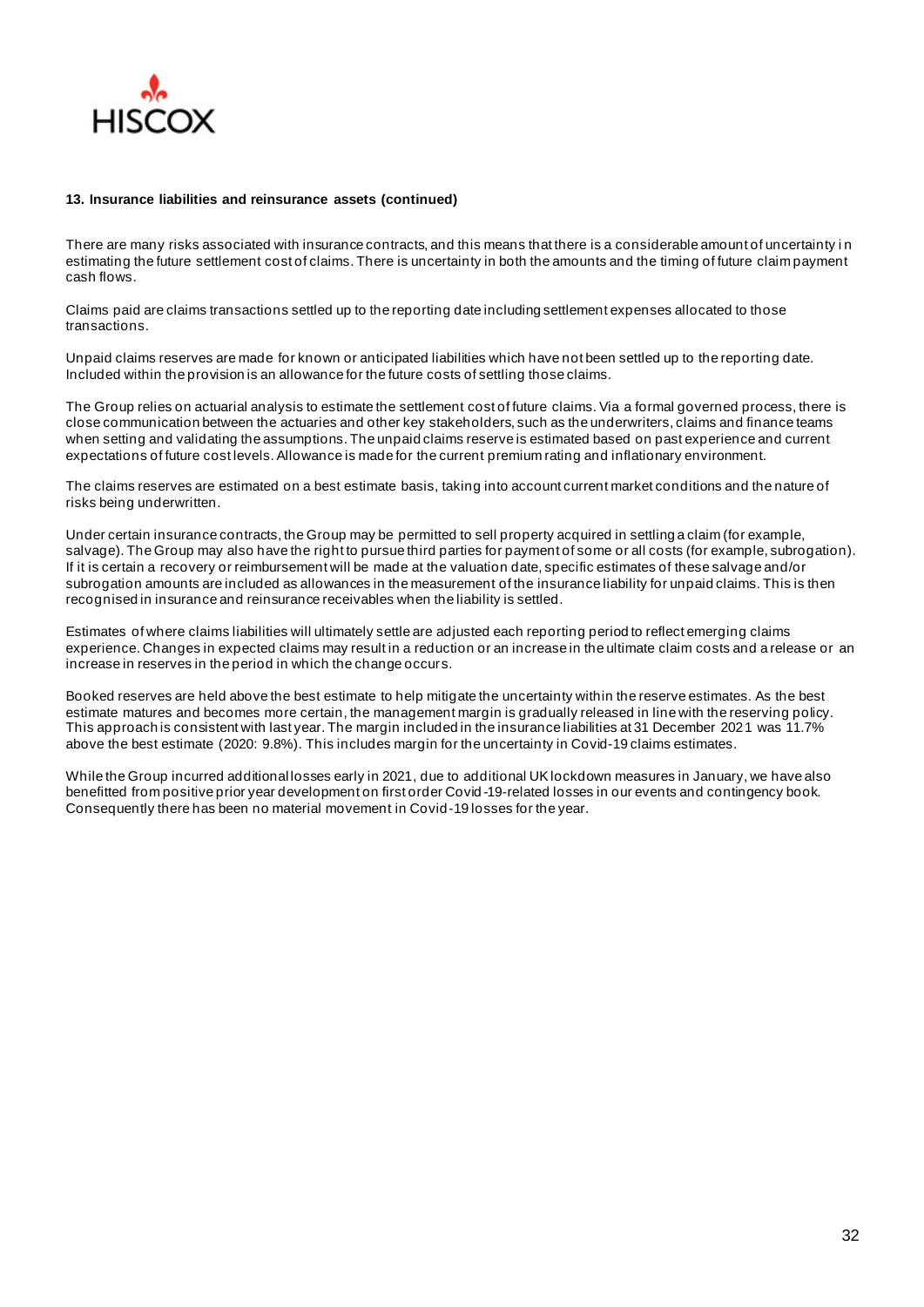

## **13. Insurance liabilities and reinsurance assets (continued)**

The development of net claims reserves by accident years are detailed below.

#### **Insurance claims and claim adjustment expenses reserves – net of reinsurance at 100%**

|                                                                                                          | 2012           | 2013         | 2014    | 2015    | 2016      | 2017           | 2018       | 2019         | 2020    | 2021                     | Total     |
|----------------------------------------------------------------------------------------------------------|----------------|--------------|---------|---------|-----------|----------------|------------|--------------|---------|--------------------------|-----------|
| <b>Accident year</b>                                                                                     | $\mathsf{S}$ m | $\mathsf{m}$ | \$m\$   | \$m\$   | \$m\$     | $\mathsf{S}$ m | \$m\$      | $\mathsf{m}$ | \$m\$   | \$m                      | \$m       |
| Estimate of ultimate<br>claims costs as<br>adjusted for foreign<br>exchange* at end of<br>accident year: | 1,198.2        | 1,133.3      | 1,176.8 | 1,255.2 | 1,471.6   | 1,852.2        | 1,799.4    | 1,786.1      | 2,204.2 | 1,754.6                  | 15,631.6  |
| one year later                                                                                           | 1,058.3        | 1,006.3      | 1,034.8 | 1,160.0 | 1,334.0   | 1,654.1        | 1,814.0    | 1,725.3      | 2,058.9 | $\blacksquare$           | 12,845.7  |
| two years later                                                                                          | 982.3          | 904.7        | 939.7   | 1,064.0 | 1,262.4   | 1,633.8        | 1,777.8    | 1,518.8      |         | $\blacksquare$           | 10,083.5  |
| three years later                                                                                        | 947.0          | 838.3        | 884.1   | 1,056.9 | 1,285.1   | 1,621.5        | 1,593.5    |              |         | $\overline{\phantom{a}}$ | 8,226.4   |
| four years later                                                                                         | 937.3          | 834.4        | 857.0   | 1,056.0 | 1,324.8   | 1,497.5        |            |              |         | $\blacksquare$           | 6,507.0   |
| five years later                                                                                         | 957.6          | 807.4        | 834.3   | 1,084.4 | 1,258.0   |                |            |              |         | $\blacksquare$           | 4,941.7   |
| six years later                                                                                          | 946.9          | 804.7        | 828.8   | 1,043.1 |           |                |            |              |         | $\blacksquare$           | 3,623.5   |
| seven years later                                                                                        | 927.0          | 805.0        | 816.0   |         |           |                |            |              |         | $\blacksquare$           | 2,548.0   |
| eight years later                                                                                        | 917.5          | 789.3        |         |         |           |                |            |              |         | ÷,                       | 1,706.8   |
| nine years later                                                                                         | 910.1          |              |         |         |           |                |            |              |         |                          | 910.1     |
| Current estimate of<br>cumulative claims                                                                 | 910.1          | 789.3        | 816.0   | 1,043.1 | 1,258.0   | 1,497.5        | 1,593.5    | 1,518,8      | 2,058.9 | 1,754.6                  | 13,239.8  |
| Cumulative<br>payments to date                                                                           | (861.2)        | (767.8)      | (730.0) | (889.3) | (1,070.7) | (1,317.6)      | (1, 256.8) | (1,078.7)    | (975.2) | (373.3)                  | (9,320.6) |
| Liability recognised<br>at 100% level                                                                    | 48.9           | 21.5         | 86.0    | 153.8   | 187.3     | 179.9          | 336.7      | 440.1        | 1,083.7 | 1,381.3                  | 3,919.2   |
| Liability recognised<br>in respect of<br>accident years<br>before 2012 at                                |                |              |         |         |           |                |            |              |         |                          | 103.9     |
| 100% level<br>Total net liability to external parties at 100% level                                      |                |              |         |         |           |                |            |              |         |                          | 4,023.1   |

\* The foreign exchange adjustment arises from the retranslation of the estimates at each date using the exchange rate ruling at 31 December 2021.

Current estimate of cumulative claims in the table above has been impacted by the loss portfolio transfer arrangements taken out in 2021.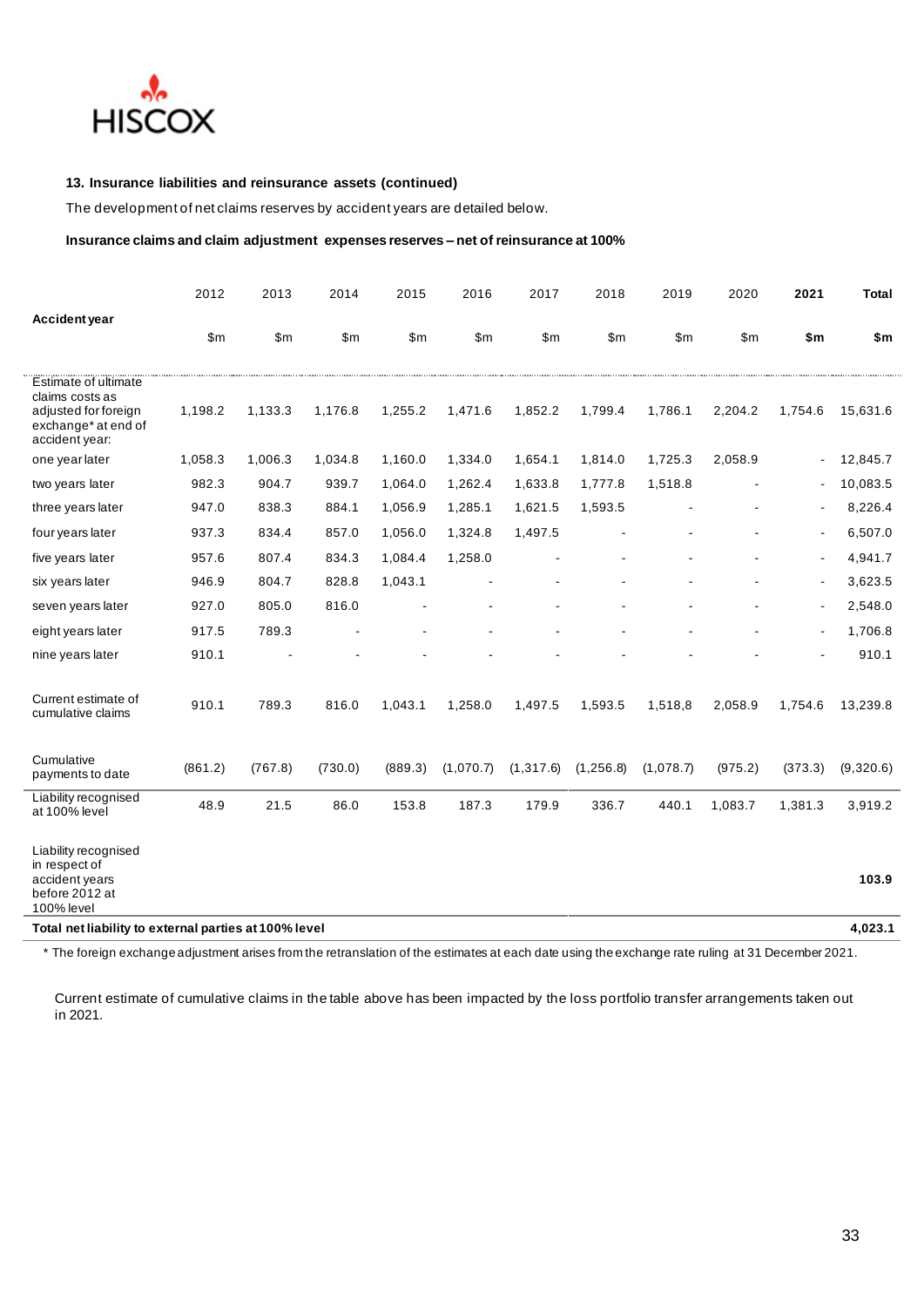

## **13. Insurance liabilities and reinsurance assets (continued)**

## **Reconciliation of 100% disclosures above to Group's share – net of reinsurance**

| <b>Accident year</b>                                                         | 2012    | 2013    | 2014    | 2015    | 2016      | 2017       | 2018       | 2019      | 2020    | 2021    | <b>Total</b> |
|------------------------------------------------------------------------------|---------|---------|---------|---------|-----------|------------|------------|-----------|---------|---------|--------------|
|                                                                              | \$m     | \$m\$   | \$m\$   | \$m     | \$m\$     | \$m\$      | \$m\$      | \$m\$     | \$m     | \$m     | \$m          |
| Current estimate<br>of cumulative<br>claims                                  | 910.1   | 789.3   | 816.0   | 1,043.1 | 1,258.0   | 1,497.5    | 1,593.5    | 1,518.8   | 2,058.9 | 1,754.6 | 13,239.8     |
| Less: attributable<br>to external Names                                      | (93.7)  | (79.5)  | (81.3)  | (112.3) | (133.0)   | (154.1)    | (157.0)    | (188.3)   | (208.9) | (183.9) | (1, 392.0)   |
| Group's share of<br>current ultimate<br>claims estimate                      | 816.4   | 709.8   | 734.7   | 930.8   | 1,125.0   | 1,343.4    | 1,436.5    | 1,330.5   | 1,850.0 | 1,570.7 | 11,847.8     |
| Cumulative<br>payments to date                                               | (861.2) | (767.8) | (730.0) | (889.3) | (1,070.7) | (1, 317.6) | (1, 256.8) | (1,078.7) | (975.2) | (373.3) | (9,320.6)    |
| Less: attributable<br>to external Names                                      | 87.3    | 75.6    | 74.8    | 93.3    | 105.0     | 131.2      | 116.9      | 128.4     | 95.9    | 39.2    | 947.6        |
| Group's share of<br>cumulative<br>payments<br>Liability                      | (773.9) | (692.2) | (655.2) | (796.0) | (965.7)   | (1, 186.4) | (1, 139.9) | (950.3)   | (879.3) | (334.1) | (8,373.0)    |
| recognised on<br>Group's balance<br>sheet<br>Liability for<br>accident years | 42.5    | 17.6    | 79.5    | 134.8   | 159.3     | 157.0      | 296.6      | 380.2     | 970.7   | 1,236.6 | 3,474.8      |
| before 2012<br>recognised on<br>Group's balance<br>sheet                     |         |         |         |         |           |            |            |           |         |         | 78.3         |

# **Total Group liability to external parties included in balance sheet – net\* 3,553.1**

\* This represents the claims element of the Group's insurance liabilities and reinsurance assets.

## A reconciliation of the gross premiums written to net premiums earned is as follows:

|                                                          | 2021      | 2020      |
|----------------------------------------------------------|-----------|-----------|
|                                                          | \$m       | \$m       |
| Gross premiums written                                   | 4,269.2   | 4,033.1   |
| Outward reinsurance premiums                             | (1,314.2) | (1,282.7) |
| Net premiums written                                     | 2,955.0   | 2,750.4   |
| Change in gross unearned premium reserves                | (22.3)    | 38.1      |
| Change in reinsurers' share of unearned premium reserves | (12.8)    | (36.3)    |
| Change in net unearned premium reserves                  | (35.1)    | 1.8       |
| Net premiums earned                                      | 2,919.9   | 2.752.2   |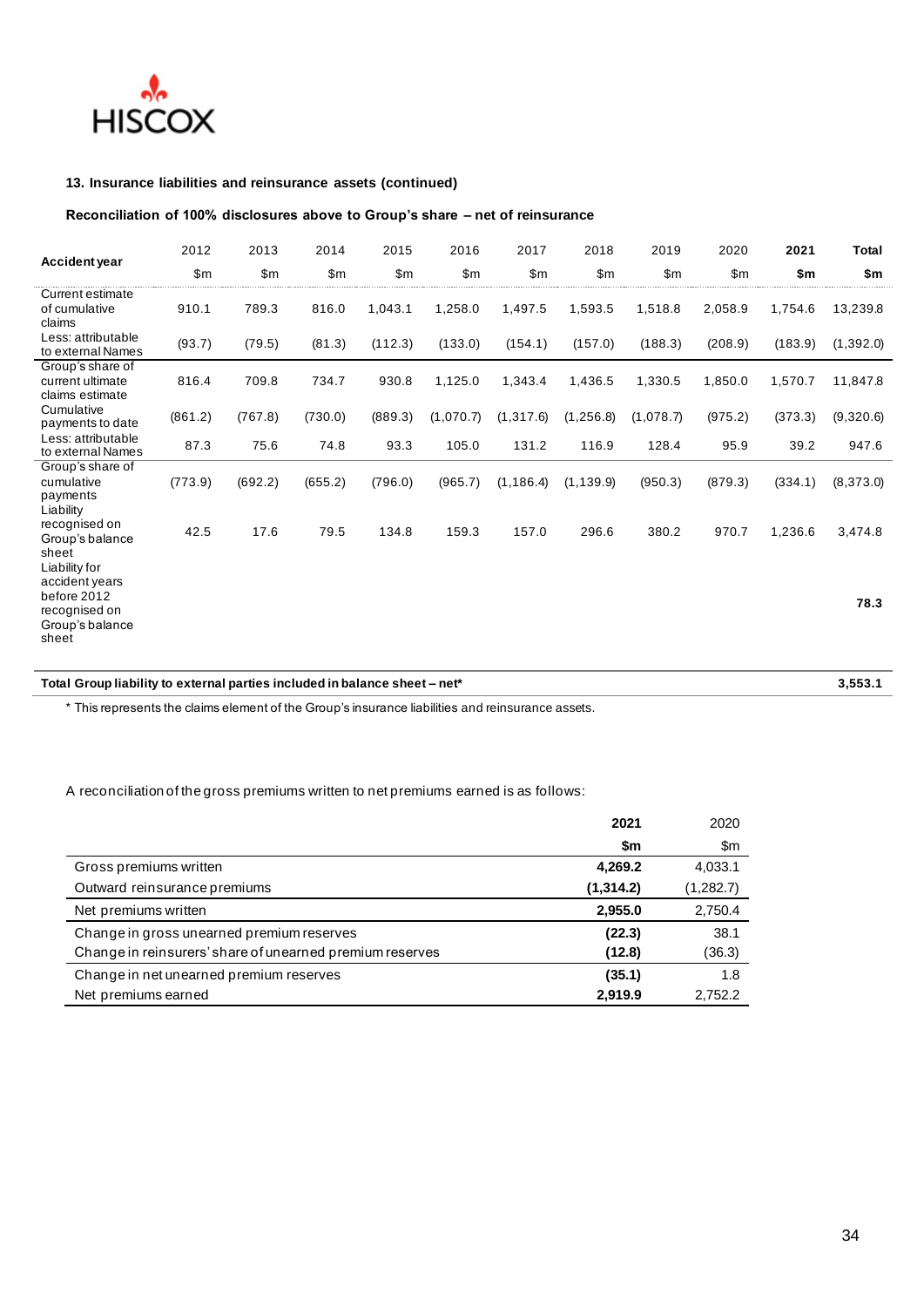

#### **14. Earnings per share**

#### **Basic**

Basic earnings per share is calculated by dividing the profit or loss attributable to equity holders of the Company by the weighted average number of ordinary shares in issue during the year, excluding ordinary shares purchased by the Group and held in treasury as own shares.

|                                                                        | 2021              | 2020       |
|------------------------------------------------------------------------|-------------------|------------|
| Profit/(loss) for the year attributable to owners of the Company (\$m) | 189.5             | (293.7)    |
| Weighted average number of ordinary shares in issue (thousands)        | 342,551           | 320,562    |
| Basic earnings per share (cents per share)                             | 55.3c             | $(91.6)$ ¢ |
| Basic earnings per share (pence per share)                             | 40.2 <sub>p</sub> | (71.5)p    |

#### **Diluted**

Diluted earnings per share is calculated by adjusting for the assumed conversion of all dilutive potential ordinary shares. The Company has one category of dilutive potential ordinary shares: share options and awards. For the share options, a calculation is made to determine the number of shares that could have been acquired at fair value (determined as the average annual market share price of the Company's shares) based on the monetary value of the subscription rights attached to outstanding share options. The number of shares calculated as above is compared with the number of shares that would have been issued assuming the exercise of the share options.

|                                                                                          | 2021    | 2020       |
|------------------------------------------------------------------------------------------|---------|------------|
| Profit/(loss) for the year attributable to owners of the Company (\$m)                   | 189.5   | (293.7)    |
| Weighted average number of ordinary shares in issue (thousands)                          | 342,551 | 320,562    |
| Adjustment for share options (thousands)                                                 | 3.740   | 3,498      |
| Weighted average number of ordinary shares for diluted earnings<br>per share (thousands) | 346.291 | 324.060    |
| Diluted earnings per share (cents per share)                                             | 54.7¢   | $(90.6)$ ¢ |
| Diluted earnings per share (pence per share)                                             | 39.8p   | (70.7)p    |

Diluted earnings per share has been calculated after taking account of 3,611,707 (2020: 3,431,623 ) Performance Share Plan awards and 128,080 (2020: 66,010) options under Save As You Earn schemes.

#### **15. Dividends paid to owners of the Company**

|                                           | 2021 | 2020 |
|-------------------------------------------|------|------|
|                                           | \$m  | \$m  |
| Interim dividend for the year ended:      |      |      |
| 31 December 2021 of 11.5¢ (net) per share | 39.4 | -    |
|                                           | 39.4 |      |

The interim dividend for 2021 was paid either in cash or issued as a Scrip Dividend at the option of the shareholder. The interim dividend for the year ended 31 December 2021 was paid in cash of \$39.2 million and 20,231 shares for a Scrip Dividend.There was no interim or final dividend declared for the year ended 31 December 2020.

The Board has recommended a final dividend of 23.0¢ per share to be paid, subject to shareholder approval, on 13 June 2022 to shareholders registered on 6 May 2022, taking the ordinary dividend per share for the year to 34.5¢ (2020: nil). The dividends will be paid in Sterling unless shareholders elect to be paid in US Dollars. The foreign exchange rates at which future divid ends declared in US Dollars will be calculated is based on the average exchange rate in the five business days prior to the Scrip Dividend price being determined. On this occasion, the period will be between 23 May 2022 and 27 May 2022 inclusive. A Scrip Dividend alternative will be offered to the owners of the Company.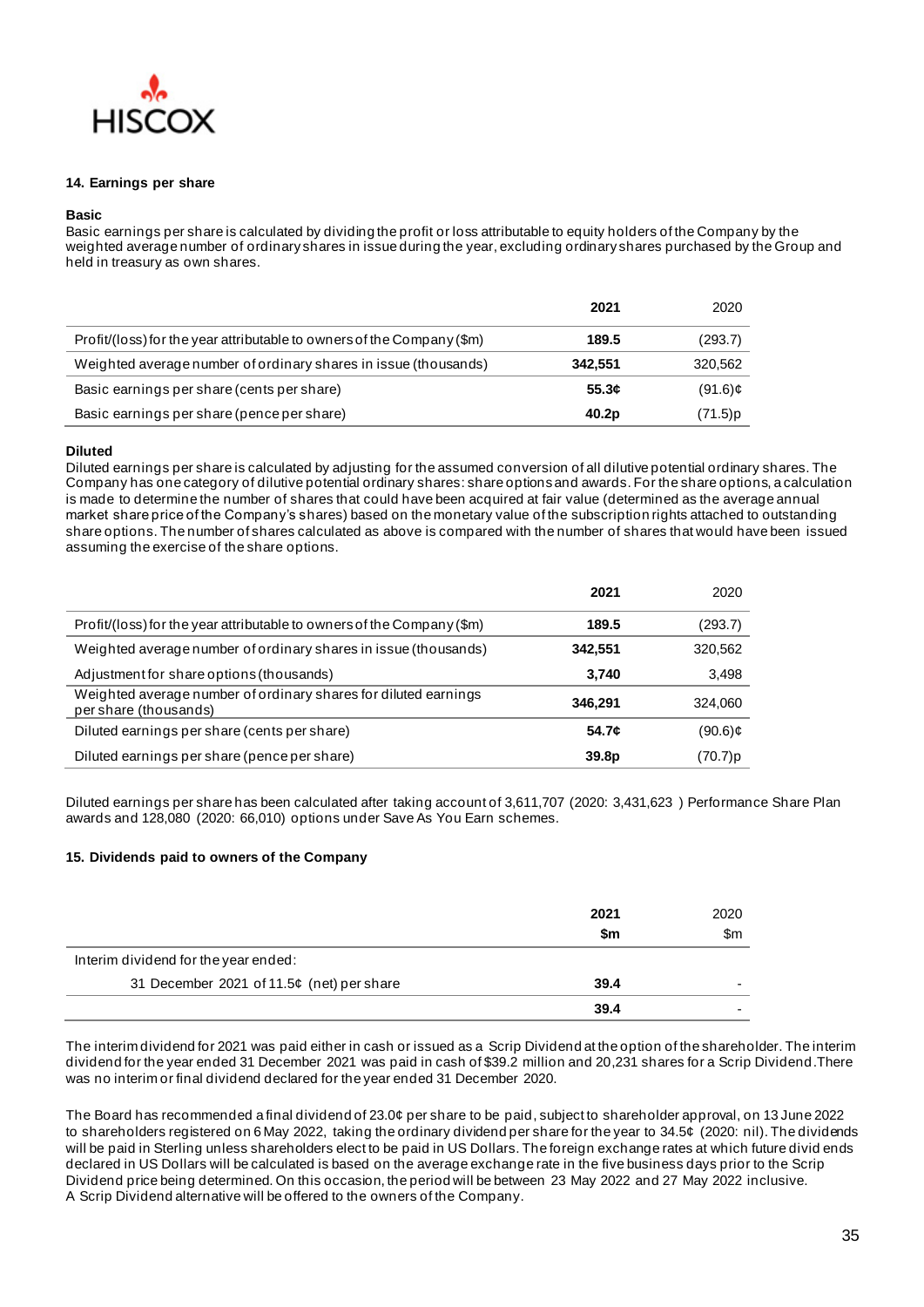

#### **15. Dividends paid to owners of the Company (continued)**

When determining the level of dividend each year, the Board considers the ability of the Group to generate cash; the availabi lity of that cash in the Group, while considering constraints such as regulatory capital requirements and the level required to invest in the business. This is a progressive policy and is expected to be maintained for the foreseeable future.

#### **16. Financial assets and liabilities**

#### **i. Analysis of financial assets carried at fair value**

|                                              | 2021    | 2020*   |
|----------------------------------------------|---------|---------|
|                                              | \$m     | \$m     |
| Debt and fixed income holdings               | 5,528.1 | 5,588.3 |
| Equities and investment funds                | 461.2   | 464.5   |
| Total investments                            | 5,989.3 | 6,052.8 |
| Insurance-linked funds                       | 50.9    | 63.2    |
| Derivative financial instruments             | 1.1     | 0.8     |
| Total financial assets carried at fair value | 6.041.3 | 6,116.8 |

\*The 2020 figures have been re-presented for the re-allocation of certain debt and bond funds to debt and fixed income holdings

#### **ii. Analysis of financial liabilities carried at fair value**

|                                                   | 2021 | 2020 |
|---------------------------------------------------|------|------|
|                                                   | \$m  | \$m  |
| Derivative financial instruments                  | 0.2  | 0.6  |
| Total financial liabilities carried at fair value | 0.2  | 0.6  |

#### **iii. Analysis of financial liabilities carried at amortised cost**

|                                                       | 2021  | 2020  |
|-------------------------------------------------------|-------|-------|
|                                                       | \$m   | \$m   |
| Borrowings                                            | 743.7 | 943.3 |
| Accrued interest on borrowings                        | 2.8   | 2.8   |
| Total financial liabilities carried at amortised cost | 746.5 | 946.1 |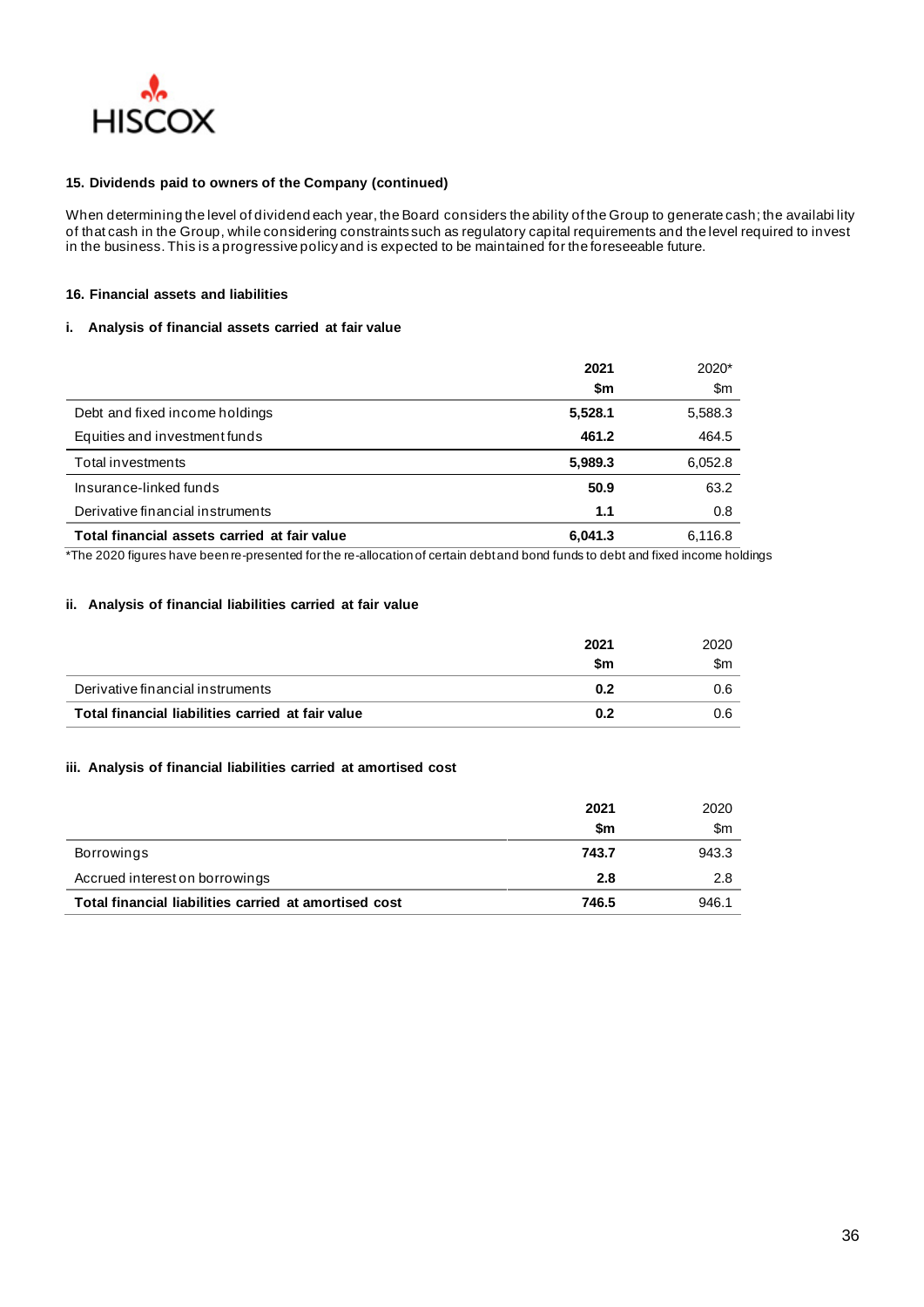

#### **16. Financial assets and liabilities (continued)**

On 24 November 2015, the Group issued £275.0 million 6.125% fixed-to-floating rate callable subordinated notes due 2045, with a first call date of 2025.

The notes bear interest from, and including, 24 November 2015 at a fixed rate of 6.125% per annum annually in arrears starting 24 November 2016 up until the first call date in November 2025 and thereafter at a floating rate of interest equal to the sum of compounded daily Sterling Overnight Index Average (SONIA), the reference rate adjustment of 0.1193% and a margin of 5.076% payable quarterly in arrears on each floating interest payment date.

On 25 November 2015, the notes were admitted for trading on the London Stock Exchange's regulated market. The notes were rated BBB- by S&P as well as by Fitch.

On 14 March 2018, the Group issued £275.0 million 2% notes due December 2022. The notes will be redeemed on the maturity date at their principal amount together with accrued interest.

The notes bear interest from, and including, 14 March 2018 at a fixed rate of 2% per annum annually in arrears starting 14 December 2018 until maturity on 14 December 2022.

On 14 March 2018, the notes were admitted for trading on the Luxembourg Stock Exchange's Euro MTF. The notes were rated BBB+ by S&P as well as by Fitch.

The fair value of the borrowings is estimated at \$797.3 million (2020: \$822.6 million). The fair value measurement is classified within Level 1 of the fair value hierarchy. The fair value is estimated by reference to the actively traded value on the stock exchanges.

The decrease in the carrying value of the borrowings and accrued interest during the year comprises repayment of short-term borrowings of \$195.7 million (2020: addition of \$180.6 million), the amortisation of the difference between the net proceeds received and the redemption amounts of \$0.8 million (2020: \$0.8 million), the reduction in accrued interest of \$0.1 million ( 2020: increase of \$0.1 million) less exchange movements of \$4.6 million (2020: plus exchange movemen ts of \$36.4 million).

#### **iv. Investment and cash allocation**

|                                   | 2021    |       |         | 2020* |
|-----------------------------------|---------|-------|---------|-------|
|                                   | \$m     | %     | \$m     | $\%$  |
| Debt and fixed income<br>holdings | 5,528.1 | 75.8  | 5.588.3 | 73.2  |
| Equities and investment<br>funds  | 461.2   | 6.3   | 464.5   | 6.1   |
| Cash and cash equivalents         | 1.300.7 | 17.9  | 1.577.2 | 20.7  |
| Total                             | 7,290.0 | 100.0 | 7.630.0 | 100.0 |

\*The 2020 figures have been re-presented for the re-allocation of certain debt and bond funds to debt and fixed income holdings

#### **v. Total investments and cash allocation by currency**

|                   | 2021<br>% | 2020<br>% |
|-------------------|-----------|-----------|
| <b>US Dollars</b> | 64.8      | 63.9      |
| Sterling          | 21.9      | 22.3      |
| Euro              | 8.9       | 10.4      |
| Other currencies  | 4.4       | 3.4       |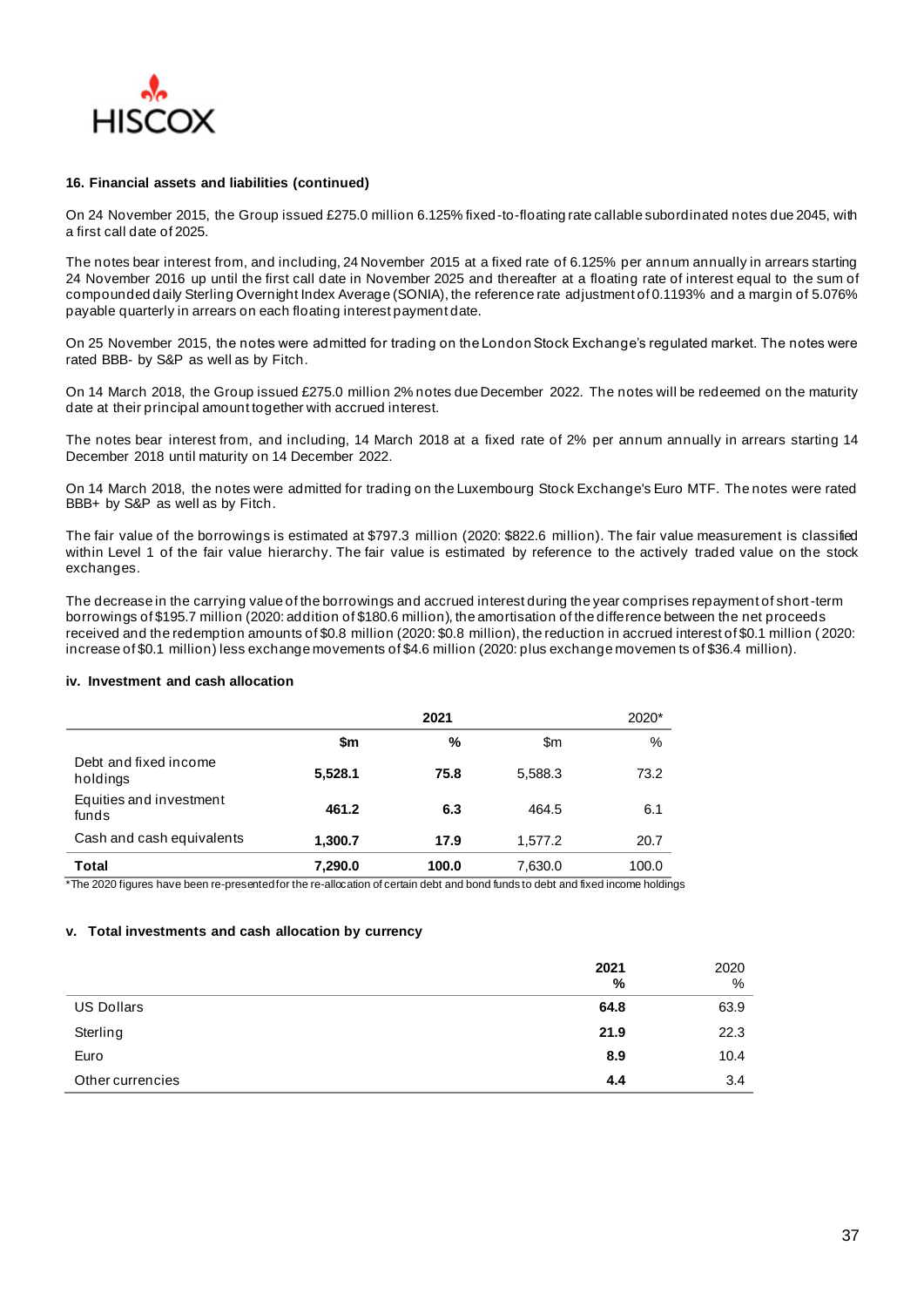

## **17. Fair value measurements**

An analysis of assets and liabilities carried at fair value categorised by fair value hierarchy that reflects the significance of the inputs used in measuring the fair value, is set out below.

| As at 31 December 2021           | Level 1                  | Level 2 | Level 3 | Total   |
|----------------------------------|--------------------------|---------|---------|---------|
|                                  | \$m                      | \$m     | \$m     | \$m     |
| <b>Financial Assets</b>          |                          |         |         |         |
| Debt and fixed income holdings   | 858.5                    | 4,639.5 | 30.1    | 5,528.1 |
| Equities and investment funds    | $\overline{\phantom{0}}$ | 416.5   | 44.7    | 461.2   |
| Insurance-linked funds           | ٠                        | -       | 50.9    | 50.9    |
| Derivative financial instruments |                          | 1.1     |         | 1.1     |
| <b>Total</b>                     | 858.5                    | 5,057.1 | 125.7   | 6,041.3 |
| <b>Financial Liabilities</b>     |                          |         |         |         |
| Derivative financial instruments |                          | 0.2     | ٠       | 0.2     |
| <b>Total</b>                     |                          | 0.2     | ۰       | 0.2     |
|                                  |                          |         |         |         |

| As at 31 December 2020*          | Level 1<br>\$m | Level 2<br>\$m           | Level 3<br>\$m | Total<br>\$m |
|----------------------------------|----------------|--------------------------|----------------|--------------|
| <b>Financial Assets</b>          |                |                          |                |              |
| Debt and fixed income holdings   | 1,191.4        | 4,396.9                  | ٠              | 5,588.3      |
| Equities and investment funds    | ٠              | 419.0                    | 45.5           | 464.5        |
| Insurance-linked funds           |                | $\overline{\phantom{0}}$ | 63.2           | 63.2         |
| Derivative financial instruments |                | 0.8                      | ٠              | 0.8          |
| <b>Total</b>                     | 1,191.4        | 4,816.7                  | 108.7          | 6,116.8      |
| <b>Financial Liabilities</b>     |                |                          |                |              |
| Derivative financial instruments |                | 0.6                      | ٠              | 0.6          |
| <b>Total</b>                     |                | 0.6                      | ۰              | 0.6          |

\*The 2020 figures have been re-presented for the re-allocation of certain debt and bond funds to debt and fixed income holdings and corporate bond levels, see detail below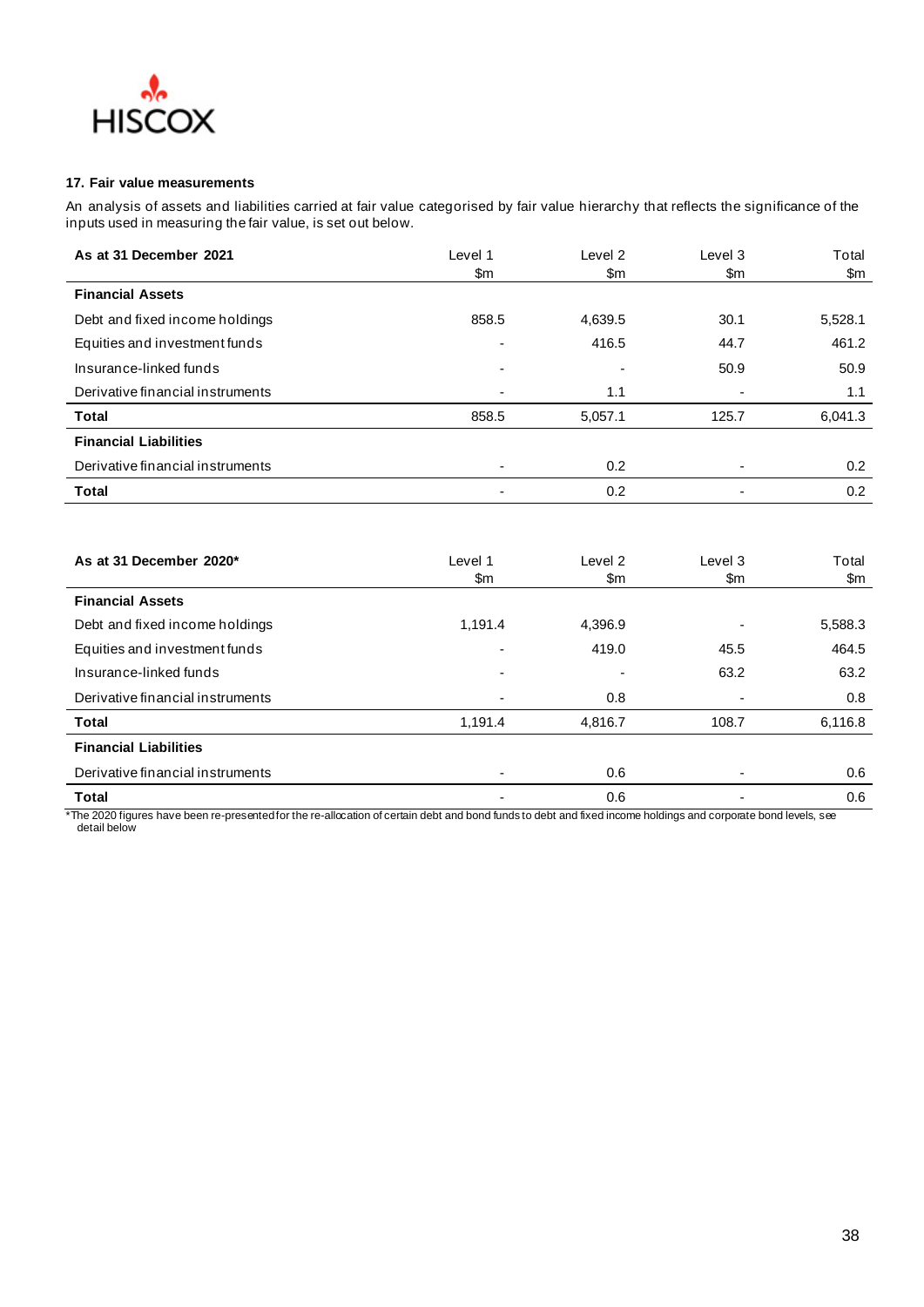

#### **17. Fair value measurements (continued)**

The levels of the fair value hierarchy are defined as follows:

- Level 1 fair values measured using quoted prices (unadjusted) in active markets for identical instruments;
- Level 2 fair values measured using directly or indirectly observable inputs or other similar valuation techniques for which all significant inputs are based on market observable data;
- Level 3 fair values measured using valuation techniques for which significant inputs are not based on market observable data.

The fair values of the Group's financial assets are typically based on prices from numerous independent pricing services. The pricing services used by the investment manager obtain actual transaction prices for securities that have quoted prices in active markets. For those securities which are not actively traded, the pricing services use common market valuation pricing models. Observable inputs used in common market valuatio n pricing models include, but are not limited to, broker quotes, credit ratings, interest rates and yield curves, prepayment speeds, default rates and other such inputs which are available from market sourc es.

Investments in mutual funds comprise a portfolio of stock investments in trading entities which are invested in various quoted and unquoted investments. The fair value of these investment funds is based on the net asset value of the fund as reported by independent pricing sources or the fund manager.

Management has refined the criteria for financial assets being allocated to Level 1, and certain corporate bonds considered to have quoted prices in active markets are now included in Level 1. Previously no corporate bonds were included in Level 1. In 2021, \$32.6 million of corporate bonds have been recognised in Level 1 and \$72.6 million have been re-presented from Level 2 to Level 1 for 2020. There is no impact on profit in current or future periods. There were no transfers in or out of Level 3 of the fair value hierarchy.

Included within Level 1 of the fair value hierarchy are certain government bonds, treasury bills, corporate bonds and exchangetraded equities which are measured based on quoted prices in active markets.

The fair value of the borrowings carried at amortised cost is estimated at \$797.3 million (2020: \$822.6 million) and is considered as Level 1 in the fair value hierarchy.

Level 2 of the hierarchy contains certain government bonds, US government agencies, corporate securities, asset-backed securities and mortgage-backed securities. The fair value of these assets is based on the prices obtained from independent pricing sources, investment managers and investment custodians as discussed above. The Group records the unadjusted price provided and validates the price through a number of methods including a comparison of the prices provided by the investment managers with the investment custodians and the valuation used by external parties to derive fair value. Quoted prices for US government agencies and corporate securities are based on a limited number of transactions for those securities and as such the Group considers these instruments to have similar characteristics to those instruments classified as Level 2. Also includ ed within Level 2 are units held in collective investment vehicles investing in traditional and alternative investment strategies and over-the-counter derivatives.

Level 3 contains investments in a limited partnership, unquoted equity securities and the insurance-linked funds which have limited observable inputs on which to measure fair value. Unquoted equities, including equity instruments in limited partnerships, are carried at fair value. Fair value is determined to be net asset value for the limited partnerships, and for the equity holdings it is determined to be the latest available traded price. The effect of changing one or more inputs used in the measurement of fair value of these instruments to another reasonably possible assumption would not be significant. At 31 December 2021, the insurance-linked funds of \$50.9 million represent the Group's investment in the unconsolidated Kiskadee Funds (2020: \$63.2 million).

The fair value of the Kiskadee Funds is estimated to be the net asset value as at the balance sheet date. The net asset value is based on the fair value of the assets and liabilities in the fund. The majority of the assets of the funds are cash and cash equivalents. Significant inputs and assumptions in calculating the fair value of the assets and liabilities associated with r einsurance contracts written by the Kiskadee Funds include the amount and timing of claims payable in respect of claims incurred and periods of unexpired risk. The Group has considered changes in the net asset valuation of the Kiskadee Funds if reasonably different inputs and assumptions were used and has found that a 12% change to the fair value of the liabilities would increase or decrease the fair value of funds by \$2.9 million.

In certain cases, the inputs used to measure the fair value of a financial instrument may fall into more than one level within the fair value hierarchy. In this instance, the fair value of the instrument in its entirety is classified based on the lowest level of input that is significant to the fair value measurement.

The Group's policy is to recognise transfers into and transfers out of fair value hierarchy levels at the end of the relevant reporting period during which the transfers are deemed to have occurred.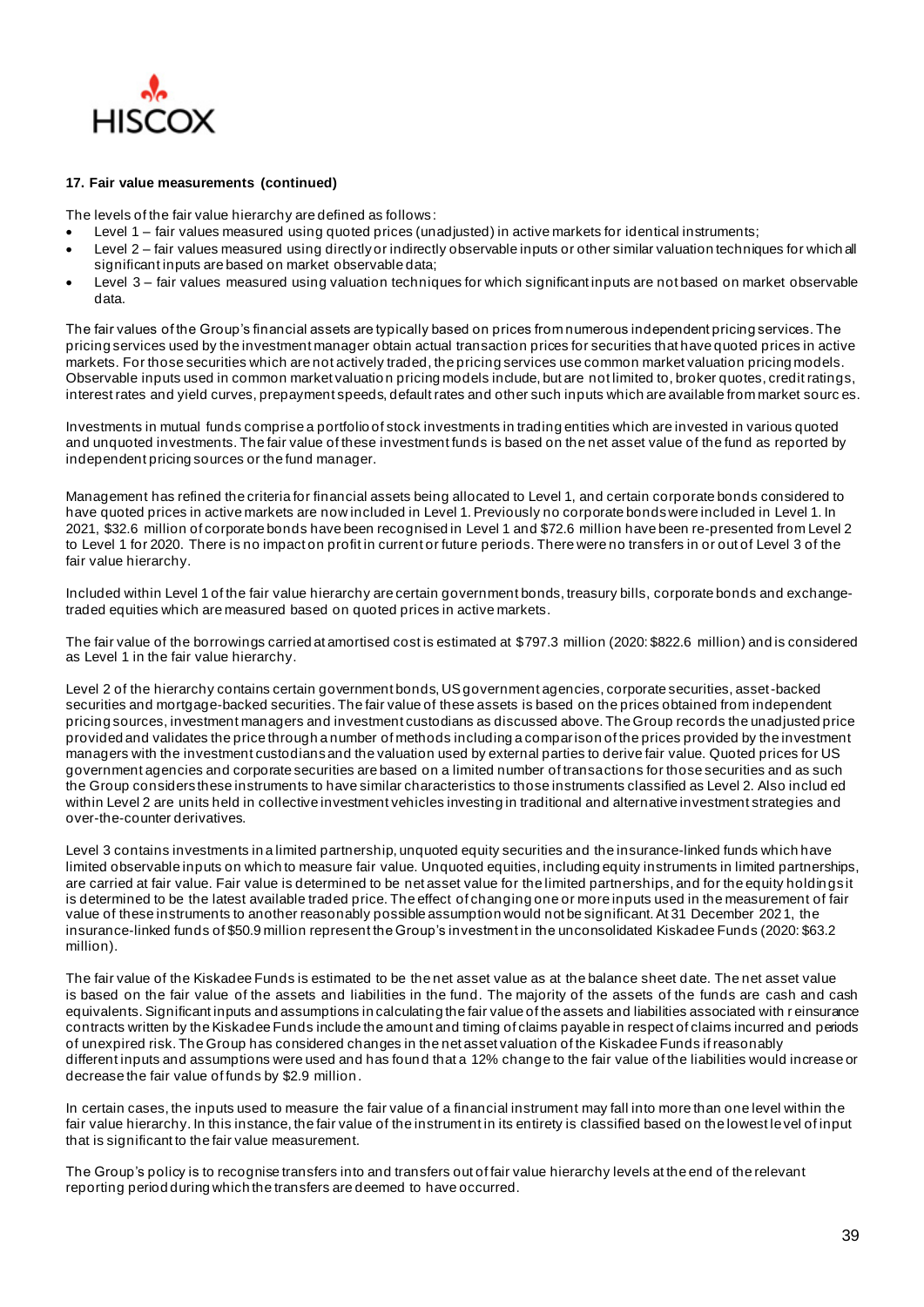

#### **17. Fair value measurements (continued)**

The following table sets forth a reconciliation of opening and closing balances for financial instruments classified under Level 3 of the fair value hierarchy:

|                                                                                        |                                          |                                                | 31 December 2021<br><b>Financial assets</b> |                     |  |
|----------------------------------------------------------------------------------------|------------------------------------------|------------------------------------------------|---------------------------------------------|---------------------|--|
|                                                                                        | Debt and fixed<br>income holdings<br>\$m | <b>Equities and</b><br>investment funds<br>\$m | Insurance-<br>linked funds<br>\$m           | <b>Total</b><br>\$m |  |
| Balance at 1 January                                                                   |                                          | 45.5                                           | 63.2                                        | 108.7               |  |
| Fair value gains or losses<br>through profit or loss*                                  | 0.1                                      | (0.3)                                          | $\blacksquare$                              | (0.2)               |  |
| Foreign exchange<br>gains/(losses)                                                     |                                          | (0.4)                                          | 0.1                                         | (0.3)               |  |
| Purchases                                                                              | 30.0                                     | 0.2                                            | $\blacksquare$                              | 30.2                |  |
| Settlements                                                                            |                                          | (0.3)                                          | (12.4)                                      | (12.7)              |  |
| <b>Closing balance</b>                                                                 | 30.1                                     | 44.7                                           | 50.9                                        | 125.7               |  |
| Unrealised gains and (losses) in the year on<br>securities held at the end of the year | 0.1                                      |                                                | (0.4)                                       | (0.3)               |  |

\*Fair value gains/(losses) are included within the investment result in the income statement for debt and fixed income holdings and for equities and investment funds and through other income for the insurance-linked funds.

|                                                                                        |                                         | 31 December 2020<br>Financial assets       |              |  |
|----------------------------------------------------------------------------------------|-----------------------------------------|--------------------------------------------|--------------|--|
|                                                                                        | Equities and investment<br>funds<br>\$m | Insurance-linked<br>funds<br>$\mathsf{Sm}$ | Total<br>\$m |  |
| Balance at 1 January                                                                   | 18.5                                    | 61.2                                       | 79.7         |  |
| Fair value gains or losses through<br>profit or loss*                                  | (5.4)                                   | 2.7                                        | (2.7)        |  |
| Foreign exchange gains                                                                 | 1.9                                     | $\blacksquare$                             | 1.9          |  |
| Purchases                                                                              | 30.8                                    | 2.6                                        | 33.4         |  |
| Settlements                                                                            | (0.3)                                   | (3.3)                                      | (3.6)        |  |
| Closing balance                                                                        | 45.5                                    | 63.2                                       | 108.7        |  |
| Unrealised (losses) and gains in the year on securities held<br>at the end of the year | (0.4)                                   | 2.7                                        | 2.3          |  |

\*Fair value gains/(losses) are included within the investment result in the income statement for equities and investment funds and through other income for the insurance-linked funds.